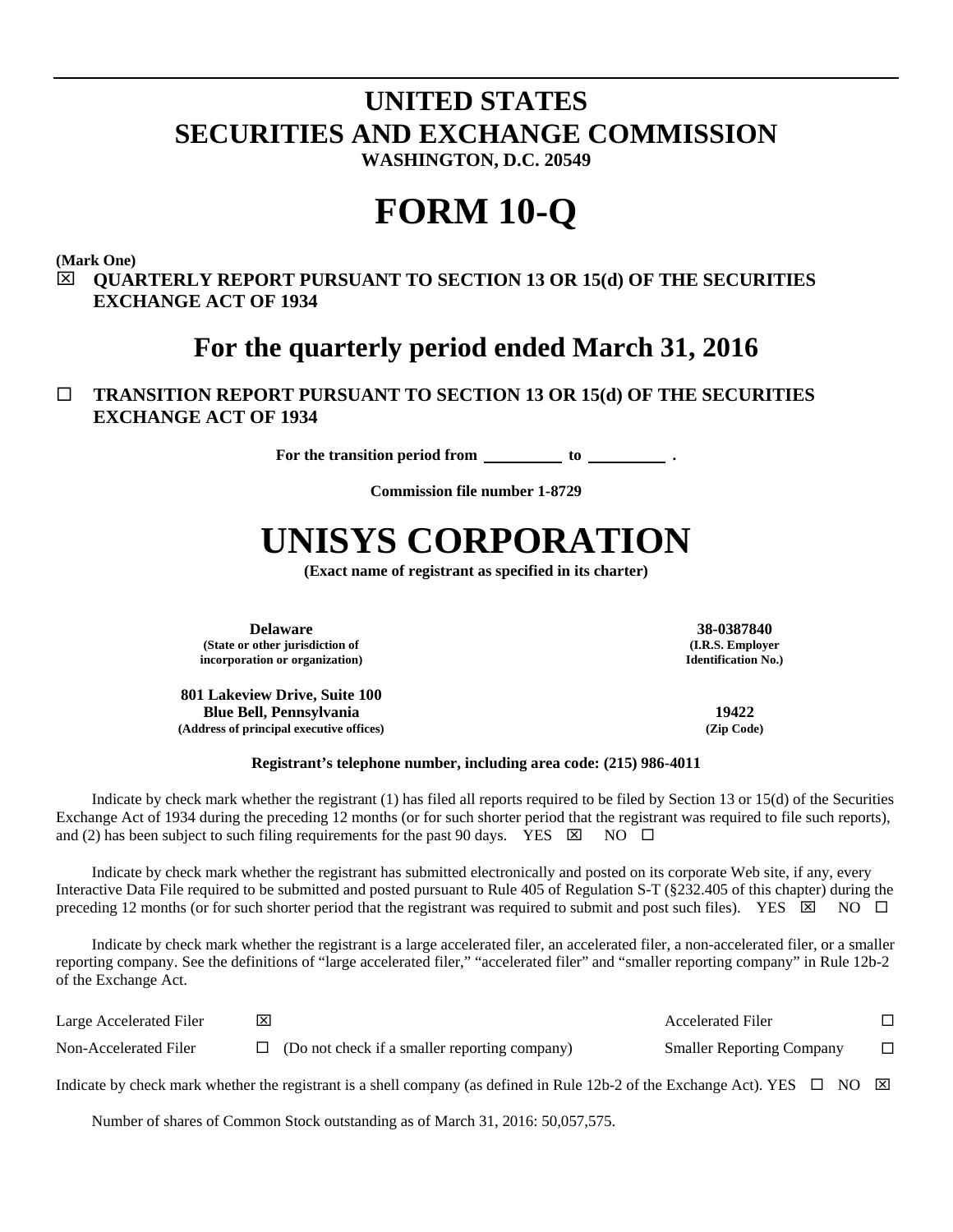## Part I - FINANCIAL INFORMATION

## Item 1. Financial Statements.

#### UNISYS CORPORATION CONSOLIDATED BALANCE SHEETS (Unaudited) (Millions)

|                                                | March 31,<br>2016 |    | December 31,<br>2015 |
|------------------------------------------------|-------------------|----|----------------------|
| <b>Assets</b>                                  |                   |    |                      |
| <b>Current assets</b>                          |                   |    |                      |
| Cash and cash equivalents                      | \$<br>513.8       | \$ | 365.2                |
| Accounts and notes receivable, net             | 520.8             |    | 581.6                |
| Inventories:                                   |                   |    |                      |
| Parts and finished equipment                   | 18.8              |    | 20.9                 |
| Work in process and materials                  | 27.7              |    | 22.9                 |
| Prepaid expenses and other current assets      | 125.9             |    | 120.9                |
|                                                |                   |    |                      |
| Total                                          | 1,207.0           |    | $1,111.5*$           |
|                                                |                   |    |                      |
| Properties                                     | 891.1             |    | 876.6                |
| Less-Accumulated depreciation and amortization | 739.0             |    | 722.8                |
|                                                |                   |    |                      |
| Properties, net                                | 152.1             |    | 153.8                |
| Outsourcing assets, net                        | 190.1             |    | 182.0                |
| Marketable software, net                       | 136.5             |    | 138.5                |
| Prepaid postretirement assets                  | 57.4              |    | 45.1                 |
| Deferred income taxes                          | 133.3             |    | $127.4*$             |
| Goodwill                                       | 179.4             |    | 177.4                |
| Other long-term assets                         | 209.3             |    | $194.3*$             |
|                                                |                   |    |                      |
| Total                                          | \$<br>2,265.1     | \$ | 2,130.0*             |
|                                                |                   |    |                      |
| Liabilities and deficit                        |                   |    |                      |
| <b>Current liabilities</b>                     |                   |    |                      |
| Notes payable                                  | \$<br>65.7        | \$ | 65.8                 |
| Current maturities of long-term-debt           | 11.1              |    | 11.0                 |
| Accounts payable                               | 216.0             |    | 219.3                |
| Deferred revenue                               | 343.5             |    | 335.1                |
| Other accrued liabilities                      | 309.2             |    | 329.9*               |
|                                                |                   |    |                      |
| Total                                          | 945.5             |    | $961.1*$             |
|                                                |                   |    |                      |
| Long-term debt                                 | 388.2             |    | 233.7*               |
| Long-term postretirement liabilities           | 2,070.4           |    | 2,111.3              |
| Long-term deferred revenue                     | 131.4             |    | 123.3                |
| Other long-term liabilities                    | 83.9              |    | $79.2*$              |
| Commitments and contingencies                  |                   |    |                      |
| <b>Deficit</b>                                 |                   |    |                      |
| Common stock, shares issued:                   |                   |    |                      |
| 2016; 52.8, 2015; 52.6                         | $.5\,$            |    | .5                   |
| Accumulated deficit                            | (1,885.6)         |    | (1,845.7)            |
| Treasury stock, shares at cost:                |                   |    |                      |
| 2016; 2.7, 2015; 2.7                           | (100.4)           |    | (100.1)              |
| Paid-in capital                                | 4,508.2           |    | 4,500.9              |
| Accumulated other comprehensive loss           | (3,889.3)         |    | (3,945.3)            |
|                                                |                   |    |                      |
| Total Unisys stockholders' deficit             | (1,366.6)         |    | (1,389.7)            |
| Noncontrolling interests                       | 12.3              |    | 11.1                 |
| <b>Total deficit</b>                           | (1,354.3)         |    | (1,378.6)            |
| Total                                          | 2,265.1           | \$ | $2,130.0*$           |

\* Certain amounts have been reclassified to conform to the current-year presentation. See note (k).

See notes to consolidated financial statements.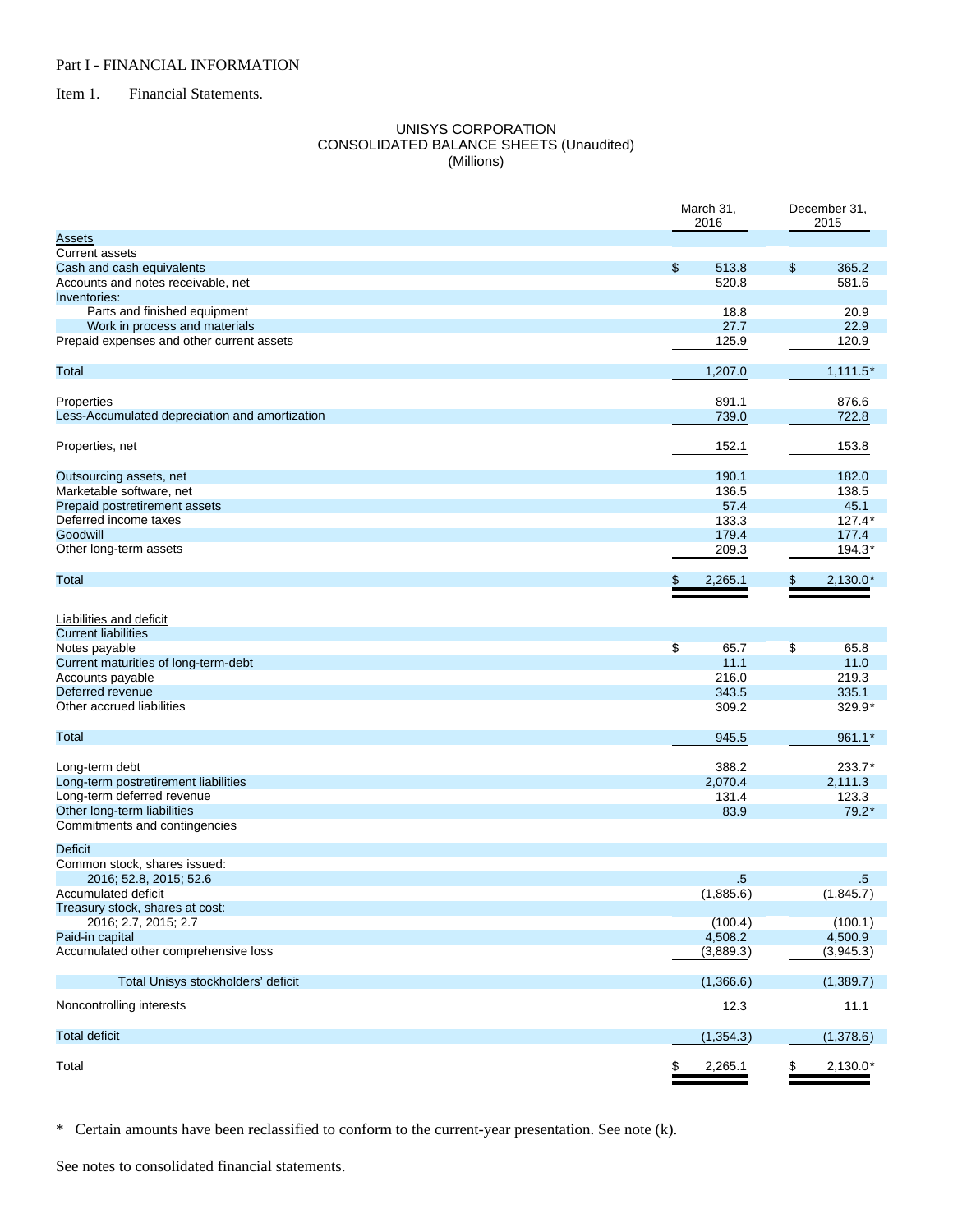## UNISYS CORPORATION CONSOLIDATED STATEMENTS OF INCOME (Unaudited) (Millions, except per share data)

|                                                     |             | Three Months Ended March 31 |
|-----------------------------------------------------|-------------|-----------------------------|
|                                                     | 2016        | 2015                        |
| Revenue                                             |             |                             |
| Services                                            | \$<br>595.1 | 639.0<br>\$                 |
| Technology                                          | 71.7        | 82.2                        |
|                                                     |             |                             |
|                                                     | 666.8       | 721.2                       |
| Costs and expenses<br>Cost of revenue:              |             |                             |
| <b>Services</b>                                     |             |                             |
|                                                     | 533.7       | 564.3                       |
| Technology                                          | 34.6        | 39.9                        |
|                                                     | 568.3       | 604.2                       |
| Selling, general and administrative                 | 110.1       | 128.8                       |
| Research and development                            | 16.0        | 18.2                        |
|                                                     |             |                             |
|                                                     | 694.4       | 751.2                       |
|                                                     |             |                             |
| <b>Operating loss</b>                               | (27.6)      | (30.0)                      |
| Interest expense                                    | 4.4         | 2.6                         |
| Other income (expense), net                         | (1.2)       | 4.9                         |
|                                                     |             |                             |
| Loss before income taxes                            | (33.2)      | (27.7)                      |
| Provision for income taxes                          | 5.5         | 13.3                        |
|                                                     |             |                             |
| Consolidated net loss                               | (38.7)      | (41.0)                      |
| Net income attributable to noncontrolling interests | 1.2         | 2.2                         |
|                                                     |             |                             |
| Net loss attributable to Unisys Corporation         | (39.9)      | (43.2)                      |
|                                                     |             |                             |
| Loss per share attributable to Unisys Corporation   |             |                             |
| Basic                                               | (.80)<br>S  | (.87)                       |
|                                                     |             |                             |
|                                                     |             |                             |
| <b>Diluted</b>                                      | \$<br>(.80) | \$<br>(.87)                 |
|                                                     |             |                             |

See notes to consolidated financial statements.

## UNISYS CORPORATION CONSOLIDATED STATEMENTS OF COMPREHENSIVE INCOME (Unaudited) (Millions)

|                                                                                | Three Months Ended March 31 |        |  |        |
|--------------------------------------------------------------------------------|-----------------------------|--------|--|--------|
|                                                                                |                             | 2016   |  | 2015   |
| Consolidated net loss                                                          |                             | (38.7) |  | (41.0) |
|                                                                                |                             |        |  |        |
| Other comprehensive income                                                     |                             |        |  |        |
| Foreign currency translation                                                   |                             | 10.5   |  | (44.7) |
| Postretirement adjustments, net of tax of \$(2.7) in 2016 and \$(14.0) in 2015 |                             | 45.5   |  | 109.8  |
|                                                                                |                             |        |  |        |
| Total other comprehensive income                                               |                             | 56.0   |  | 65.1   |
|                                                                                |                             |        |  |        |
| Comprehensive income                                                           |                             | 17.3   |  | 24.1   |
| Less comprehensive income attributable to noncontrolling interests             |                             | (1.2)  |  | (3.3)  |
|                                                                                |                             |        |  |        |
| Comprehensive income attributable to Unisys Corporation                        |                             | 16.1   |  | 20.8   |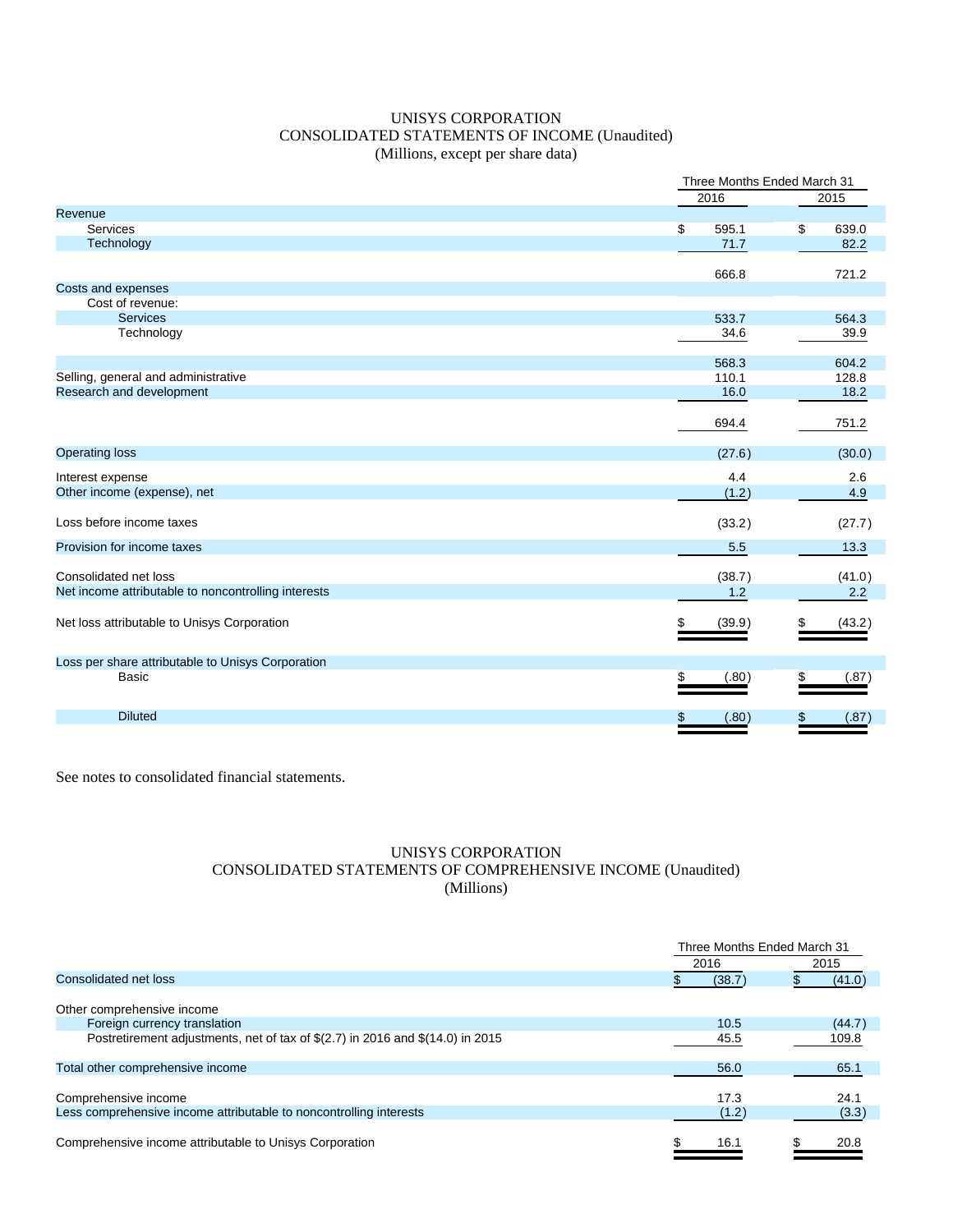### UNISYS CORPORATION CONSOLIDATED STATEMENTS OF CASH FLOWS (Unaudited) (Millions)

|                                                                                                                   | <b>Three Months Ended</b><br>March 31 |           |    |            |
|-------------------------------------------------------------------------------------------------------------------|---------------------------------------|-----------|----|------------|
|                                                                                                                   |                                       | 2016      |    | 2015       |
| Cash flows from operating activities                                                                              |                                       |           |    |            |
| Consolidated net loss                                                                                             | \$                                    | (38.7)    | \$ | (41.0)     |
| Add (deduct) items to reconcile consolidated net loss to net cash provided by (used for) operating<br>activities: |                                       |           |    |            |
| Foreign currency transaction losses                                                                               |                                       | $\cdot$ 1 |    |            |
| Non-cash interest expense                                                                                         |                                       | .7        |    |            |
| Employee stock compensation                                                                                       |                                       | 3.2       |    | 4.4        |
| Depreciation and amortization of properties                                                                       |                                       | 9.6       |    | 11.7       |
| Depreciation and amortization of outsourcing assets                                                               |                                       | 11.1      |    | 12.7       |
| Amortization of marketable software                                                                               |                                       | 16.4      |    | 16.3       |
| Other non-cash operating activities                                                                               |                                       | .3        |    | (.1)       |
| Disposal of capital assets                                                                                        |                                       | $\cdot$ 3 |    | 1.4        |
| Pension contributions                                                                                             |                                       | (31.6)    |    | (38.7)     |
| Pension expense                                                                                                   |                                       | 20.3      |    | 27.9       |
| Increase in deferred income taxes, net                                                                            |                                       | (6.9)     |    | (4.4)      |
| Decrease in receivables, net                                                                                      |                                       | 69.4      |    | 106.8      |
| Increase in inventories                                                                                           |                                       | (1.9)     |    | (15.1)     |
| Decrease in accounts payable and other accrued liabilities                                                        |                                       | (35.2)    |    | (106.4)    |
| Increase (decrease) in other liabilities                                                                          |                                       | 3.4       |    | (11.1)     |
| Decrease (increase) in other assets                                                                               |                                       | 3.7       |    | (7.7)      |
|                                                                                                                   |                                       |           |    |            |
| Net cash provided by (used for) operating activities                                                              |                                       | 24.2      |    | (43.3)     |
| Cash flows from investing activities                                                                              |                                       |           |    |            |
| Proceeds from investments                                                                                         |                                       | 1,365.0   |    | 1,153.4    |
| Purchases of investments                                                                                          |                                       | (1,367.8) |    | (1, 126.7) |
| Investment in marketable software                                                                                 |                                       | (14.3)    |    | (16.7)     |
| Capital additions of properties                                                                                   |                                       | (6.6)     |    | (13.9)     |
| Capital additions of outsourcing assets                                                                           |                                       | (15.1)    |    | (26.7)     |
| Other                                                                                                             |                                       | (.6)      |    | 1.5        |
|                                                                                                                   |                                       |           |    |            |
| Net cash used for investing activities                                                                            |                                       | (39.4)    |    | (29.1)     |
|                                                                                                                   |                                       |           |    |            |
| Cash flows from financing activities                                                                              |                                       |           |    |            |
| Proceeds from issuance of long-term debt                                                                          |                                       | 190.0     |    |            |
| Payments for capped call transactions                                                                             |                                       | (24.3)    |    |            |
| Issuance costs relating to long-term debt                                                                         |                                       | (6.2)     |    |            |
| Payments of long-term debt                                                                                        |                                       | (.7)      |    | (.3)       |
| Proceeds from exercise of stock options                                                                           |                                       |           |    | 3.5        |
|                                                                                                                   |                                       |           |    |            |
| Net cash provided by financing activities                                                                         |                                       | 158.8     |    | 3.2        |
|                                                                                                                   |                                       |           |    |            |
|                                                                                                                   |                                       |           |    |            |
| Effect of exchange rate changes on cash and cash equivalents                                                      |                                       | 5.0       |    | (23.1)     |
|                                                                                                                   |                                       |           |    |            |
| Increase (decrease) in cash and cash equivalents                                                                  |                                       | 148.6     |    | (92.3)     |
| Cash and cash equivalents, beginning of period                                                                    |                                       | 365.2     |    | 494.3      |
|                                                                                                                   |                                       |           |    |            |
| Cash and cash equivalents, end of period                                                                          | \$                                    | 513.8     | \$ | 402.0      |

See notes to consolidated financial statements.

## Unisys Corporation NOTES TO CONSOLIDATED FINANCIAL STATEMENTS (Unaudited)

In the opinion of management, the financial information furnished herein reflects all adjustments necessary for a fair presentation of the financial position, results of operations, comprehensive income and cash flows for the interim periods specified. These adjustments consist only of normal recurring accruals except as disclosed herein. Because of seasonal and other factors, results for interim periods are not necessarily indicative of the results to be expected for the full year.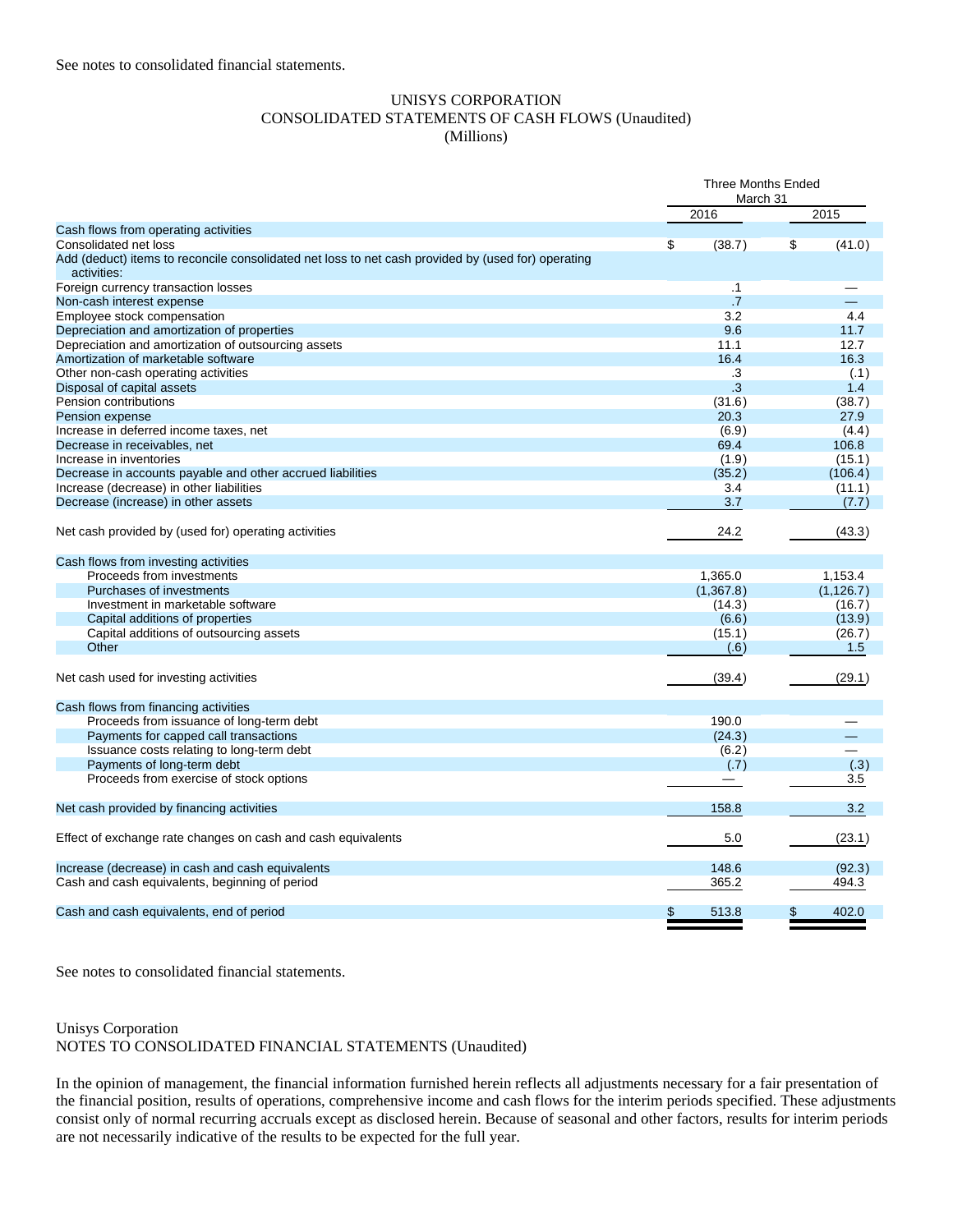The preparation of financial statements in conformity with U.S. generally accepted accounting principles requires management to make estimates and assumptions about future events. These estimates and assumptions affect the amounts of assets and liabilities reported, disclosures about contingent assets and liabilities and the reported amounts of revenue and expenses. Such estimates include the valuation of accounts receivable, inventories, outsourcing assets, marketable software, goodwill and other long-lived assets, legal contingencies, indemnifications, and assumptions used in the calculation for systems integration projects, income taxes and retirement and other post-employment benefits, among others. These estimates and assumptions are based on management's best estimates and judgment. Management evaluates its estimates and assumptions on an ongoing basis using historical experience and other factors, including the current economic environment, which management believes to be reasonable under the circumstances. Management adjusts such estimates and assumptions when facts and circumstances dictate. As future events and their effects cannot be determined with precision, actual results could differ significantly from these estimates. Changes in those estimates resulting from continuing changes in the economic environment will be reflected in the financial statements in future periods.

The company's accounting policies are set forth in detail in note 1 of the notes to the consolidated financial statements in the company's Annual Report on Form 10-K for the year ended December 31, 2015 filed with the Securities and Exchange Commission. Such Annual Report also contains a discussion of the company's critical accounting policies. The company believes that these critical accounting policies affect its more significant estimates and judgments used in the preparation of the company's consolidated financial statements. There have been no changes in the company's critical accounting policies from those disclosed in the company's Annual Report on Form 10-K for the year ended December 31, 2015.

a. Earnings per Common Share. The following table shows how the loss per common share attributable to Unisys Corporation was computed for the three months ended March 31, 2016 and 2015 (dollars in millions, shares in thousands):

|                                             | Three Months Ended March 31, |        |    |        |
|---------------------------------------------|------------------------------|--------|----|--------|
|                                             | 2016                         |        |    | 2015   |
| Basic Loss Per Common Share                 |                              |        |    |        |
| Net loss attributable to Unisys Corporation | S                            | (39.9) | \$ | (43.2) |
| Weighted average shares                     |                              | 50,004 |    | 49,821 |
|                                             |                              |        |    |        |
| Total                                       |                              | (.80)  |    | (.87)  |
| <b>Diluted Loss Per Share</b>               |                              |        |    |        |
| Net loss attributable to Unisys Corporation |                              | (39.9) |    | (43.2) |
| Weighted average shares                     |                              | 50,004 |    | 49,821 |
|                                             |                              |        |    |        |
| Total                                       |                              | 0.80   |    | .87)   |

In the three months ended March 31, 2016 and 2015, the following weighted-average number of stock options and restricted stock units were antidilutive and therefore excluded from the computation of diluted earnings per share (in thousands): 3,685 and 3,350, respectively. In the three months ended March 31, 2016, the following weighted-average number of common shares issuable upon conversion of the 5.50% Convertible Senior Notes due 2021 were antidilutive and therefore excluded from the computation of diluted earnings per share (in thousands): 3,636.

b. Cost Reduction Actions. In 2015, in connection with organizational initiatives to create a more competitive cost structure and rebalance the company's global skill set, the company initiated a plan to incur pretax restructuring charges currently estimated at approximately \$300 million through 2017.

During the twelve months ended December 31, 2015, the company recognized charges of \$118.5 million in connection with this plan, principally related to a reduction in employees. The charges related to work-force reductions were \$78.8 million and were comprised of: (a) a charge of \$27.9 million for 700 employees in the U.S. and (b) a charge of \$50.9 million for 782 employees outside the U.S. In addition, the company recorded charges of \$39.7 million, related to asset impairments (\$20.2 million) and other expenses related to the cost reduction effort (\$19.5 million). The charges were recorded in the following statement of income classifications: cost of revenue – services, \$52.3 million; cost of revenue – technology, \$.3 million; selling, general and administrative expenses, \$53.5 million; and research and development expenses, \$12.4 million.

During the three months ended March 31, 2016, the company recognized charges of \$26.9 million in connection with this plan, principally related to a reduction in employees. The charges related to work-force reductions were \$22.1 million, principally related to severance costs, and were comprised of: (a) a charge of \$4.2 million for 175 employees in the U.S. and (b) a charge of \$17.9 million for 337 employees outside the U.S. In addition, the company recorded charges of \$4.8 million, for other expenses related to the cost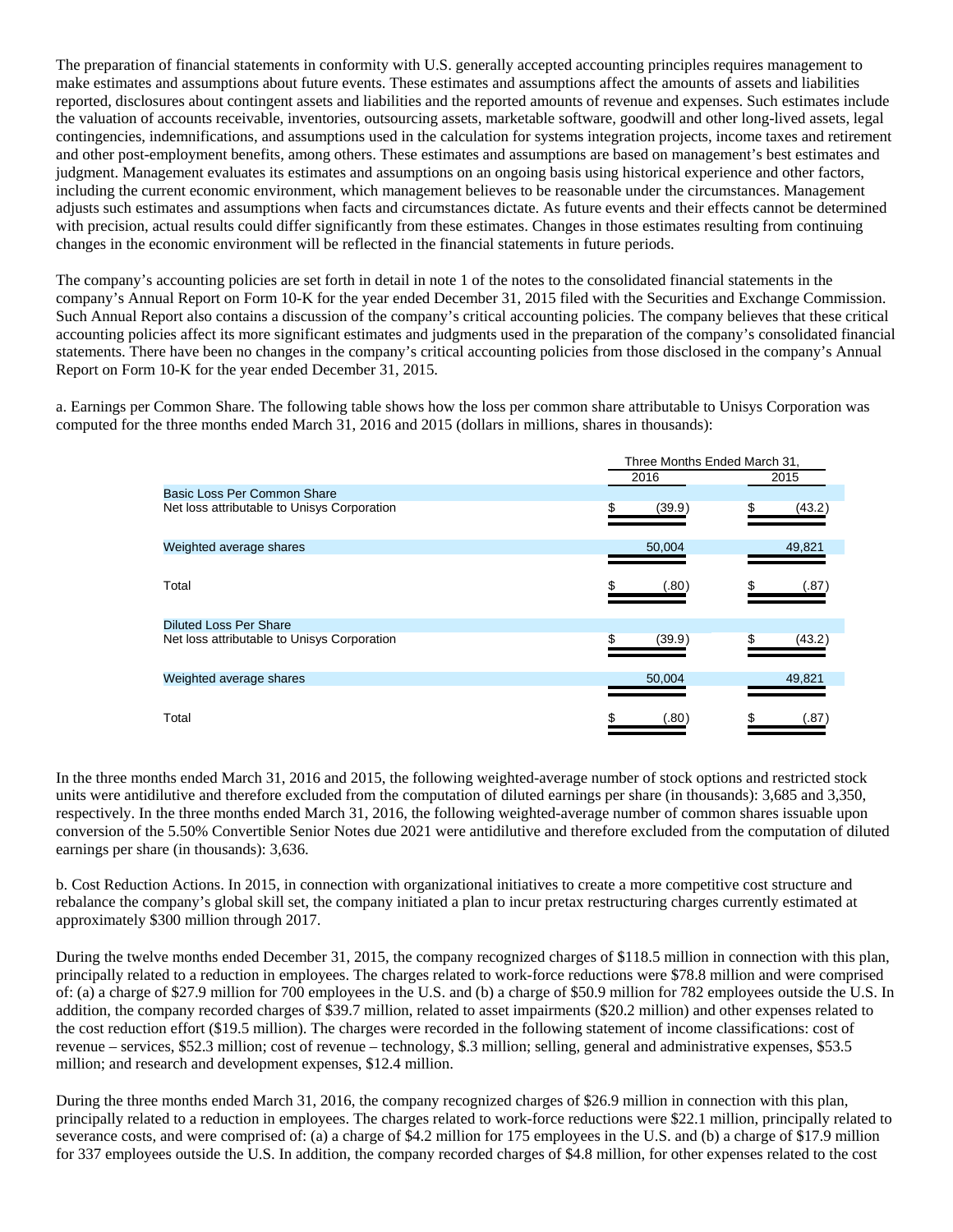reduction effort. The charges were recorded in the following statement of income classifications: cost of revenue – services, \$11.5 million; selling, general and administrative expenses, \$13.3 million; and research and development expenses, \$2.1 million. There were no charges recognized in connection with this plan during the three months ended March 31, 2015.

A breakdown of the individual components of the work-force reduction costs follows (in millions of dollars):

|                                    | Total      | <b>U.S.</b> | Int'l.      |
|------------------------------------|------------|-------------|-------------|
| Charges for work-force reductions  | \$<br>78.8 | 27.9        | \$<br>50.9  |
| Utilized                           | (45.3)     | (23.7)      | (21.6)      |
| <b>Translation adjustments</b>     | (.5)       |             | (.5)        |
|                                    |            |             |             |
| Balance at Dec. 31, 2015           | 33.0       | 4.2         | 28.8        |
| <b>Additional provisions</b>       | 23.0       | 4.5         | 18.5        |
| Utilized                           | (12.0)     | (3.1)       | (8.9)       |
| Changes in estimates and revisions | (.9)       | (.3)        | (.6)        |
| <b>Translation adjustments</b>     | 1.8        |             | 1.8         |
|                                    |            |             |             |
| Balance at March 31, 2016          | \$<br>44.9 | 5.3         | 39.6<br>\$. |
|                                    |            |             |             |
| Expected future utilization:       |            |             |             |
| 2016 remaining nine months         | \$<br>43.2 | \$<br>5.3   | \$<br>37.9  |
| Beyond 2016                        | 1.7        |             | 1.7         |

c. Pension and Postretirement Benefits. Net periodic pension expense for the three months ended March 31, 2016 and 2015 is presented below (in millions of dollars):

|                                              |        | Three Months         |        |                      | Three Months |        |  |
|----------------------------------------------|--------|----------------------|--------|----------------------|--------------|--------|--|
|                                              |        | Ended March 31, 2016 |        | Ended March 31, 2015 |              |        |  |
|                                              |        | U.S.                 | Int'l. |                      | U.S.         | Int'l. |  |
|                                              | Total  | Plans                | Plans  | Total                | Plans        | Plans  |  |
| Service cost                                 | 1.8    |                      | 1.8    | 2.2                  |              | 2.2    |  |
| Interest cost                                | 80.5   | 57.6                 | 22.9   | 79.9                 | 56.1         | 23.8   |  |
| Expected return on plan assets               | (99.4) | (63.4)               | (36.0) | (102.7)              | (63.7)       | (39.0) |  |
| Amortization of prior service (benefit) cost | (1.4)  | (.6)                 | .8)    | (1.1)                | (.6)         | (.5)   |  |
| Recognized net actuarial loss                | 38.8   | 28.7                 | 10.1   | 49.6                 | 33.7         | 15.9   |  |
| Net periodic pension expense                 | 20.3   | 22.3                 | (2.0)  | 27.9                 | 25.5         | 2.4    |  |

In 2016, the company expects to make cash contributions of approximately \$141.8 million to its worldwide defined benefit pension plans, which are comprised of \$85.6 million primarily for non-U.S. defined benefit pension plans and \$56.2 million for the company's U.S. qualified defined benefit pension plan. In 2015, the company made cash contributions of \$148.3 million to its worldwide defined benefit pension plans. For the three months ended March 31, 2016 and 2015, \$31.6 million and \$38.7 million, respectively, of cash contributions have been made.

Net periodic postretirement benefit expense for the three months ended March 31, 2016 and 2015 is presented below (in millions of dollars):

|                                             | Three Months Ended March 31, |      |  |  |  |
|---------------------------------------------|------------------------------|------|--|--|--|
|                                             | 2016                         | 2015 |  |  |  |
| Service cost                                | . .                          |      |  |  |  |
| Interest cost                               | 1.6                          | 1.7  |  |  |  |
| Expected return on assets                   | (.1)                         | (.1  |  |  |  |
| Recognized net actuarial loss               | .3                           |      |  |  |  |
| Amortization of prior service cost          |                              |      |  |  |  |
| Net periodic postretirement benefit expense | 1.9                          |      |  |  |  |

The company expects to make cash contributions of approximately \$15 million to its postretirement benefit plan in 2016 compared with \$15.9 million in 2015. For the three months ended March 31, 2016 and 2015, \$2.5 million and \$3.5 million, respectively, of cash contributions have been made.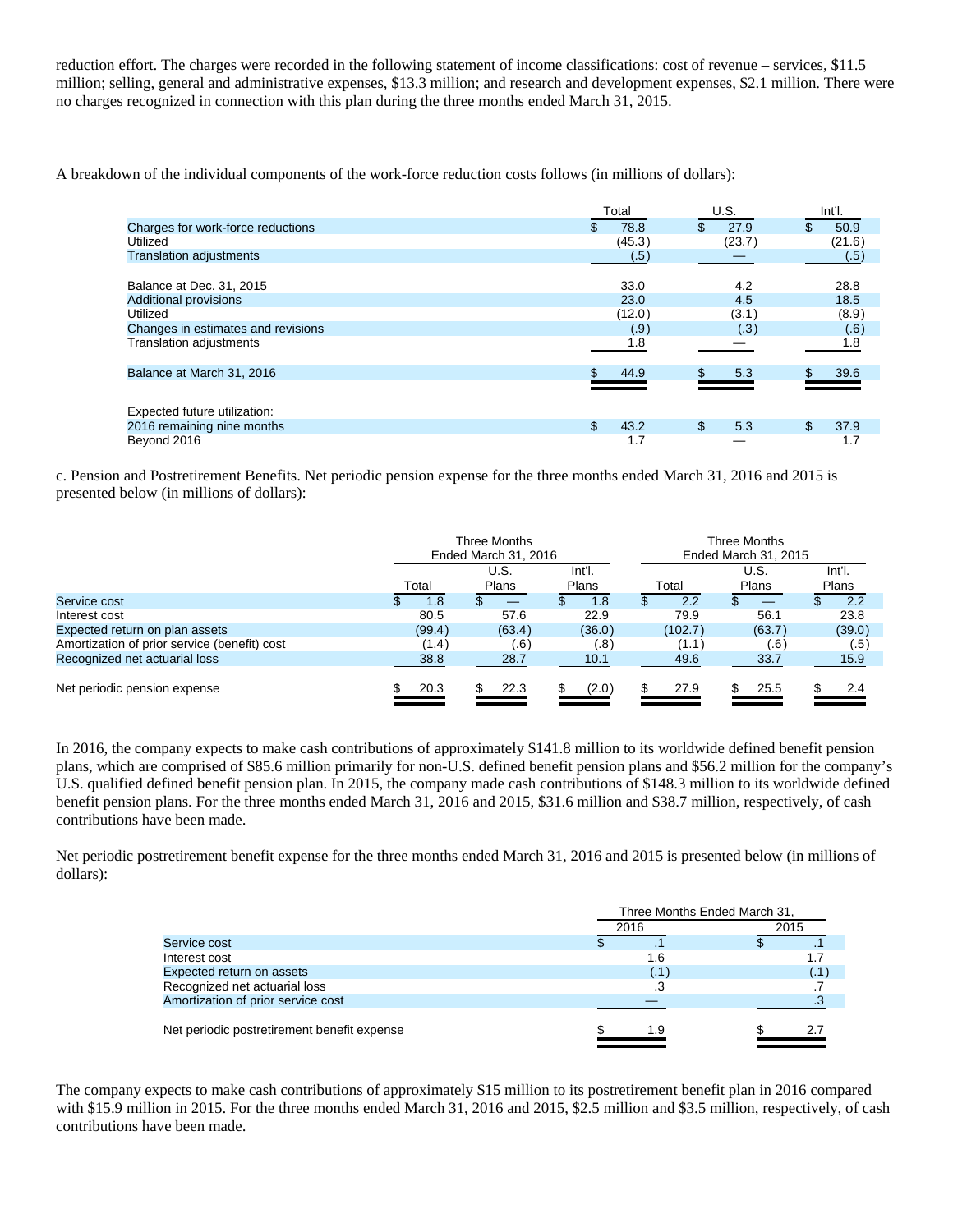d. Fair Value Measurements. Due to its foreign operations, the company is exposed to the effects of foreign currency exchange rate fluctuations on the U.S. dollar, principally related to intercompany account balances. The company uses derivative financial instruments to reduce its exposure to market risks from changes in foreign currency exchange rates on such balances. The company enters into foreign exchange forward contracts, generally having maturities of three months or less, which have not been designated as hedging instruments. At March 31, 2016 and 2015, the notional amount of these contracts was \$406.3 million and \$350.9 million, respectively. At March 31, 2016 and 2015, the fair value of such contracts was a net gain of \$1.1 million and \$4.2 million, respectively, of which \$2.0 million and \$4.7 million, respectively, has been recognized in "Prepaid expenses and other current assets" and \$.9 million and \$.5 million, respectively, has been recognized in "Other accrued liabilities" in the company's consolidated balance sheet at both March 31, 2016 and 2015. For the three months ended March 31, 2016 and 2015, changes in the fair value of these instruments were a net gain of \$2.7 million and \$25.6 million, respectively, which has been recognized in earnings in "Other income (expense), net" in the company's consolidated statement of income. The fair value of these forward contracts is based on quoted prices for similar but not identical financial instruments; as such, the inputs are considered Level 2 inputs.

Financial assets with carrying values approximating fair value include cash and cash equivalents and accounts receivable. Financial liabilities with carrying values approximating fair value include accounts payable and other accrued liabilities. The carrying amounts of these financial assets and liabilities approximate fair value due to their short maturities. At March 31, 2016 and December 31, 2015, the carrying amount of long-term debt was less than the fair value, which is based on market prices (Level 2 inputs), of such debt by approximately \$5 million and \$3 million, respectively.

e. Stock Options. Under stockholder approved stock-based plans, stock options, stock appreciation rights, restricted stock and restricted stock units may be granted to officers, directors and other key employees. At March 31, 2016, 1.2 million shares of unissued common stock of the company were available for granting under these plans.

The fair value of stock option awards was estimated using the Black-Scholes option pricing model with the following assumptions and weighted-average fair values:

|                                      | Three Months Ended March 31. |  |        |  |  |
|--------------------------------------|------------------------------|--|--------|--|--|
|                                      | 2016                         |  | 2015   |  |  |
| Weighted-average fair value of grant | 4.53                         |  | 9.12   |  |  |
| Risk-free interest rate              | $1.29\%$                     |  | 1.28%  |  |  |
| <b>Expected volatility</b>           | 51.30%                       |  | 45.46% |  |  |
| Expected life of options in years    | 4.90                         |  | 4.92   |  |  |
| Expected dividend yield              |                              |  |        |  |  |

Restricted stock unit awards may contain time-based units, performance-based units or a combination of both. Each performancebased unit will vest into zero to 2.0 shares depending on the degree to which the performance goals are met. Compensation expense resulting from these awards is recognized as expense ratably for each installment from the date of grant until the date the restrictions lapse and is based on the fair market value at the date of grant and the probability of achievement of the specific performance-related goals.

The company records all share-based expense in selling, general and administrative expense.

During the three months ended March 31, 2016 and 2015, the company recorded \$3.2 million and \$4.4 million of share-based compensation expense, respectively, which is comprised of \$2.6 million and \$1.8 million of restricted stock unit expense and \$.6 million and \$2.6 million of stock option expense, respectively.

A summary of stock option activity for the three months ended March 31, 2016 follows (shares in thousands):

| Options                            | Shares | Weighted-<br>Average<br>Exercise<br>Price | Weighted-<br>Average<br>Remaining<br>Contractual<br>Term (years) | Aggregate<br>Intrinsic<br>Value<br>(\$ in millions) |
|------------------------------------|--------|-------------------------------------------|------------------------------------------------------------------|-----------------------------------------------------|
| Outstanding at December 31, 2015   | 2,723  | 27.88<br>\$.                              |                                                                  |                                                     |
| Granted                            | 11     | 10.85                                     |                                                                  |                                                     |
| Exercised                          |        |                                           |                                                                  |                                                     |
| Forfeited and expired              | (516)  | 38.36                                     |                                                                  |                                                     |
| Outstanding at March 31, 2016      | 2,218  | 25.36                                     | 3.08                                                             | \$                                                  |
| Expected to vest at March 31, 2016 | 684    | 25.55                                     | 4.52                                                             |                                                     |
| Exercisable at March 31, 2016      | 1,498  | 25.32                                     | 2.37                                                             |                                                     |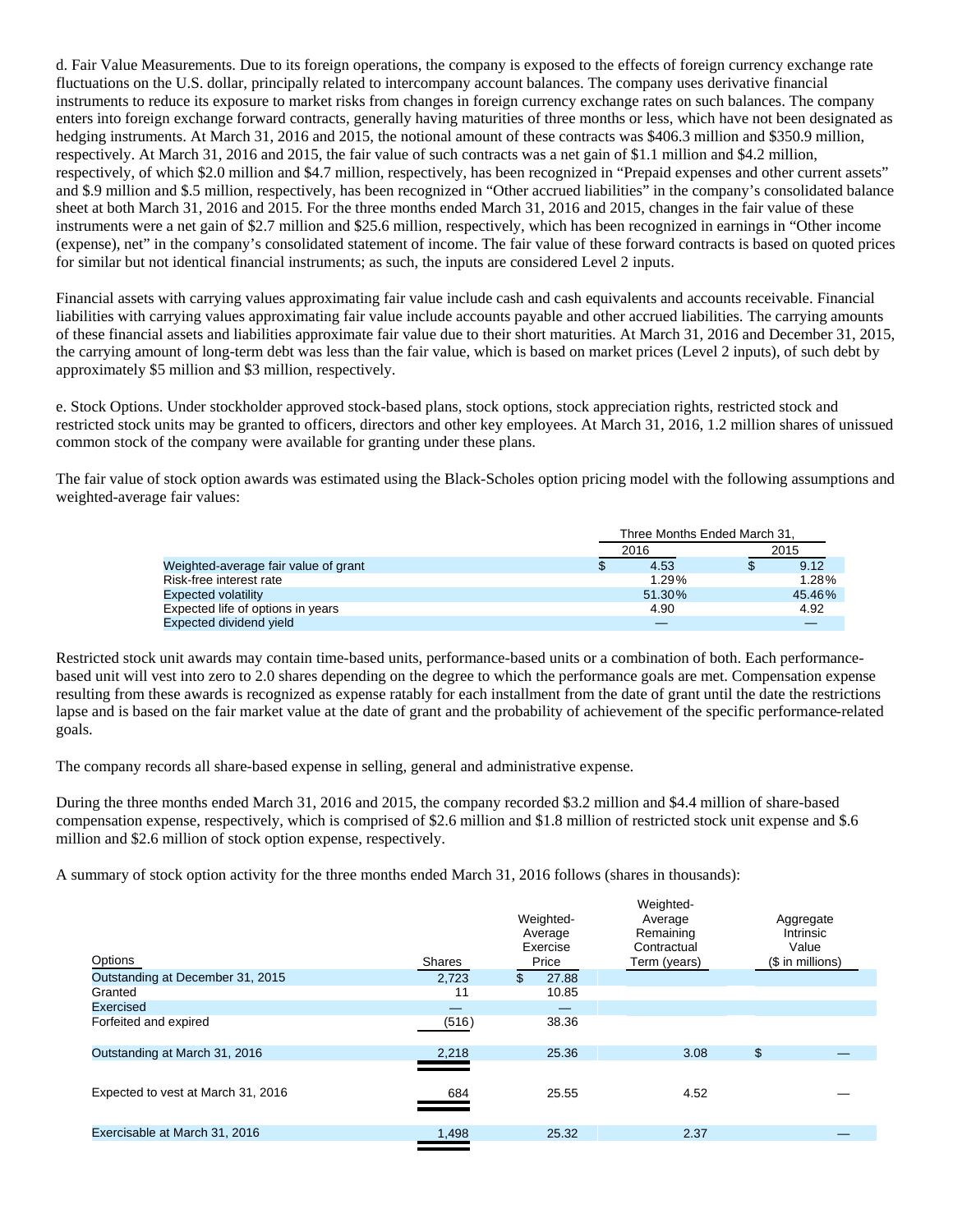The aggregate intrinsic value represents the total pretax value of the difference between the company's closing stock price on the last trading day of the period and the exercise price of the options, multiplied by the number of in-the-money stock options that would have been received by the option holders had all option holders exercised their options on March 31, 2016. The intrinsic value of the company's stock options changes based on the closing price of the company's stock. The total intrinsic value of options exercised for the three months ended March 31, 2016 and 2015 was zero and \$.6 million, respectively. As of March 31, 2016, \$3.3 million of total unrecognized compensation cost related to stock options is expected to be recognized over a weighted-average period of 1.7 years.

A summary of restricted stock unit activity for the three months ended March 31, 2016 follows (shares in thousands):

|                                  | Restricted<br><b>Stock</b><br><b>Units</b> | Weighted-<br>Average<br>Grant-Date<br>Fair Value |
|----------------------------------|--------------------------------------------|--------------------------------------------------|
| Outstanding at December 31, 2015 | 469                                        | 23.57                                            |
| Granted                          | 1,156                                      | 10.06                                            |
| Vested                           | (154)                                      | 20.17                                            |
| Forfeited and expired            | (3)                                        | 24.40                                            |
| Outstanding at March 31, 2016    | 1,468                                      | 13.32                                            |

The fair value of restricted stock units is determined based on the trading price of the company's common shares on the date of grant. The aggregate weighted-average grant-date fair value of restricted stock units granted during the three months ended March 31, 2016 and 2015 was \$11.6 million and \$8.8 million, respectively. As of March 31, 2016, there was \$13.9 million of total unrecognized compensation cost related to outstanding restricted stock units granted under the company's plans. That cost is expected to be recognized over a weighted-average period of 2.6 years. The aggregate weighted-average grant-date fair value of restricted share units vested during the three months ended March 31, 2016 and 2015 was \$3.1 million and \$1.8 million, respectively.

Common stock issued upon exercise of stock options or upon lapse of restrictions on restricted stock units are newly issued shares. Cash received from the exercise of stock options for the three months ended March 31, 2016 and 2015 was zero and \$3.5 million, respectively. The company is currently not recognizing any tax benefits from the exercise of stock options or upon issuance of stock upon lapse of restrictions on restricted stock units in light of its tax position. Tax benefits resulting from tax deductions in excess of the compensation costs recognized are classified as financing cash flows.

f. Segment Information. The company has two business segments: Services and Technology. Revenue classifications within the Services segment are as follows:

- Cloud & infrastructure services. This represents revenue from work the company performs in the data center and cloud area, technology consulting and technology-based systems integration projects, as well as global service desks and global field services.
- Application services. This represents revenue from application managed services and application development, maintenance and support work.
- Business processing outsourcing services. This represents revenue from the management of clients' specific business processes.

The accounting policies of each business segment are the same as those followed by the company as a whole. Intersegment sales and transfers are priced as if the sales or transfers were to third parties. Accordingly, the Technology segment recognizes intersegment revenue and manufacturing profit on hardware and software shipments to customers under Services contracts. The Services segment, in turn, recognizes customer revenue and marketing profits on such shipments of company hardware and software to customers. The Services segment also includes the sale of hardware and software products sourced from third parties that are sold to customers through the company's Services channels. In the company's consolidated statements of income, the manufacturing costs of products sourced from the Technology segment and sold to Services customers are reported in cost of revenue for Services.

Also included in the Technology segment's sales and operating profit are sales of hardware and software sold to the Services segment for internal use in Services engagements. The amount of such profit included in operating income of the Technology segment for the three months ended March 31, 2016 and 2015 was \$.1 million and \$1.5 million, respectively. The profit on these transactions is eliminated in Corporate.

The company evaluates business segment performance based on operating income exclusive of pension income or expense, restructuring charges and unusual and nonrecurring items, which are included in Corporate. All other corporate and centrally incurred costs are allocated to the business segments based principally on revenue, employees, square footage or usage.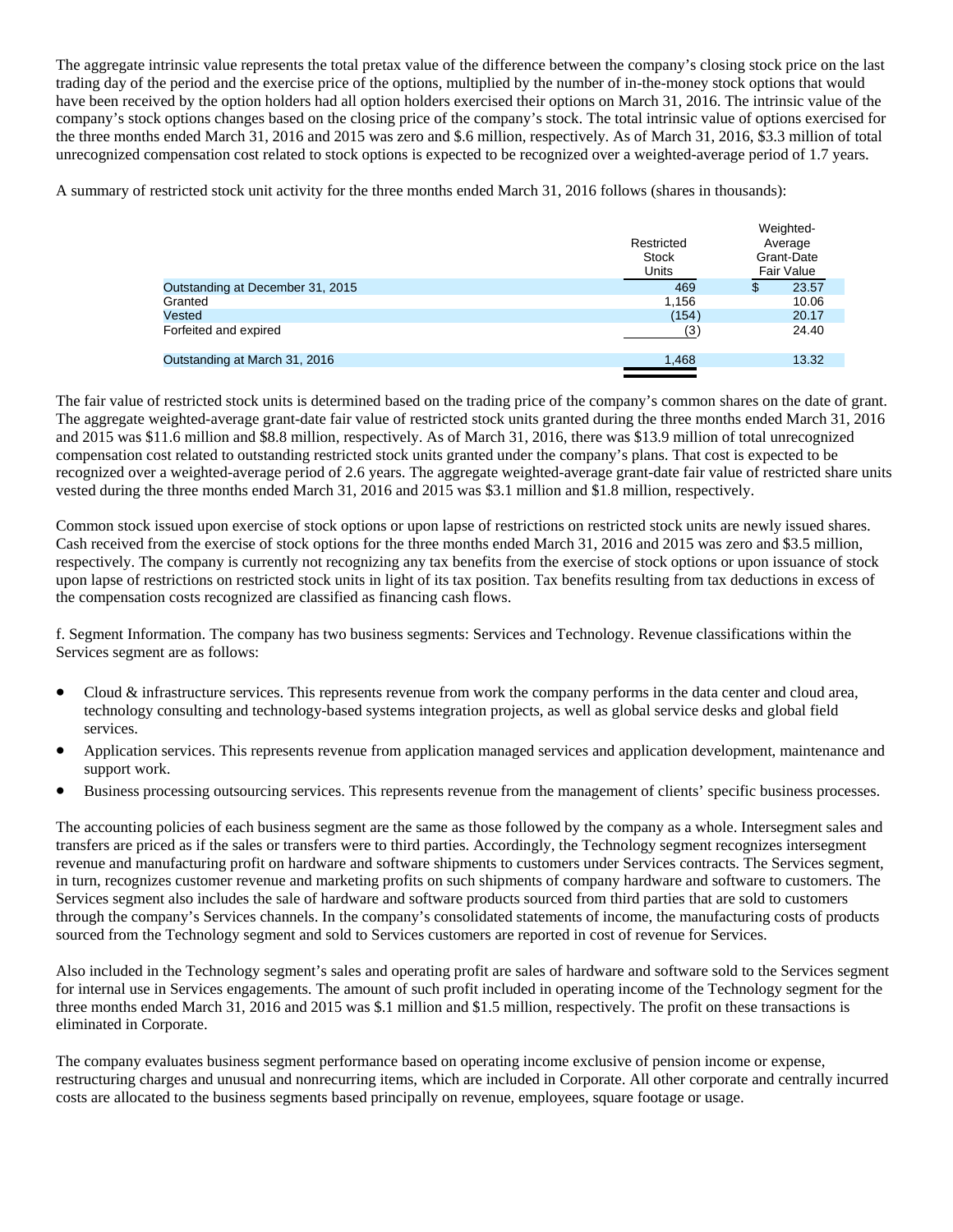A summary of the company's operations by business segment for the three-month periods ended March 31, 2016 and 2015 is presented below (in millions of dollars):

|                                             | Total                 | Corporate   | Services    | Technology |
|---------------------------------------------|-----------------------|-------------|-------------|------------|
| <b>Three Months Ended</b><br>March 31, 2016 |                       |             |             |            |
| <b>Customer revenue</b>                     | $\mathbb{S}$<br>666.8 |             | \$<br>595.1 | \$<br>71.7 |
| Intersegment                                |                       | \$<br>(5.6) |             | 5.6        |
| <b>Total revenue</b>                        | 666.8<br>\$           | (5.6)<br>\$ | \$<br>595.1 | 77.3       |
|                                             |                       |             |             |            |
| Operating income (loss)                     | (27.6)<br>P.          | (45.6)      | 4.0         | 14.0       |
| <b>Three Months Ended</b><br>March 31, 2015 |                       |             |             |            |
| Customer revenue                            | $\mathbb{S}$<br>721.2 |             | \$<br>639.0 | \$<br>82.2 |
| Intersegment                                |                       | \$<br>(6.7) |             | 6.7        |
| <b>Total revenue</b>                        | 721.2                 | (6.7)       | 639.0<br>\$ | 88.9       |
|                                             |                       |             |             |            |
| Operating income (loss)                     | (30.0)                | (26.1)      | (8.5)<br>S  | 4.6        |

Presented below is a reconciliation of total business segment operating loss to consolidated loss before income taxes (in millions of dollars):

|                                       |           | Three Months Ended March 31 |        |  |  |
|---------------------------------------|-----------|-----------------------------|--------|--|--|
|                                       | 2016      |                             | 2015   |  |  |
| Total segment operating profit (loss) | 18.0<br>S | \$                          | (3.9)  |  |  |
| Interest expense                      | (4.4)     |                             | (2.6)  |  |  |
| Other income (expense), net           | (1.2)     |                             | 4.9    |  |  |
| Cost reduction charges                | (26.9)    |                             |        |  |  |
| Corporate and eliminations            | (18.7)    |                             | (26.1) |  |  |
|                                       |           |                             |        |  |  |
| Total loss before income taxes        | (33.2)    |                             | (27.7  |  |  |
|                                       |           |                             |        |  |  |

Customer revenue by classes of similar products or services, by segment, is presented below (in millions of dollars):

|                                          |      | Three Months Ended March 31 |    |       |  |
|------------------------------------------|------|-----------------------------|----|-------|--|
|                                          | 2016 |                             |    | 2015  |  |
| <b>Services</b>                          |      |                             |    |       |  |
| Cloud & infrastructure services          | \$   | 335.8                       | \$ | 378.5 |  |
| Application services                     |      | 210.6                       |    | 202.4 |  |
| Business processing outsourcing services |      | 48.7                        |    | 58.1  |  |
|                                          |      | 595.1                       |    | 639.0 |  |
| Technology                               |      | 71.7                        |    | 82.2  |  |
| <b>Total</b>                             | \$   | 666.8                       |    | 721.2 |  |

Geographic information about the company's revenue, which is principally based on location of the selling organization, is presented below (in millions of dollars):

|                      |     | Three Months Ended March 31 |  |       |  |
|----------------------|-----|-----------------------------|--|-------|--|
|                      |     | 2016                        |  | 2015  |  |
| <b>United States</b> | \$. | 330.9                       |  | 342.0 |  |
| United Kingdom       |     | 82.0                        |  | 87.9  |  |
| Other foreign        |     | 253.9                       |  | 291.3 |  |
|                      |     |                             |  |       |  |
| Total                | ۰D  | 666.8                       |  | 721.2 |  |
|                      |     |                             |  |       |  |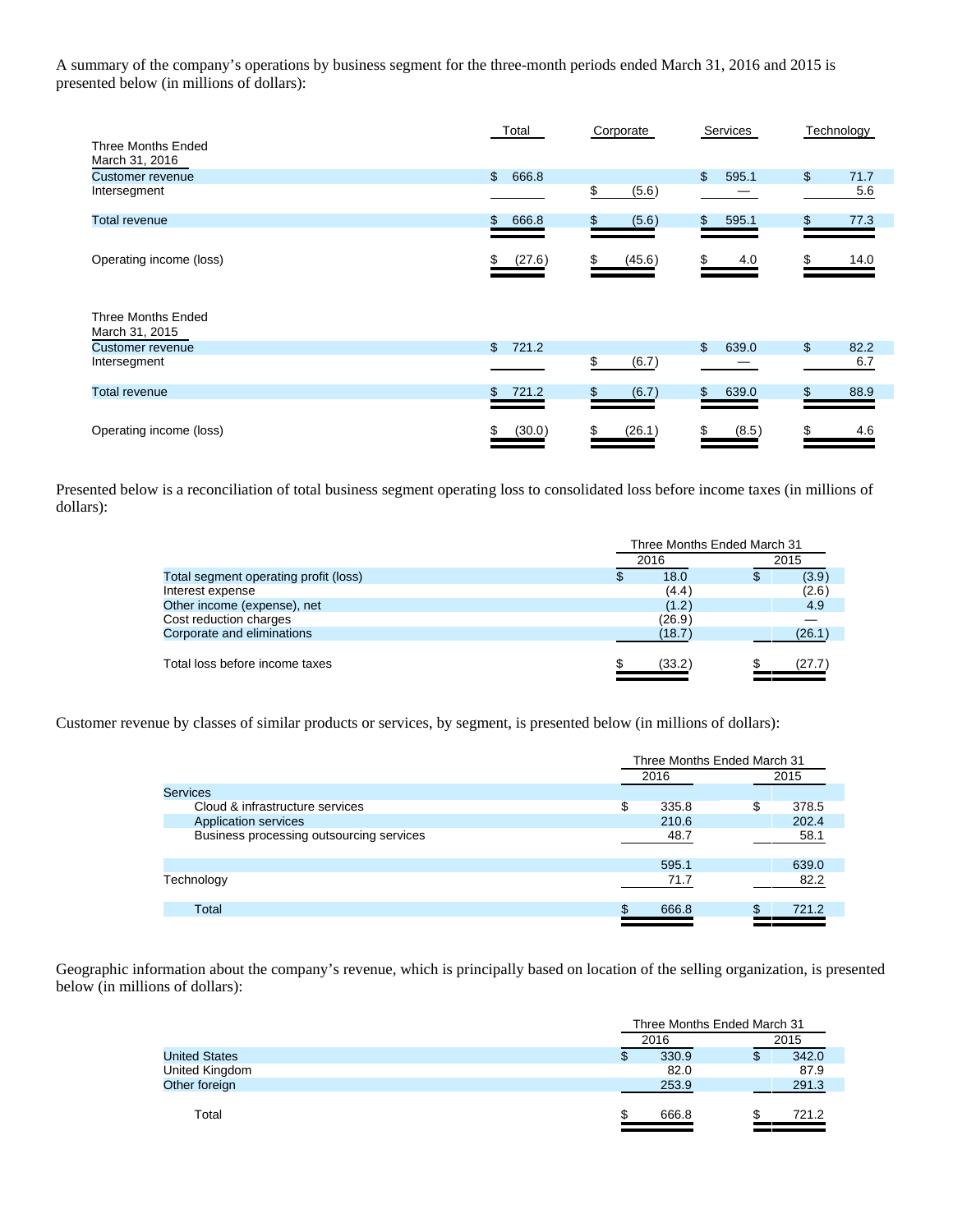g. Accumulated Other Comprehensive Income. Accumulated other comprehensive loss as of December 31, 2015 and March 31, 2016 is as follows (in millions of dollars):

|                                                                     | Total |           | Translation<br>Adjustments |         | Postretirement<br>Plans |
|---------------------------------------------------------------------|-------|-----------|----------------------------|---------|-------------------------|
| Balance at December 31, 2015                                        |       | (3,945.3) | £.                         | (833.8) | (3, 111.5)              |
| Other comprehensive income before reclassifications                 |       | 20.2      |                            | 12.7    | 7.5                     |
| Amounts reclassified from accumulated other comprehensive<br>income |       | 35.8      |                            |         | 35.8                    |
| Current period other comprehensive income                           |       | 56.0      |                            | 12.7    | 43.3                    |
| Balance at March 31, 2016                                           |       | (3,889.3) |                            | (821.1) | (3,068.2)               |

Amounts related to postretirement plans not reclassified in their entirety out of accumulated other comprehensive income for the three months ended March 31, 2016 and 2015 were as follows (in millions of dollars):

|                                     |       | Three Months Ended March 31 |              |  |  |
|-------------------------------------|-------|-----------------------------|--------------|--|--|
|                                     | 2016  |                             | 2015         |  |  |
| Amortization of prior service cost* | (1.4) |                             | $.8^{\circ}$ |  |  |
| Amortization of actuarial losses*   | 38.6  |                             | 48.3         |  |  |
| Total before tax                    | 37.2  |                             | 47.5         |  |  |
| Income tax benefit                  | (1.4) |                             | (2.3)        |  |  |
| Net of tax                          | 35.8  |                             | 45.2         |  |  |
|                                     |       |                             |              |  |  |

\* These items are included in net periodic postretirement cost (see note (c)).

Noncontrolling interests as of December 31, 2015 and March 31, 2016 is as follows (in millions of dollars):

|                                | Noncontrolling<br>Interests |
|--------------------------------|-----------------------------|
| Balance at December 31, 2015   | 11.1                        |
| Net income                     | 1.2                         |
| <b>Translation adjustments</b> | (2.2)                       |
| Postretirement plans           | 2.2                         |
| Balance at March 31, 2016      | 12.3                        |

h. Supplemental Cash Flow Information. Cash paid, net of refunds, during the three months ended March 31, 2016 and 2015 for income taxes was \$10.9 million and \$26.3 million, respectively.

Cash paid during the three months ended March 31, 2016 and 2015 for interest was \$7.1 million and \$6.7 million, respectively.

i. Commitments and Contingencies. There are various lawsuits, claims, investigations and proceedings that have been brought or asserted against the company, which arise in the ordinary course of business, including actions with respect to commercial and government contracts, labor and employment, employee benefits, environmental matters, intellectual property, and non-income tax and employment compensation in Brazil. The company records a provision for these matters when it is both probable that a liability has been incurred and the amount of the loss can be reasonably estimated. Any provisions are reviewed at least quarterly and are adjusted to reflect the impact and status of settlements, rulings, advice of counsel and other information and events pertinent to a particular matter.

The company believes that it has valid defenses with respect to legal matters pending against it. Based on its experience, the company also believes that the damage amounts claimed in the lawsuits disclosed below are not a meaningful indicator of the company's potential liability. Litigation is inherently unpredictable, however, and it is possible that the company's results of operations or cash flow could be materially affected in any particular period by the resolution of one or more of the legal matters pending against it.

In April 2007, the Ministry of Justice of Belgium sued Unisys Belgium SA-NV, a Unisys subsidiary (Unisys Belgium), in the Court of First Instance of Brussels. The Belgian government had engaged the company to design and develop software for a computerized system to be used to manage the Belgian court system. The Belgian State terminated the contract and in its lawsuit has alleged that the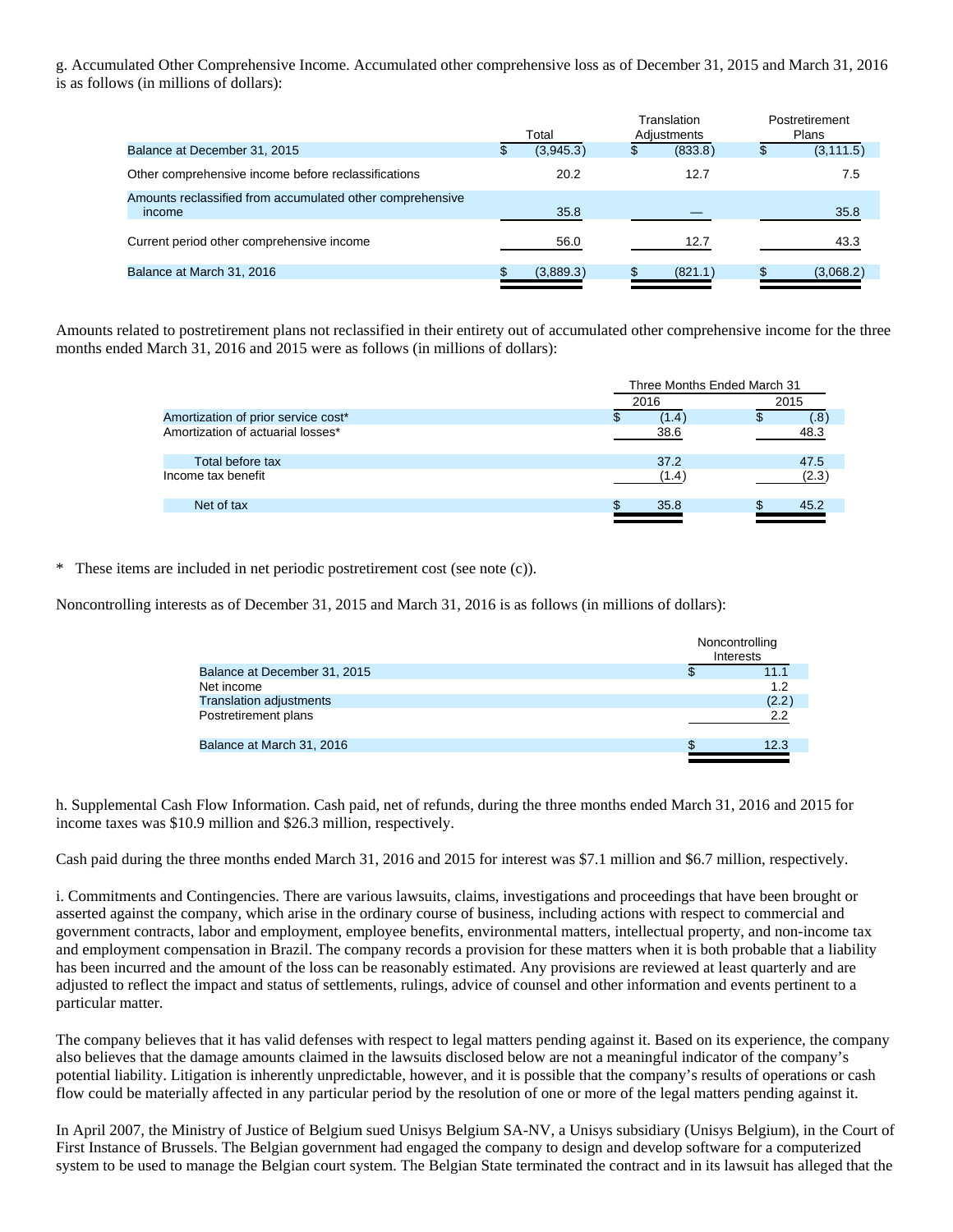termination was justified because Unisys Belgium failed to deliver satisfactory software in a timely manner. It claims damages of approximately 28 million Euros. Unisys Belgium filed its defense and counterclaim in April 2008, in the amount of approximately 18.5 million Euros. The company believes it has valid defenses to the claims and contends that the Belgian State's termination of the contract was unjustified.

The company's Brazilian operations, along with those of many other companies doing business in Brazil, are involved in various litigation matters, including numerous governmental assessments related to indirect and other taxes, as well as disputes associated with former employees and contract labor. The tax-related matters pertain to value added taxes, customs, duties, sales and other nonincome related tax exposures. The labor-related matters include claims related to compensation matters. The company believes that appropriate accruals have been established for such matters based on information currently available. At March 31, 2016, excluding those matters that have been assessed by management as being remote as to the likelihood of ultimately resulting in a loss, the amount related to unreserved tax-related matters, inclusive of any related interest, is estimated to be up to approximately \$108 million.

The company has been involved in a matter arising from the sale of its Health Information Management (HIM) business to Molina Information Systems, LLC (Molina) under a 2010 Asset Purchase Agreement (APA). The HIM business provided system solutions and services to state governments, including the state of Idaho, for administering Medicaid programs. In August 2012, Molina sued the company in Federal District Court in Delaware alleging breaches of contract, negligent misrepresentation and intentional misrepresentation with respect to the APA and the Medicaid contract with Idaho. Molina sought compensatory damages, punitive damages, lost profits, indemnification, and declaratory relief. Molina alleged losses of approximately \$35 million in the complaint. In June 2013, the District Court granted the company's motion to dismiss the complaint and allowed Molina to replead certain claims and file an amended complaint. In August 2013, Molina filed an amended complaint. The company filed a motion to dismiss the amended complaint. On September 2, 2014, the District Court granted the company's motion to dismiss the negligent misrepresentation claim, but denied the company's motion with respect to Molina's intentional misrepresentation and breach of contract claims. The litigation continues on the remaining claims.

On June 26, 2014, the State of Louisiana filed a Petition for Damages against, among other defendants, the company and Molina Information Systems, LLC, in the Parish of East Baton Rouge, 19th Judicial District. The State alleges that between 1989 and 2012 the defendants, each acting successively as the State's Medicaid fiscal intermediary, utilized an incorrect reimbursement formula for the payment of pharmaceutical claims causing the State to pay excessive amounts for prescription drugs. The company believes that it has valid defenses to Louisiana's claims and is asserting them in the pending litigation.

With respect to the specific legal proceedings and claims described above, except as otherwise noted, either (i) the amount or range of possible losses in excess of amounts accrued, if any, is not reasonably estimable or (ii) the company believes that the amount or range of possible losses in excess of amounts accrued that are estimable would not be material.

Litigation is inherently unpredictable and unfavorable resolutions could occur. Accordingly, it is possible that an adverse outcome from such matters could exceed the amounts accrued in an amount that could be material to the company's financial condition, results of operations and cash flows in any particular reporting period.

Notwithstanding that the ultimate results of the lawsuits, claims, investigations and proceedings that have been brought or asserted against the company are not currently determinable, the company believes that at March 31, 2016, it has adequate provisions for any such matters.

j. Income Taxes. Accounting rules governing income taxes require that deferred tax assets and liabilities be recognized using enacted tax rates for the effect of temporary differences between the book and tax bases of recorded assets and liabilities. These rules also require that deferred tax assets be reduced by a valuation allowance if it is more likely than not that some portion or the entire deferred tax asset will not be realized.

The company evaluates the realizability of its deferred tax assets by assessing its valuation allowance and by adjusting the amount of such allowance, if necessary. The factors used to assess the likelihood of realization are the company's historical profitability, forecast of future taxable income and available tax-planning strategies that could be implemented to realize the net deferred tax assets. The company uses tax-planning strategies to realize or renew net deferred tax assets to avoid the potential loss of future tax benefits.

A full valuation allowance is currently maintained for all U.S. and certain foreign deferred tax assets in excess of deferred tax liabilities. The company will record a tax provision or benefit for those international subsidiaries that do not have a full valuation allowance against their net deferred tax assets. Any profit or loss recorded for the company's U.S. continuing operations will have no provision or benefit associated with it due to full valuation allowance, except with respect to refundable tax credits and withholding taxes not creditable against future taxable income. As a result, the company's provision or benefit for taxes may vary significantly depending on the geographic distribution of income.

k. Accounting Standards. Effective January 1, 2016, the company adopted new guidance issued by the Financial Accounting Standards Board (FASB) on the presentation of debt issuance costs. The new guidance requires that debt issuance costs shall be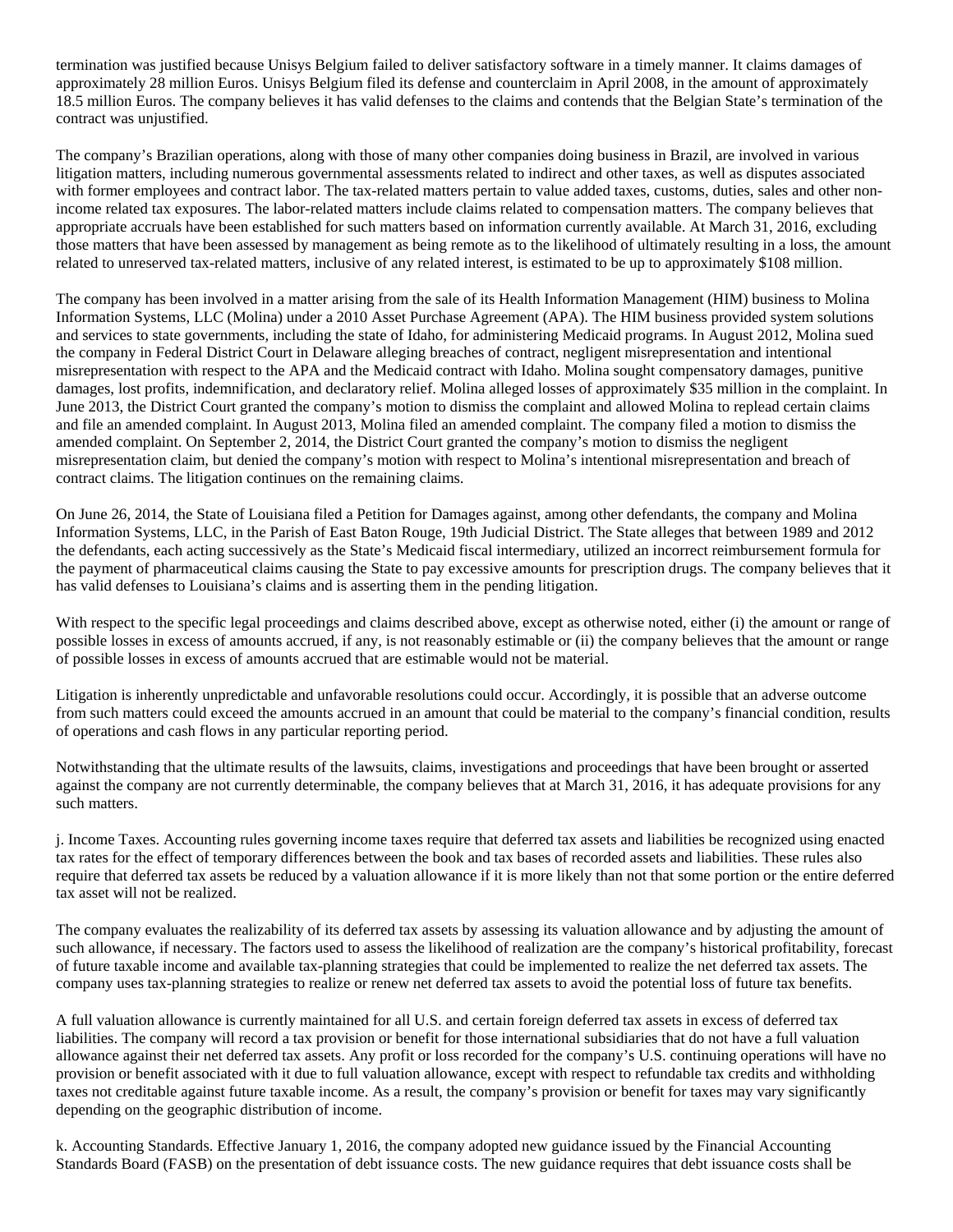reported in the balance sheet as a direct deduction from the face amount of that debt. Previously the company reported these costs in "Other long-term assets" in the company's balance sheet. At December 31, 2015, the amount reclassified was \$1.8 million. The new guidance has been applied on a retrospective basis whereby prior-period financial statements have been adjusted to reflect the application of the new guidance, as required by the FASB.

Effective January 1, 2016, the company adopted new guidance issued by the FASB that simplifies the measurement of inventory. The new guidance states that an entity should measure inventory at the lower of cost and net realizable value. Net realizable value is the estimate of estimated selling prices in the ordinary course of business, less reasonably predictable costs of completion, disposal and transportation. When evidence exists that the net realizable value of inventory is lower than its cost, the difference shall be recognized as a loss in the period in which it occurs. That loss may be required, for example, due to damage, physical deterioration, obsolescence, changes in price levels, or other causes. Adoption of this new guidance had no impact on the company's consolidated results of operations and financial position.

Effective January 1, 2016, the company adopted new guidance issued by the FASB that simplifies the balance sheet classification of deferred income taxes. The new guidance requires that deferred tax liabilities and assets be classified as noncurrent in a classified statement of financial position. The new guidance also requires companies to offset all deferred tax assets and liabilities (and valuation allowances) for each tax-paying jurisdiction within each tax-paying component. The net deferred tax must be presented as a single noncurrent amount. Previous guidance required an entity to separate deferred income tax liabilities and assets into current and noncurrent amounts in a classified statement of financial position. The new guidance has been applied on a retrospective basis whereby prior-period financial statements have been adjusted to reflect the application of the new guidance. At December 31, 2015, the reclassification resulted in a reduction of current deferred income tax assets of \$24.1 million, a decrease in other current assets of \$.1 million, an increase in noncurrent deferred income tax assets of \$12.9 million, a decrease in other long-term assets of \$.1 million, a decrease in current other accrued liabilities of \$9.4 million and a decrease in other long-term liabilities of \$2.0 million.

On March 30, 2016, the FASB issued new guidance that will change certain aspects of accounting for share-based payments to employees. The new guidance will require all income tax effects of awards to be recognized in the income statement when the awards vest or are settled. It also will allow an employer to repurchase more of an employee's shares than it can today for tax withholding purposes without triggering liability accounting and to make a policy election to account for forfeitures as they occur. The guidance is effective for annual reporting periods beginning after December 15, 2016, which for the company is January 1, 2017. Earlier adoption is permitted. The company is currently assessing when it will choose to adopt, and is currently evaluating the impact of the adoption on its consolidated results of operations and financial position.

In February 2016, the FASB issued a new lease accounting standard entitled "Leases." The new standard is intended to improve financial reporting about leasing transactions. The new rule will require organizations that lease assets, referred to as lessees, to recognize on the balance sheet the assets and liabilities for the rights and obligations created by those leases. The standard requires disclosures to help investors and other financial statement users better understand the amount, timing and uncertainty of cash flows arising from leases. The standard is effective for annual reporting periods beginning after December 15, 2018, which for the company is January 1, 2019. Earlier adoption is permitted. The company is currently assessing when it will choose to adopt, and is currently evaluating the impact of the adoption on its consolidated results of operations and financial position.

In 2014, the FASB issued a new revenue recognition standard entitled "Revenue from Contracts with Customers." The objective of the standard is to establish the principles that an entity shall apply to report useful information to users of financial statements about the nature, amount, timing, and uncertainty of revenue and cash flows from a contract with a customer. The standard, and its various amendments, is effective for annual reporting periods beginning after December 15, 2017, which for the company is January 1, 2018. Earlier application is permitted only as of annual reporting periods beginning after December 15, 2016, which for the company in January 1, 2017. The standard allows for either "full retrospective" adoption, meaning the standard is applied to all periods presented, or "modified retrospective" adoption, meaning the standard is applied only to the most current period presented in the financial statements. The company is currently assessing when and which method it will choose for adoption, and is evaluating the impact of the adoption on its consolidated results of operations and financial position.

l. Debt. On March 15, 2016, the company issued \$190 million aggregate principal amount of Convertible Senior Notes due 2021 (the notes). The notes, which are senior unsecured obligations, bear interest at a coupon rate of 5.50% per year until maturity, payable semiannually in arrears on March 1 and September 1 of each year, beginning on September 1, 2016. The notes are not redeemable prior to maturity and are convertible into shares of the company's common stock. The conversion rate for the notes is 102.4249 shares of the company's common stock per \$1,000 principal amount of the notes (or a total amount of 19,460,731 shares), which is equivalent to an initial conversion price of approximately \$9.76 per share of the company's common stock. Upon any conversion, the company will settle its conversion obligation in cash, shares of its common stock, or a combination of cash and shares of its common stock, at its election.

In connection with the issuance of the notes, the company also paid \$24.3 million to enter into privately negotiated capped call transactions with the initial purchasers and/or affiliates of the initial purchasers. The capped call transactions will cover, subject to customary anti-dilution adjustments, the number of shares of the company's common stock that will initially underlie the notes. The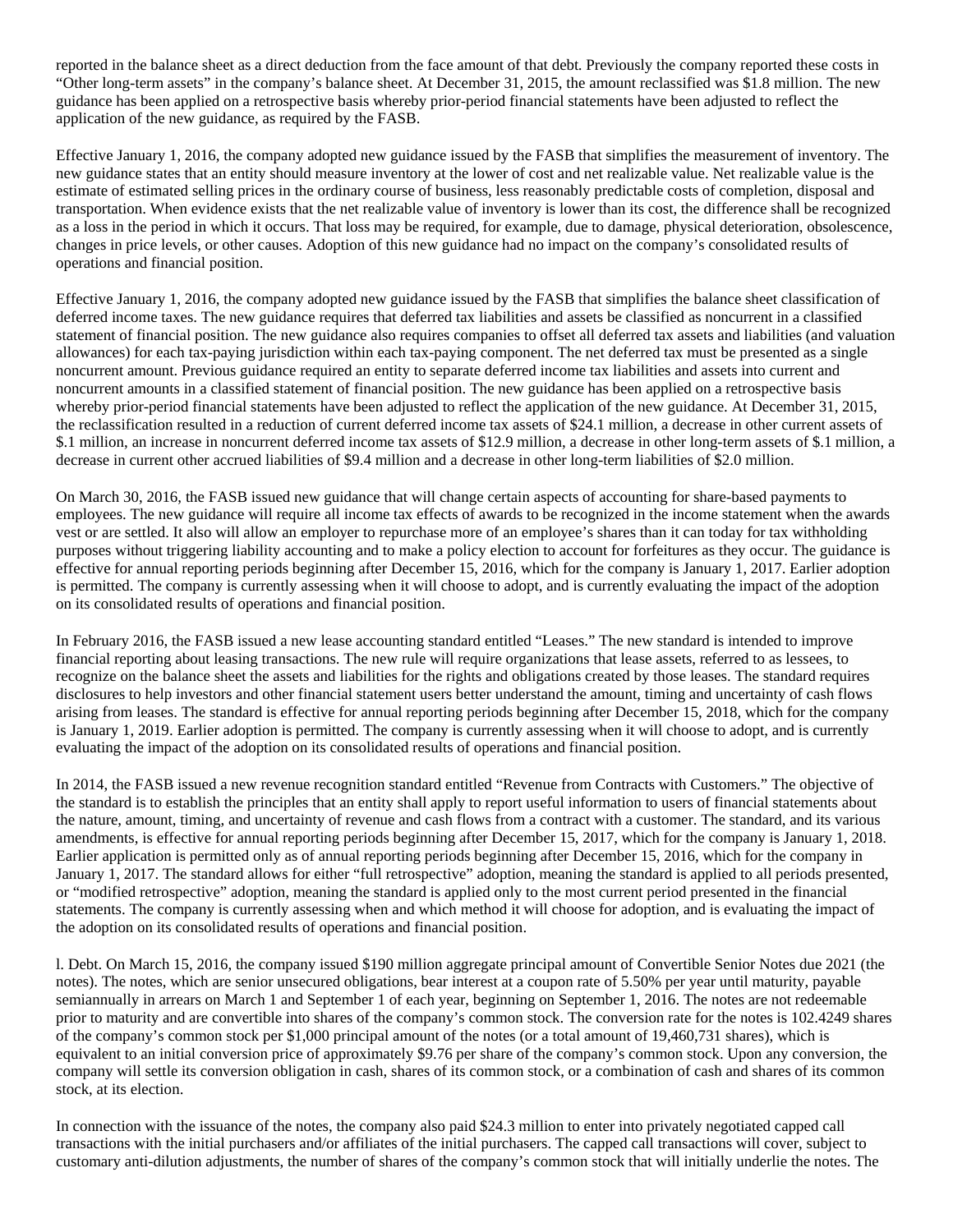capped call transactions are expected to reduce potential dilution to the company's common stock and/or offset potential cash payments the company is required to make in excess of the principal amount upon any conversion of the notes.

In accordance with Accounting Standards Codification 470-20, a convertible debt instrument that may be settled entirely or partially in cash is required to be separated into a liability and equity component, such that interest expense reflects the issuer's non-convertible debt interest rate. Upon issuance, (i) a debt discount of \$30.0 million was recognized as a decrease in debt and an increase in additional-paid in capital and (ii) the cost of the capped call transactions of \$24.3 million was recognized as a decrease in cash and a decrease in additional paid-in capital. The debt component will accrete up to the principal amount and will be recognized as non-cash interest expense over the expected term of the notes.

On April 13, 2016, the company issued an additional \$23.5 million of the notes pursuant to an over-allotment option exercised by the initial purchasers to buy additional notes. In connection with the issuance of the additional notes, the company also paid \$3.0 million to enter into privately negotiated capped call transactions with the initial purchasers and/or affiliates of the initial purchasers.

Item 2. Management's Discussion and Analysis of Financial Condition and Results of Operations.

## **MANAGEMENT'S DISCUSSION AND ANALYSIS OF FINANCIAL CONDITION AND RESULTS OF OPERATIONS**

This discussion and analysis of the company's financial condition and results of operations should be read in conjunction with the consolidated financial statements and the related notes included elsewhere in this quarterly report. In this discussion and analysis of the company's financial condition and results of operations, the company has included information that may constitute "forwardlooking" statements, as defined in the Private Securities Litigation Reform Act of 1995. Forward-looking statements provide current expectations of future events and include any statement that does not directly relate to any historical or current fact. Words such as "anticipates," "believes," "expects," "intends," "plans," "projects" and similar expressions may identify such forward-looking statements. All forward-looking statements rely on assumptions and are subject to risks, uncertainties and other factors that could cause the company's actual results to differ materially from expectations. Factors that could affect future results include, but are not limited to, those discussed under "Factors that may affect future results" and "Cautionary Statement Pursuant to the U.S. Private Securities Litigation Reform Act of 1995" in Part I, Item 1A of the company's 2015 Form 10-K. Any forward-looking statement speaks only as of the date on which that statement is made. The company assumes no obligation to update any forward-looking statement to reflect events or circumstances that occur after the date on which the statement is made.

## **Overview**

In April 2015, in connection with organizational initiatives to create a more competitive cost structure and rebalance the company's global skill set, the company initiated a plan to incur pretax restructuring charges currently estimated at approximately \$300 million through 2017. During 2015, the company recognized pretax charges of \$118.5 million in connection with this plan, principally related to a reduction in employees.

During the first quarter of 2016, the company continued to implement this plan and incurred an additional \$26.9 million of cost reduction charges. The charges related to work-force reductions were \$22.1 million, principally related to severance costs, and were comprised of: (a) a charge of \$4.2 million for 175 employees in the U.S. and (b) a charge of \$17.9 million for 337 employees outside the U.S. In addition, the company recorded charges of \$4.8 million for other expenses related to the cost reduction effort.

The charges during the first quarter of 2016 were recorded in the following statement of income classifications: cost of revenue – services, \$11.5 million; selling, general and administrative expenses, \$13.3 million; and research and development expenses, \$2.1 million.

The company's results of operations in the three months ended March 31, 2016 were impacted by the charges referred to above as well as the negative impact of foreign currency fluctuations. For the three months ended March 31, 2016, the company reported a net loss attributable to Unisys Corporation of \$39.9 million, or a loss of \$.80 per diluted share, compared with a net loss of \$43.2 million, or a loss of \$.87 per diluted share for the three months ended March 31, 2015. The current period includes after tax cost reduction charges (discussed above) of \$24.7 million, or \$.49 per diluted share.

## **Results of operations**

## *Company results*

Revenue for the quarter ended March 31, 2016 was \$666.8 million compared with \$721.2 million for the first quarter of 2015, a decrease of 8% from the prior year. Foreign currency fluctuations had a 5 percentage-point negative impact on revenue in the current period compared with the year-ago period.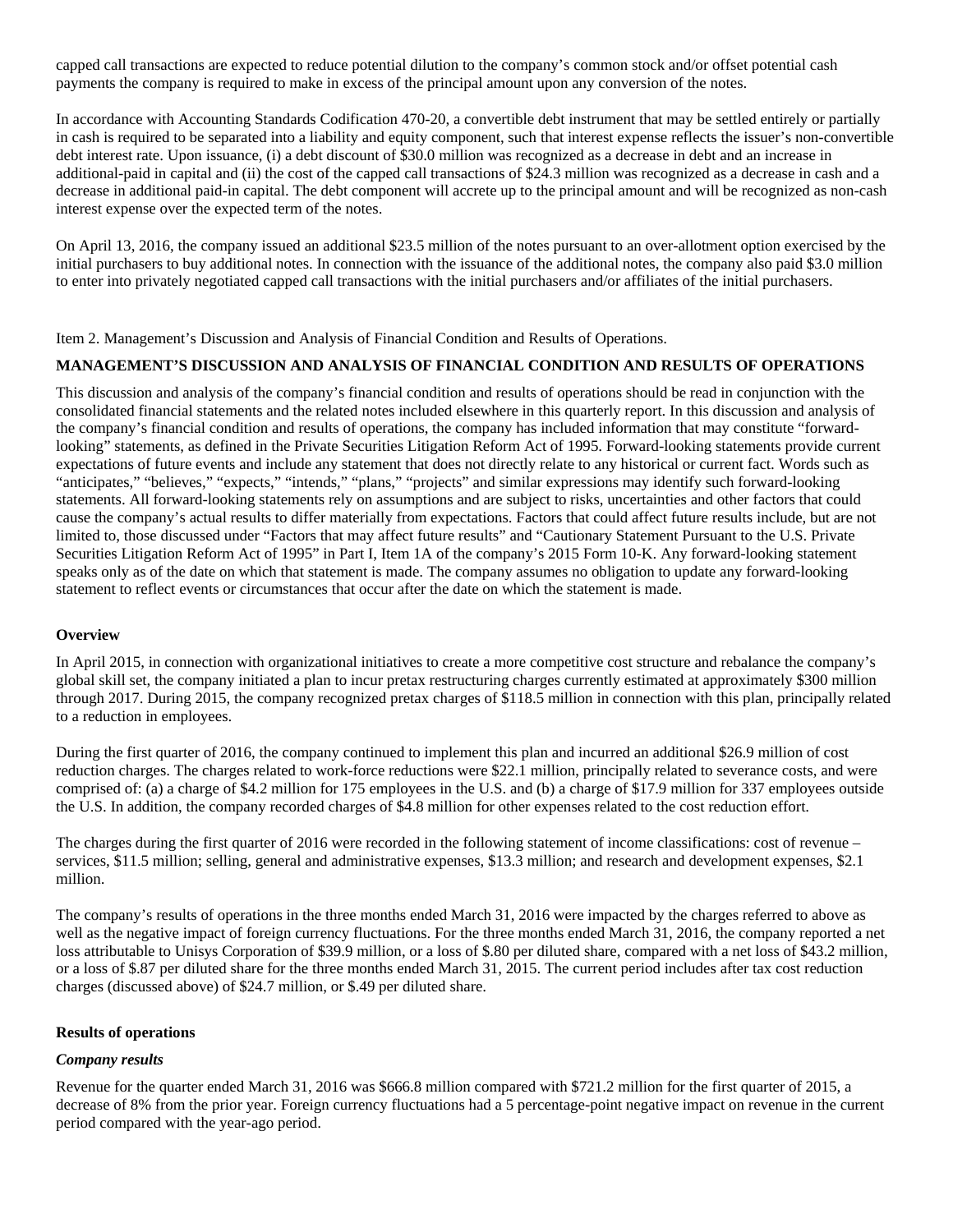Services revenue decreased 7% and Technology revenue decreased 13% in the current quarter compared with the year-ago period. U.S. revenue decreased 3% in the first quarter compared with the year-ago period. International revenue decreased 11% in the current quarter due to declines in Europe and Latin America, which was partially offset by a slight increase in Asia/Pacific. Foreign currency had a 9 percentage-point negative impact on international revenue in the three months ended March 31, 2016 compared with the three months ended March 31, 2015.

Total gross profit margin was 14.8% in the three months ended March 31, 2016 compared with 16.2% in the three months ended March 31, 2015. The decline was due to higher cost reduction charges of \$11.5 million offset by lower pension expense of \$5.4 million.

Selling, general and administrative expense in the three months ended March 31, 2016 was \$110.1 million (16.5% of revenue) compared with \$128.8 million (17.9% of revenue) in the year-ago period. Despite higher cost reduction charges of \$13.3 million offset in part by lower pension expense of \$1.3 million, selling, general and administrative expenses declined in the first quarter of 2016 from the first quarter of 2015 principally reflecting savings due to cost reduction actions.

Research and development (R&D) expenses in the first quarter of 2016 were \$16.0 million compared with \$18.2 million in the first quarter of 2015.

For the first quarter of 2016, the company reported an operating loss of \$27.6 million compared with an operating loss of \$30.0 million in the first quarter of 2015. The current quarter loss principally reflects higher cost reduction charges of \$26.9 million as well as lower pension expense of \$7.6 million.

For the three months ended March 31, 2016, pension expense was \$20.3 million compared with pension expense of \$27.9 million for the three months ended March 31, 2015. For the full year 2016, the company expects to recognize pension expense of approximately \$81.5 million compared with \$108.7 million for the full year of 2015. The company records pension income or expense, as well as other employee-related costs such as payroll taxes and medical insurance costs, in operating income in the following income statement categories: cost of revenue; selling, general and administrative expenses; and research and development expenses. The amount allocated to each category is principally based on where the salaries of active employees are charged.

Interest expense for the three months ended March 31, 2016 was \$4.4 million compared with \$2.6 million for the three months ended March 31, 2015. The increase was principally caused by the issuance of the notes referred to below.

Other income (expense), net was an expense of \$1.2 million in the first quarter of 2016 compared with income of \$4.9 million in 2015. Included in the first quarter of 2016 and 2015 were foreign exchange (losses) gains of \$(.4) million and \$3.4 million, respectively.

The loss before income taxes for the three months ended March 31, 2016 was \$33.2 million compared with a loss of \$27.7 million for the three months ended March 31, 2015. The current quarter loss principally reflects higher cost reduction charges of \$26.9 million as well as lower pension expense of \$7.6 million.

The provision for income taxes was \$5.5 million in the current quarter compared with \$13.3 million in the year-ago period. As discussed in Note (j) of the Notes to Consolidated Financial Statements, the company evaluates quarterly the realizability of its deferred tax assets by assessing its valuation allowance and by adjusting the amount of such allowance, if necessary. The company records a tax provision or benefit for those international subsidiaries that do not have a full valuation allowance against their net deferred tax assets. Any profit or loss recorded for the company's U.S. operations has no provision or benefit associated with it due to a full valuation allowance. As a result, the company's provision or benefit for taxes may vary significantly quarter to quarter depending on the geographic distribution of income.

## *Segment results*

The company has two business segments: Services and Technology. Revenue classifications within the Services segment are as follows:

- Cloud & infrastructure services. This represents revenue from work the company performs in the data center and cloud area, technology consulting and technology-based systems integration projects, as well as global service desks and global field services.
- Application services. This represents revenue from application managed services and application development, maintenance and support work.
- Business processing outsourcing services. This represents revenue from the management of clients' specific business processes.

The accounting policies of each business segment are the same as those followed by the company as a whole. Intersegment sales and transfers are priced as if the sales or transfers were to third parties. Accordingly, the Technology segment recognizes intersegment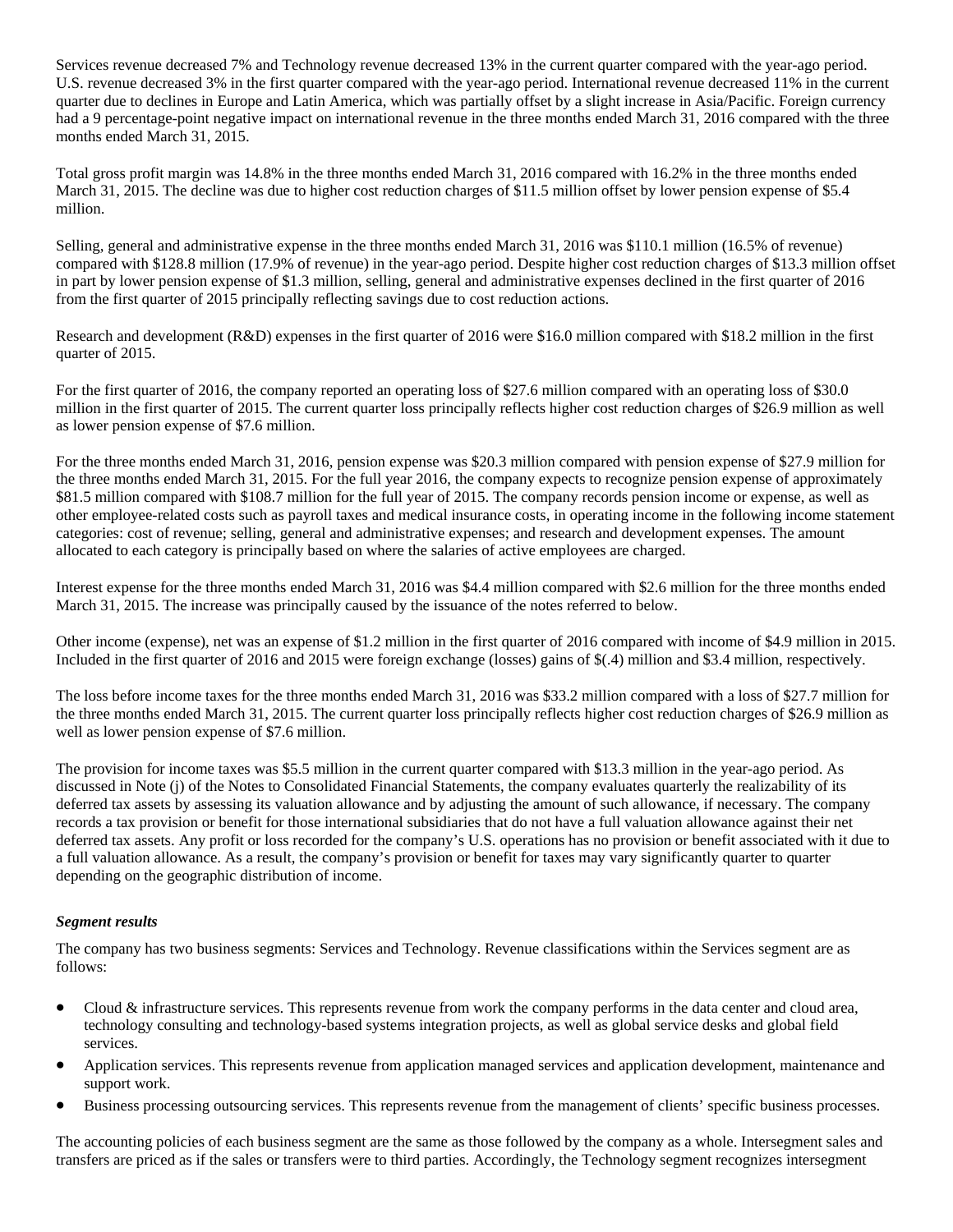revenue and manufacturing profit on hardware and software shipments to customers under Services contracts. The Services segment, in turn, recognizes customer revenue and marketing profits on such shipments of company hardware and software to customers. The Services segment also includes the sale of hardware and software products sourced from third parties that are sold to customers through the company's Services channels. In the company's consolidated statements of income, the manufacturing costs of products sourced from the Technology segment and sold to Services customers are reported in cost of revenue for Services.

Also included in the Technology segment's sales and operating profit are sales of hardware and software sold to the Services segment for internal use in Services engagements. The amount of such profit included in operating income of the Technology segment for the three months ended March 31, 2016 and 2015 was \$.1 million and \$1.5 million, respectively. The profit on these transactions is eliminated in Corporate.

The company evaluates business segment performance based on operating income exclusive of pension income or expense, restructuring charges and unusual and nonrecurring items, which are included in Corporate. All other corporate and centrally incurred costs are allocated to the business segments based principally on revenue, employees, square footage or usage.

Information by business segment is presented below (in millions of dollars):

|                                 |              | Total  | Eliminations |       |                | Services | Technology     |       |
|---------------------------------|--------------|--------|--------------|-------|----------------|----------|----------------|-------|
| <b>Three Months Ended</b>       |              |        |              |       |                |          |                |       |
| March 31, 2016                  |              |        |              |       |                |          |                |       |
| <b>Customer revenue</b>         | $\mathbb{S}$ | 666.8  |              |       | $\mathfrak{S}$ | 595.1    | $\mathfrak{L}$ | 71.7  |
| Intersegment                    |              |        | \$           | (5.6) |                |          |                | 5.6   |
| <b>Total revenue</b>            | \$           | 666.8  |              | (5.6) |                | 595.1    |                | 77.3  |
|                                 |              |        |              |       |                |          |                |       |
| Gross profit percent            |              | 14.8%  |              |       |                | 14.2%    |                | 48.6% |
|                                 |              |        |              |       |                |          |                |       |
| Operating profit (loss) percent |              | (4.1)% |              |       |                | $.7\%$   |                | 18.1% |
|                                 |              |        |              |       |                |          |                |       |
|                                 |              |        |              |       |                |          |                |       |
| <b>Three Months Ended</b>       |              |        |              |       |                |          |                |       |
| March 31, 2015                  |              |        |              |       |                |          |                |       |
| <b>Customer revenue</b>         | $\mathbb{S}$ | 721.2  |              |       | \$             | 639.0    | \$             | 82.2  |
| Intersegment                    |              |        | \$           | (6.7) |                |          |                | 6.7   |
|                                 |              |        |              |       |                |          |                |       |
| <b>Total revenue</b>            | \$.          | 721.2  |              | (6.7) | \$             | 639.0    |                | 88.9  |
|                                 |              |        |              |       |                |          |                |       |
| Gross profit percent            |              | 16.2%  |              |       |                | 14.1%    |                | 49.6% |
|                                 |              |        |              |       |                |          |                |       |
| Operating profit (loss) percent |              | (4.2)% |              |       |                | (1.3)%   |                | 5.2%  |
|                                 |              |        |              |       |                |          |                |       |

Gross profit percent and operating income (loss) percent are as a percent of total revenue.

Customer revenue by classes of similar products or services, by segment, is presented below (in millions of dollars):

|                                          | Three Months<br>Ended March 31 | Percent<br>Change |            |
|------------------------------------------|--------------------------------|-------------------|------------|
|                                          | 2016                           | 2015              |            |
| <b>Services</b>                          |                                |                   |            |
| Cloud & infrastructure services          | 335.8<br>\$.                   | \$.<br>378.5      | $(11.3)\%$ |
| Application services                     | 210.6                          | 202.4             | 4.1%       |
| Business processing outsourcing services | 48.7                           | 58.1              | $(16.2)\%$ |
|                                          | 595.1                          | 639.0             | (6.9)%     |
| Technology                               | 71.7                           | 82.2              | $(12.8)\%$ |
| Total                                    | 666.8                          | 721.2             | (7.5)%     |
|                                          |                                |                   |            |

In the Services segment, customer revenue was \$595.1 million for the three months ended March 31, 2016, down 6.9% from the three months ended March 31, 2015. Foreign currency translation had a 5 percentage-point negative impact on Services revenue in the current quarter compared with the year-ago period.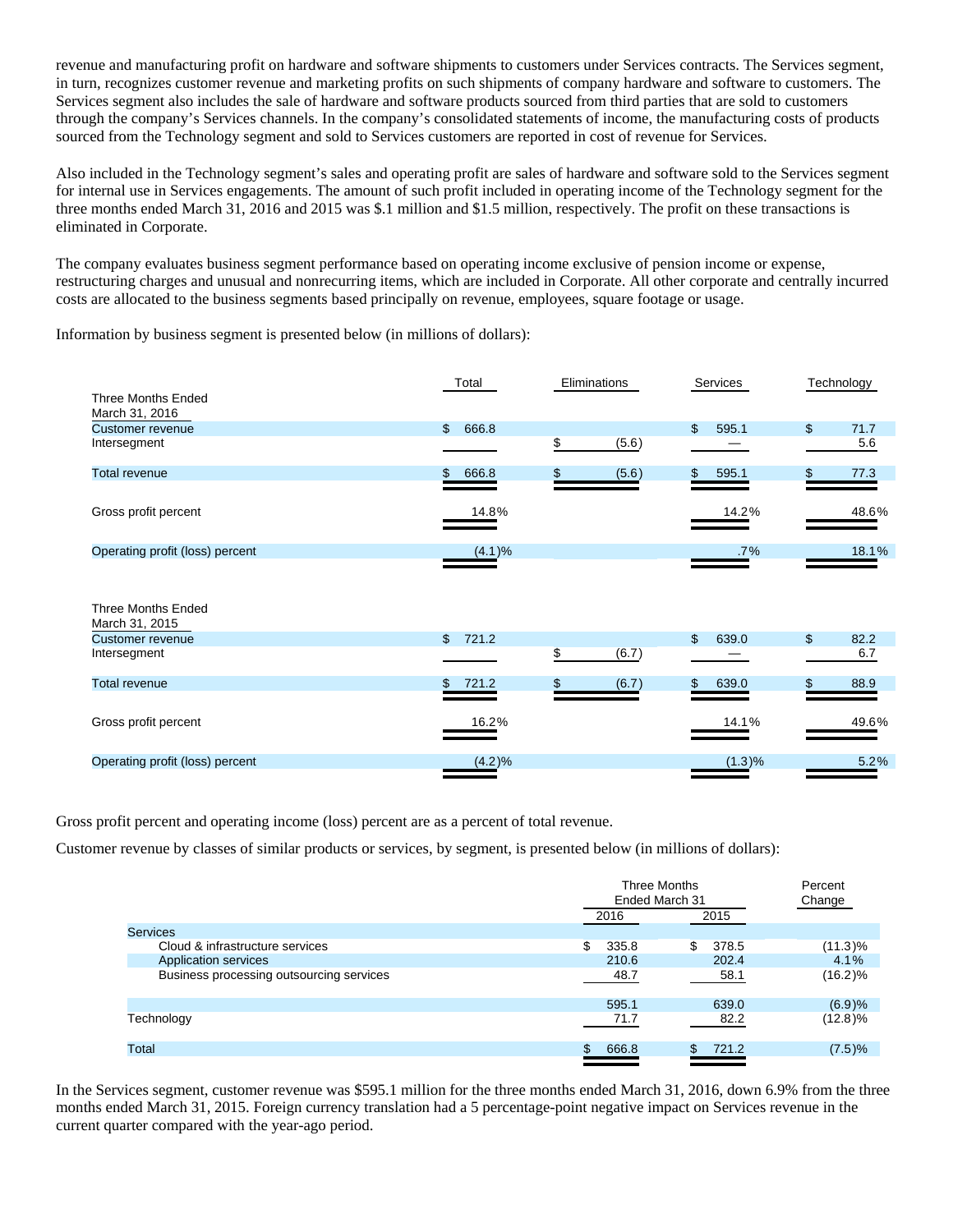Revenue from cloud & infrastructure services was \$335.8 million in the March 2016 quarter down 11.3% compared with the March 2015 quarter. Foreign currency translation had a 5 percentage-point negative impact on cloud & infrastructure services revenue in the current quarter compared with the year-ago period. Also contributing to the decline was lower contract volumes on some accounts in the U.S.

Application services revenue increased 4.1% for the three month period ended March 31, 2016 compared with the three month period ended March 31, 2015. Foreign currency translation had a 6 percentage-point negative impact on application services revenue in the current quarter compared with the year-ago period. The company's U.S. Federal business was a major contributor to the increase year over year.

Business processing outsourcing services revenue decreased 16.2% in the current quarter compared with the prior-year quarter. Foreign currency translation had a 6 percentage-point negative impact on business processing outsourcing services revenue in the current quarter compared with the year-ago period.

Services gross profit was 14.2% in the first quarter of 2016 compared with 14.1% in the year-ago period. Services operating income (loss) percent was .7% in the three months ended March 31, 2016 compared with (1.3)% in the three months ended March 31, 2015.

In the Technology segment, customer revenue decreased 12.8% to \$71.7 million in the current quarter compared with \$82.2 million in the year-ago period, due to lower sales of the company's proprietary enterprise software and servers in the current quarter. Foreign currency translation had a 3 percentage-point negative impact on Technology revenue in the current quarter compared with the yearago period.

Technology gross profit was 48.6% in the current quarter compared with 49.6% in the year-ago quarter. Technology operating income percent was 18.1% in the three months ended March 31, 2016 compared with 5.2% in the three months ended March 31, 2015. The increase in operating income percent reflects the benefits of the cost reduction actions on selling, general and administrative expenses in the current quarter.

#### **New accounting pronouncements**

See note (k) of the Notes to Consolidated Financial Statements for a full description of recent accounting pronouncements, including the expected dates of adoption and estimated effects on the company's consolidated financial statements.

## **Financial condition**

The company's principal sources of liquidity are cash on hand, cash from operations and its revolving credit facility, discussed below. The company and certain international subsidiaries have access to uncommitted lines of credit from various banks. The company believes that it will have adequate sources of liquidity to meet its expected near-term cash requirements.

Cash and cash equivalents at March 31, 2016 were \$513.8 million compared with \$365.2 million at December 31, 2015. The increase was due to the proceeds received from the sale of \$190 million of 5.50% Convertible Senior Notes due 2021 (the notes). See Note (l) of the Notes to Consolidated Financial Statements.

As of March 31, 2016, \$278.2 million of cash and cash equivalents were held by the company's foreign subsidiaries and branches operating outside of the U.S. In the future, if these funds are needed for the company's operations in the U.S., it is expected the company would be required to pay taxes on only a limited portion of this balance.

During the three months ended March 31, 2016, cash provided by operations was \$24.2 million compared with cash used for operations of \$43.3 million for the three months ended March 31, 2015. Cash provided by operations during the first quarter of 2016 was negatively impacted by an \$18.0 million increase in cash used for cost reduction actions. Cash provided by operations during the first quarter of 2016 was positively impacted by a decrease in cash contributions to the company's defined benefit pension plans. During the first quarter of 2016, the company contributed cash of \$31.6 million to such plans compared with \$38.7 million during the first quarter of 2015.

Cash used for investing activities for the three months ended March 31, 2016 was \$39.4 million compared with cash usage of \$29.1 million during the three months ended March 31, 2015. Net purchases of investments were \$2.8 million for the three months ended March 31, 2016 compared with net proceeds of \$26.7 million in the prior-year period. Proceeds from investments and purchases of investments represent derivative financial instruments used to reduce the company's currency exposure to market risks from changes in foreign currency exchange rates. In addition, in the current quarter, the investment in marketable software was \$14.3 million compared with \$16.7 million in the year-ago period, capital additions of properties were \$6.6 million in 2016 compared with \$13.9 million in 2015 and capital additions of outsourcing assets were \$15.1 million in 2016 compared with \$26.7 million in 2015. In the prior-year period, capital expenditures were higher than the current-year period largely reflecting increased investments in new outsourcing agreements during that period.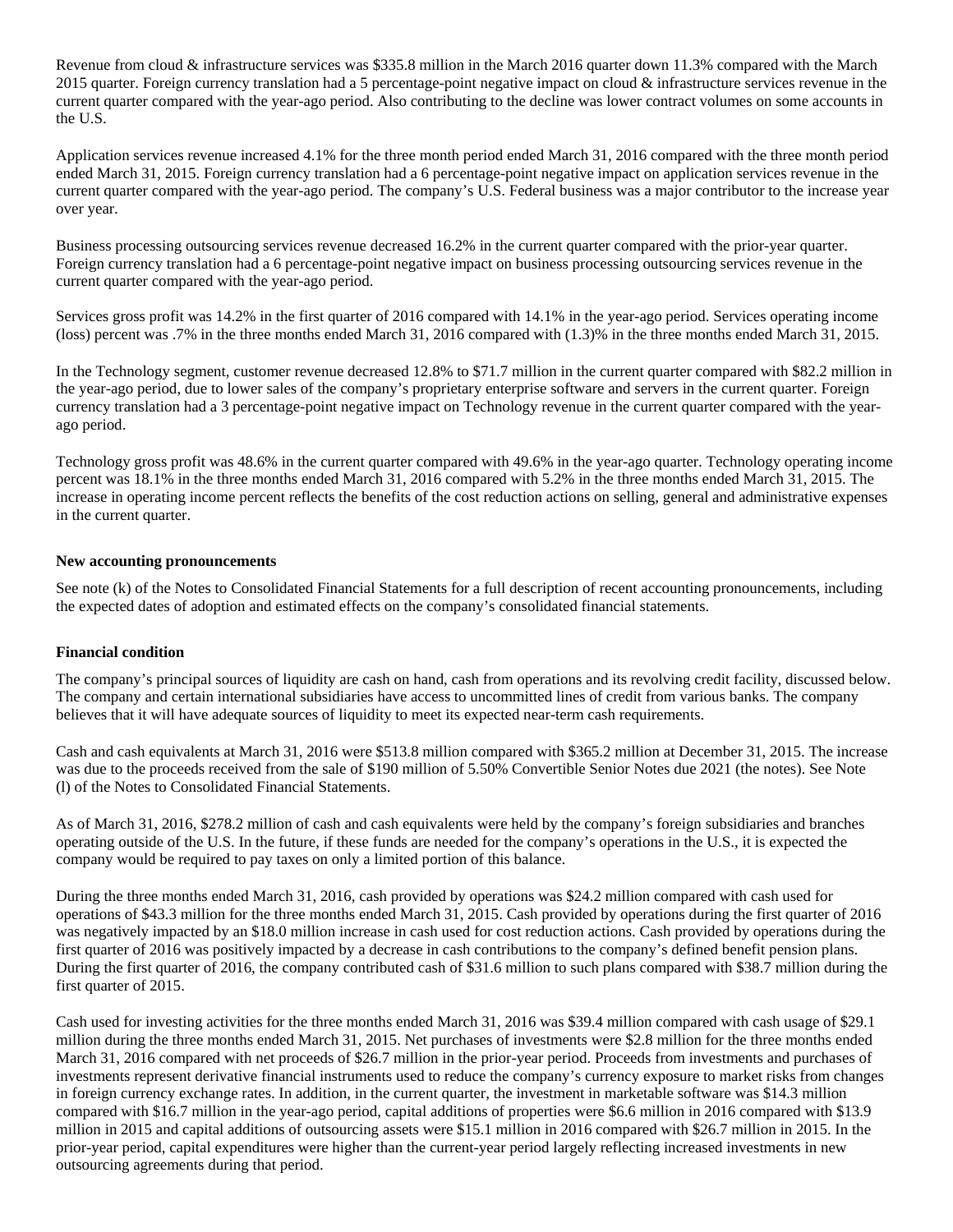Cash provided by financing activities during the three months ended March 31, 2016 was \$158.8 million compared with cash provided of \$3.2 million during the three months ended March 31, 2015. During the three months ended March 31, 2016, the company issued \$190.0 million of notes and received net proceeds of \$159.5 million. See Note (l) of the Notes to Consolidated Financial Statements.

At March 31, 2016, total debt was \$465.0 million compared with \$310.5 million at December 31, 2015. The increase was principally caused by the issuance of the notes referred to above.

The company has a secured revolving credit facility, expiring in June 2018, which provides for loans and letters of credit up to an aggregate amount of \$150 million (with a limit on letters of credit of \$100 million). Borrowing limits under the credit agreement are based upon the amount of eligible U.S. accounts receivable. At March 31, 2016, the company had \$65.0 million of borrowings (4.25% interest rate at March 31, 2016) and \$11.3 million of letters of credit outstanding under the facility. At March 31, 2016, availability under the facility was \$57.7 million net of letters of credit issued. Borrowings under the facility will bear interest based on short-term rates. The credit agreement contains customary representations and warranties, including that there has been no material adverse change in the company's business, properties, operations or financial condition. The company is required to maintain a minimum fixed charge coverage ratio if the availability under the credit facility falls below the greater of 12.5% of the lenders' commitments under the facility and \$18.75 million. The credit agreement allows the company to pay dividends on its capital stock in an amount up to \$22.5 million per year unless the company is in default and to, among other things, repurchase its equity, prepay other debt, incur other debt or liens, dispose of assets and make acquisitions, loans and investments, provided the company complies with certain requirements and limitations set forth in the agreement. Events of default include non-payment, failure to comply with covenants, materially incorrect representations and warranties, change of control and default under other debt aggregating at least \$50 million. The credit facility is guaranteed by Unisys Holding Corporation, Unisys NPL, Inc., Unisys AP Investment Company I and any future material domestic subsidiaries. The facility is secured by the assets of Unisys Corporation and the subsidiary guarantors, other than certain excluded assets. The company may elect to prepay or terminate the credit facility without penalty.

At March 31, 2016, the company has met all covenants and conditions under its various lending and funding agreements. The company expects to continue to meet these covenants and conditions.

In 2016, the company expects to make cash contributions of approximately \$141.8 million to its worldwide defined benefit pension plans, which is comprised of \$85.6 million primarily for non-U.S. defined benefit pension plans and \$56.2 million for the company's U.S. qualified defined benefit pension plan.

The company has on file with the Securities and Exchange Commission an effective registration statement covering \$700 million of debt or equity securities, which enables the company to be prepared for future market opportunities.

The company may, from time to time, redeem, tender for, or repurchase its securities in the open market or in privately negotiated transactions depending upon availability, market conditions and other factors.

## Item 3. Quantitative and Qualitative Disclosures About Market Risk

There has been no material change in the company's assessment of its sensitivity to market risk since its disclosure in its Annual Report on Form 10-K for the fiscal year ended December 31, 2015.

#### Item 4. Controls and Procedures

The company's management, with the participation of the company's Chief Executive Officer and Chief Financial Officer, has evaluated the effectiveness of the company's disclosure controls and procedures (as such term is defined in Rules 13a-15(e) and 15d-15(e) under the Securities Exchange Act of 1934, as amended (the Exchange Act)) as of the end of the period covered by this report. Based on this evaluation, the company's Chief Executive Officer and Chief Financial Officer concluded that, as of the end of such period, the company's disclosure controls and procedures are effective. Such evaluation did not identify any change in the company's internal control over financial reporting (as such term is defined in Rules 13a-15(f) and 15d-15(f) under the Exchange Act) that occurred during the fiscal quarter to which this report relates that has materially affected, or is reasonably likely to materially affect, the company's internal control over financial reporting.

#### Part II - OTHER INFORMATION

## Item 1. Legal Proceedings

Information with respect to litigation is set forth in Note (i) of the Notes to Consolidated Financial Statements, and such information is incorporated herein by reference.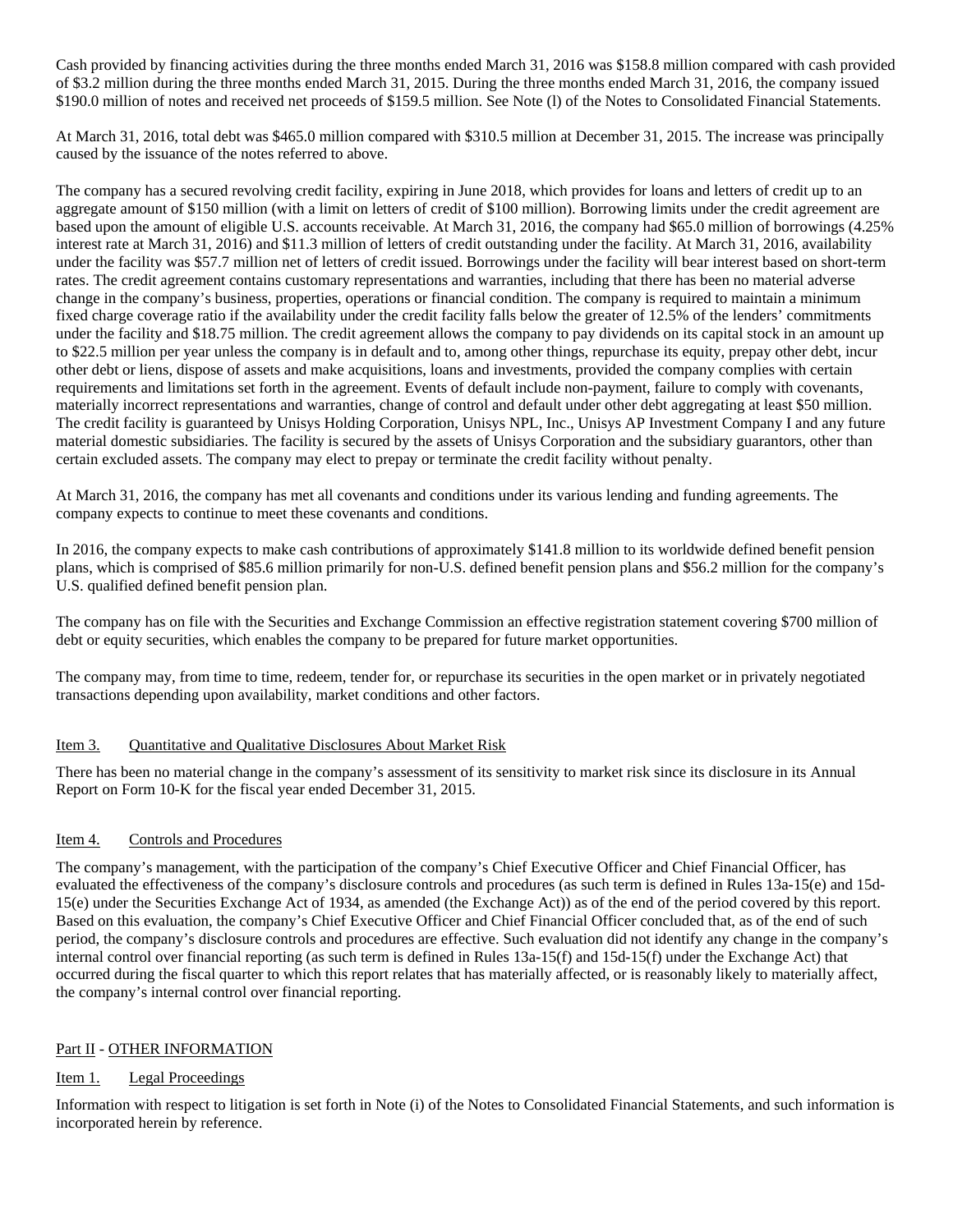#### Item 1A. Risk Factors

There have been no significant changes to the "Factors that may affect future results" in Management's Discussion and Analysis of Financial Condition and Results of Operations which is included in the company's Annual Report on Form 10-K for the year ended December 31, 2015.

#### CAUTIONARY STATEMENT PURSUANT TO THE U.S. PRIVATE SECURITIES LITIGATION REFORM ACT OF 1995

Risks and uncertainties that could cause the company's future results to differ materially from those expressed in "forward-looking" statements include:

- the company's ability to effectively anticipate and respond to volatility and rapid technological innovation in its industry;
- the company's ability to improve margins in its services business;
- the company's ability to sell new products while maintaining its installed base in its technology business;
- the company's ability to access financing markets to refinance its outstanding debt;
- the company's ability to realize anticipated cost savings and to successfully implement its cost reduction initiatives to drive efficiencies across all of its operations;
- the company's significant pension obligations and requirements to make significant cash contributions to its defined benefit pension plans;
- the company's ability to attract, motivate and retain experienced and knowledgeable personnel in key positions;
- the risks of doing business internationally when a significant portion of the company's revenue is derived from international operations;
- the potential adverse effects of aggressive competition in the information services and technology marketplace;
- the company's ability to retain significant clients;
- the company's contracts may not be as profitable as expected or provide the expected level of revenues;
- cybersecurity breaches could result in significant costs and could harm the company's business and reputation;
- a significant disruption in the company's IT systems could adversely affect the company's business and reputation;
- the company may face damage to its reputation or legal liability if its clients are not satisfied with the company's services or products;
- the performance and capabilities of third parties with whom the company has commercial relationships;
- the adverse effects of global economic conditions, acts of war, terrorism or natural disasters;
- contracts with U.S. governmental agencies may subject the company to audits, criminal penalties, sanctions and other expenses and fines;
- the potential for intellectual property infringement claims to be asserted against the company or its clients;
- the possibility that pending litigation could affect the company's results of operations or cash flow; and
- the business and financial risk in implementing future dispositions or acquisitions.

Other factors discussed in this report, although not listed here, also could materially affect the company's future results.

#### Item 6. Exhibits

(a) Exhibits

See Exhibit Index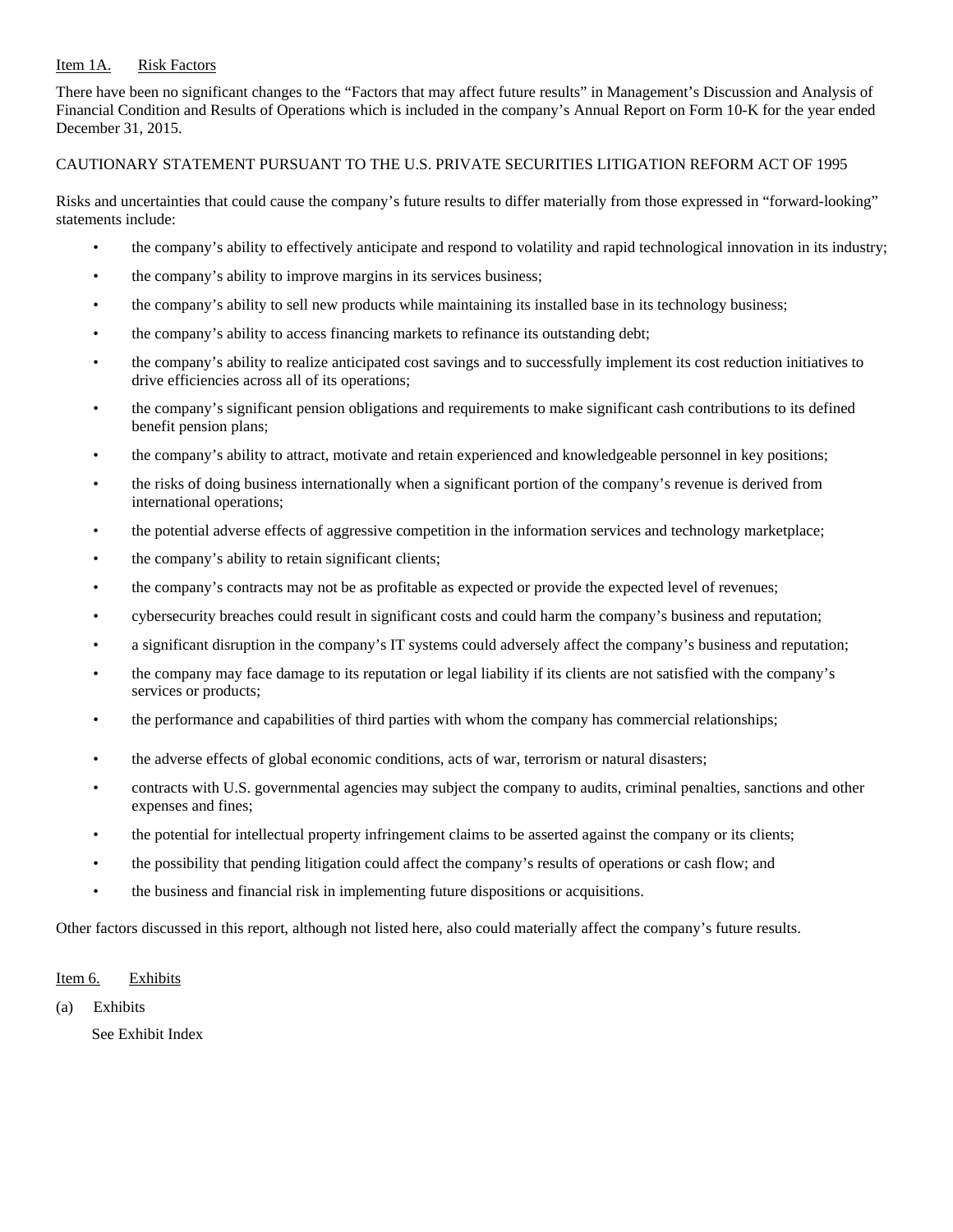#### **SIGNATURES**

Pursuant to the requirements of the Securities Exchange Act of 1934, the registrant has duly caused this report to be signed on its behalf by the undersigned thereunto duly authorized.

Date: April 29, 2016 By: /s/ Janet Brutschea Haugen

#### UNISYS CORPORATION

- Janet Brutschea Haugen
	- Senior Vice President and Chief Financial Officer (Principal Financial Officer)
- By: /s/ Michael M. Thomson Michael M. Thomson Vice President and Corporate Controller (Principal Accounting Officer)

## EXHIBIT INDEX

| Exhibit         |                                                                                                                                                                                                              |
|-----------------|--------------------------------------------------------------------------------------------------------------------------------------------------------------------------------------------------------------|
| Number          | Description                                                                                                                                                                                                  |
| 3.1             | Restated Certificate of Incorporation of Unisys Corporation (incorporated by reference to Exhibit 3.1 to the<br>registrant's Current Report on Form 8-K filed on April 30, 2010)                             |
| 3.2             | Certificate of Amendment to Restated Certificate of Incorporation of Unisys Corporation (incorporated by<br>reference to Exhibit 3.1 to the registrant's Current Report on Form 8-K filed on April 28, 2011) |
| 3.3             | Bylaws of Unisys Corporation, as amended through April 30, 2015 (incorporated by reference to Exhibit 3.3 to<br>the Company's Quarterly Report on Form 10-Q filed on April 30, 2015)                         |
| 10.1            | Unisys Corporation 2016 Long-Term Incentive and Equity Compensation Plan                                                                                                                                     |
| 10.2            | Form of Performance Cash Award Agreement                                                                                                                                                                     |
| 12              | Statement of Computation of Ratio of Earnings to Combined Fixed Charges and Preferred Stock Dividends                                                                                                        |
| 31.1            | Certification of Peter A. Altabef required by Rule 13a-14(a) or Rule 15d-14(a)                                                                                                                               |
| 31.2            | Certification of Janet Brutschea Haugen required by Rule 13a-14(a) or Rule 15d-14(a)                                                                                                                         |
| 32.1            | Certification of Peter A. Altabef required by Rule 13a-14(b) or Rule 15d-14(b) and Section 906 of the Sarbanes-<br>Oxley Act of 2002, 18 U.S.C. Section 1350                                                 |
| 32.2            | Certification of Janet Brutschea Haugen required by Rule 13a-14(b) or Rule 15d-14(b) and Section 906 of the<br>Sarbanes-Oxley Act of 2002, 18 U.S.C. Section 1350                                            |
| 101.INSXBRL     | <b>Instance Document</b>                                                                                                                                                                                     |
| 101.SCHXBR<br>L | <b>Taxonomy Extension Schema Document</b>                                                                                                                                                                    |
| 101.CALXBR<br>L | Taxonomy Extension Calculation Linkbase Document                                                                                                                                                             |
| 101.LABXBR<br>L | Taxonomy Extension Labels Linkbase Document                                                                                                                                                                  |
| 101.PREXBRL     | Taxonomy Extension Presentation Linkbase Document                                                                                                                                                            |
| 101.DEFXBRL     | Taxonomy Extension Definition Linkbase Document                                                                                                                                                              |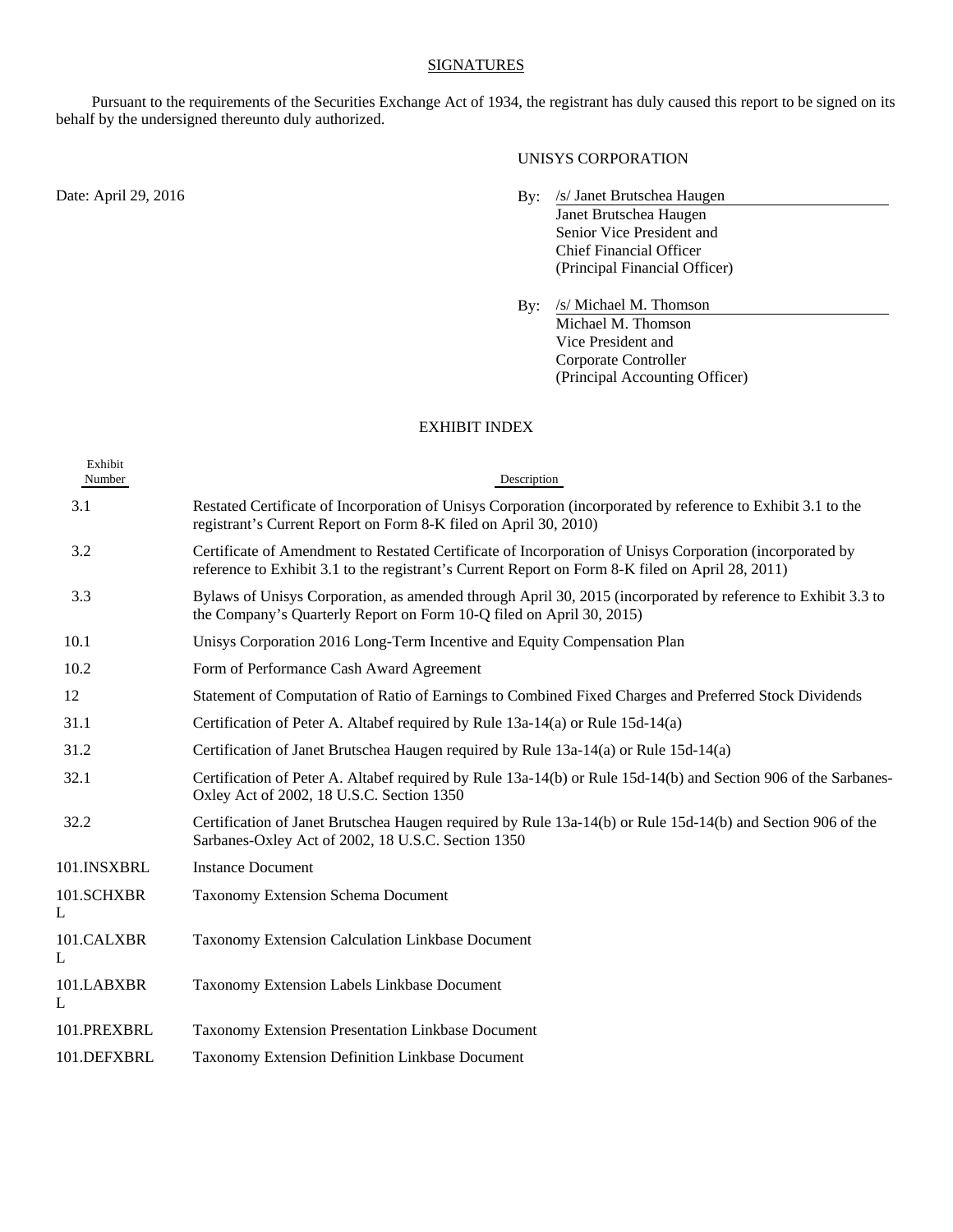## **UNISYS CORPORATION 2016 LONG-TERM INCENTIVE AND EQUITY COMPENSATION PLAN**

The purpose of the Plan is to provide (i) designated employees of the Company and its subsidiaries and (ii) non-employee members of the Board with the opportunity to receive grants of incentive stock options, nonqualified stock options, stock appreciation rights, stock awards, stock units, other equity-based awards and incentive awards. The Company believes that the Plan will support the Company's ongoing efforts to attract, retain and develop exceptional talent and enable the Company to provide incentives directly linked to the Company's short and long-term objectives and linked to increases in shareholder value.

The Plan is a successor to the Prior Plans. No additional grants will be made under the Prior Plans after the Effective Date. Outstanding grants under the Prior Plans shall continue in effect according to their terms, consistent with the Prior Plans.

Capitalized terms used in the Plan shall have the definitions specified or otherwise referenced in Section 27 below.

#### *SECTION 1. ADMINISTRATION*

(a) Committee . The Plan shall be administered and interpreted by a committee consisting of members of the Board, which shall be appointed by the Board (the "Committee"). The Committee shall consist of two or more persons who are "outside directors" as defined under section 162(m) of the Code, and related Treasury regulations, "non-employee directors" as defined under Rule 16b-3 under the Exchange Act, and "independent directors" as determined in accordance with the independence standards established by the stock exchange on which the Common Stock is at the time primarily traded. However, the Board may ratify or approve any grants as it deems appropriate, and the Board shall approve and administer all grants made to non-employee directors. The Committee may delegate authority to one or more subcommittees or one or more officers, as it deems appropriate, provided, however, that any delegation to one or more officers of the Company shall be subject to such guidelines as prescribed by the Committee and shall only apply to Grantees who are not subject to Section 16 of the Exchange Act and who are not "covered employees" within the meaning of section 162(m) of the Code. To the extent the Board, a subcommittee or one or more officers administers the Plan, references in the Plan to the "Committee" shall be deemed to refer to such Board, subcommittee or officer.

(b) Committee Authority . The Committee shall have the sole authority to (i) determine who from among the Eligible Participants will receive Awards under the Plan, (ii) determine the type, size and terms and conditions of the Awards to be made under the Plan, (iii) determine the time when the Awards will be made and the duration of any applicable exercise, vesting or restriction period, including the criteria for exercisability, vesting and the restriction period and the acceleration of exercisability, vesting and lapse of a restriction period, (iv) amend the terms and conditions of any previously issued Award, subject to Section 18 below, (v) determine any restrictions on resale applicable to the shares to be issued or transferred pursuant to the Award, (vi) determine whether any Award shall be subject to any non-competition, non-solicitation, confidentiality, clawback or other covenants, and (vii) deal with any other matters arising under the Plan. The Committee may accelerate the vesting of any Awards at any time for any reason and may provide for complete or partial exceptions to any service or performance requirement as it deems appropriate.

(c) Committee Determinations . The Committee shall have full power and express discretionary authority to administer and interpret the Plan, to make factual determinations and to adopt or amend such rules, procedures, regulations, agreements and instruments for implementing the Plan and for the conduct of its business as it deems necessary or advisable, in its sole discretion. The Committee's interpretations of the Plan and all determinations made by the Committee pursuant to the powers vested in it hereunder shall be conclusive and binding on all persons having any interest in the Plan or in any Awards granted hereunder. All powers of the Committee shall be executed in its sole discretion, in the best interest of the Company, not as a fiduciary, and in keeping with the objectives of the Plan and need not be uniform as to similarly situated Grantees. No person acting under this Section 1 shall be held liable for any action or determination made with respect to the Plan or any Award under the Plan, except for the willful misconduct or gross negligence of such person.

(d) Delegation of Administration . The Committee may delegate certain administrative matters under the Plan to such officer or officers of the Company as determined in the Committee's discretion, and such administrator(s) may have the authority to execute and distribute Award Agreements in accordance with the Committee's determinations, to maintain records relating to the granting, vesting, exercise, forfeiture or expiration of Awards, to process or oversee the issuance of shares or cash upon the exercise, vesting and/or settlement of an Award, and to take such other administrative actions as the Committee may specify. Any delegation by the Committee pursuant to this subsection shall be subject to and limited by applicable law or regulation, including without limitation the rules and regulations of the New York Stock Exchange or such other securities exchange on which the Common Stock is then listed.

#### *SECTION 2. AWARDS*

(a) Awards under the Plan may consist of grants of Incentive Stock Options as described in Section 5, Non Qualified Stock Options as described in Section 5 (Incentive Stock Options and Non Qualified Stock Options are collectively referred to as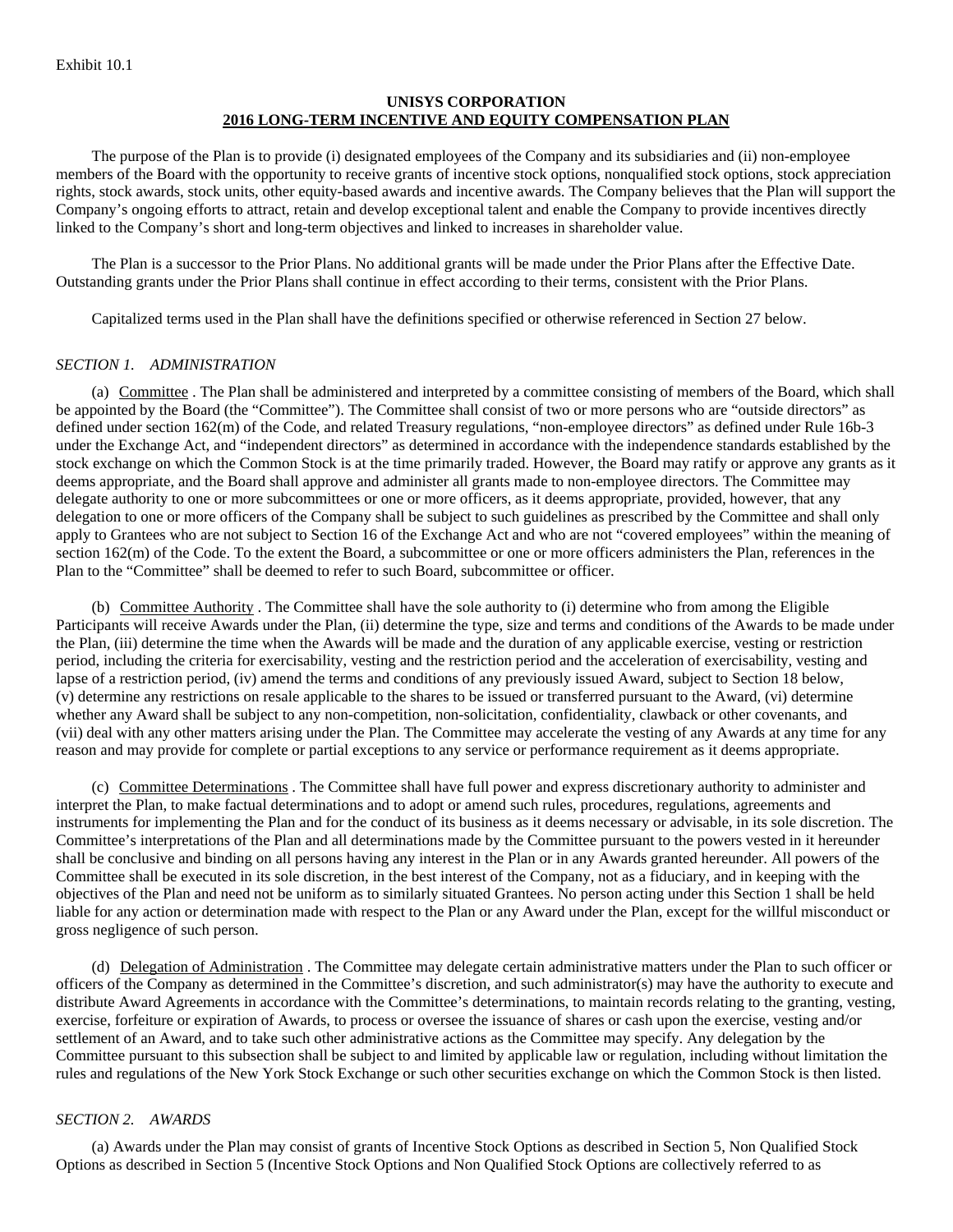"Options"), SARs as described in Section 6, Stock Awards as described in Section 7, Stock Units (including Dividend Equivalents) as described in Section 8, Other Equity Awards as described in Section 9 and Incentive Awards as described in Section 10 (hereinafter collectively referred to as "Awards").

(b) All Awards shall be subject to such terms and conditions as the Committee deems appropriate and as are specified in writing by the Committee to the Grantee in the Award Agreement.

(c) All Awards shall be made conditional upon the Grantee's acknowledgement, in writing or by acceptance of the Award, that all decisions and determinations of the Committee shall be final and binding on the Grantee, his or her beneficiaries and any other person having or claiming an interest under such Award. Awards under a particular Section of the Plan need not be uniform as among the Grantees.

#### *SECTION 3. SHARES SUBJECT TO THE PLAN*

(a) Shares Authorized . Subject to adjustment as described in subsection (d), the total aggregate number of shares of Common Stock that may be issued or transferred under the Plan is the sum of the following: (i) 2,500,000 shares, plus (ii) shares subject to outstanding awards under the Prior Plans immediately prior to the Effective Date, to the extent that such awards terminate, expire, or are cancelled, forfeited, exchanged, or surrendered without having been exercised, vested or paid under the applicable Prior Plan on or after the Effective Date, plus (iii) the aggregate number of shares remaining available for issuance under the Prior Plans immediately prior to the Effective Date that are not subject to outstanding awards under the Prior Plans immediately prior to the Effective Date (the "Plan Limit"); provided that in no event shall the Plan Limit exceed 8,100,000 shares of Common Stock, and provided further that, for purposes of clauses (ii) and (iii), (x) the Plan Limit shall not include shares of Common Stock surrendered in payment of the exercise price of outstanding options under any Prior Plan, shares withheld or surrendered for payment of taxes with respect to outstanding awards of any type under any Prior Plan, and shares repurchased by the Company on the open market with the proceeds of the exercise price of outstanding options under any Prior Plan, and (y) if stock appreciation rights outstanding under any Prior Plan are exercised and settled in Common Stock, the full number of shares subject to such stock appreciation rights shall not be again available for issuance under the Plan, without regard to the number of shares issued upon settlement of the stock appreciation rights.

(b) Source of Shares; Share Counting . Shares issued under the Plan may be authorized but unissued shares of Common Stock or reacquired shares of Common Stock, including shares purchased by the Company on the open market for purposes of the Plan. The issuance of any shares of Common Stock shall result in a reduction of the number of shares of Common Stock available for Awards. If and to the extent Options or SARs granted under the Plan terminate, expire or are canceled, forfeited, exchanged or surrendered without having been exercised, and if and to the extent that any Stock Awards, Stock Units, Other Equity Awards or Incentive Awards are forfeited or terminated, or otherwise are not paid in full, the shares reserved for such Awards shall again be available for purposes of the Plan. To the extent that any Awards are designated in an Award Agreement to be paid in cash, and not in shares of Common Stock, such Awards shall not count against the Plan Limit. Shares of Common Stock surrendered in payment of the exercise price of an Option, shares withheld or surrendered for payment of taxes with respect to any Award, and shares repurchased by the Company on the open market with the proceeds of the exercise price of Options, shall not be available for re-issuance under the Plan. If SARs are exercised and settled in Common Stock, the full number of shares subject to the SARs shall be considered issued under the Plan, without regard to the number of shares issued upon settlement of the SARs. The preceding provisions of this subsection (b) shall apply only for purposes of determining the aggregate number of shares of Common Stock that may be issued under the Plan, but shall not apply for purposes of determining the maximum number of shares of Common Stock with respect to which Awards may be granted to any Grantee under the Plan.

#### (c) Individual Limits .

(i) The maximum aggregate number of shares of Common Stock with respect to which Awards may be made under the Plan to any individual during any calendar year is 1,000,000 shares, subject to adjustment as described in subsection (d) below.

(ii) The maximum aggregate number of shares of Common Stock with respect to which Stock Awards, Stock Units, Dividend Equivalents, Other Equity Awards or Incentive Awards may be granted under the Plan to any individual during any calendar year as Performance-Based Awards under Section 11 is 1,000,000 shares, subject to adjustment as described in subsection (d).

(iii) A Grantee may not accrue Dividend Equivalents, or receive Incentive Awards, granted as Performance-Based Awards during any calendar year that are payable in cash, for an Award measured with respect to a performance period of one year or less in excess of \$5,000,000.

(iv) A Grantee may not accrue Dividend Equivalents, or receive Incentive Awards, granted as Performance-Based Awards during any calendar year that are payable in cash, for an Award measured with respect to a performance period of more than one year in excess of \$10,000,000.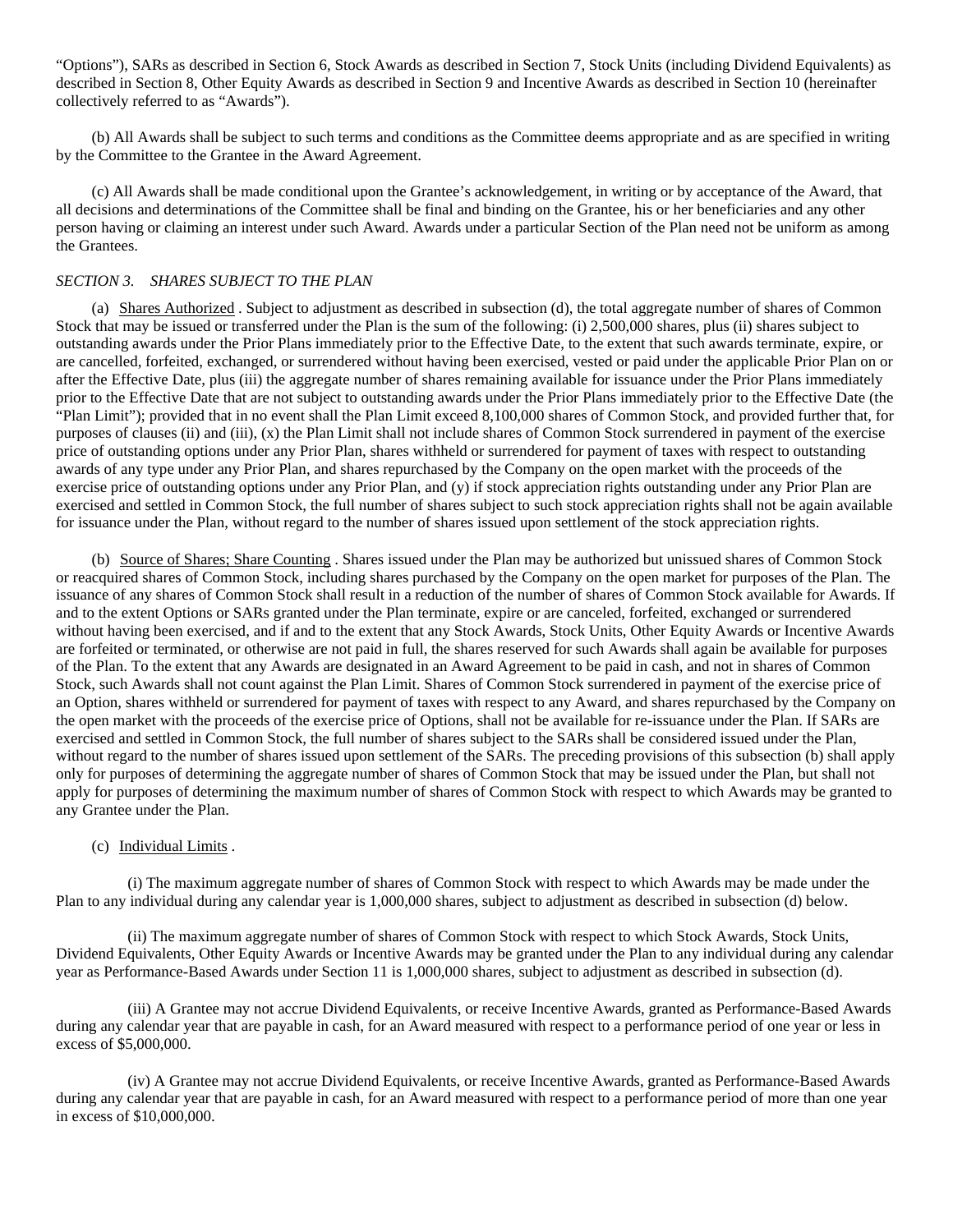(v) The foregoing individual limits shall apply without regard to whether such Awards are to be paid in shares of Common Stock or cash.

(d) Adjustments . If there is any change in the number or kind of shares of Common Stock outstanding by reason of (i) a stock dividend, spinoff, recapitalization, stock split or combination or exchange of shares, (ii) a merger, reorganization or consolidation, (iii) a reclassification or change in par value, or (iv) any other extraordinary or unusual event affecting the outstanding Common Stock as a class without the Company's receipt of consideration, or if the value of outstanding shares of Common Stock is substantially reduced as a result of a spinoff or the Company's payment of an extraordinary dividend or distribution, the maximum number of shares of Common Stock available for issuance under the Plan, the maximum number of shares of Common Stock for which any individual may receive Awards in any year as set forth in subsection (c) above, the kind and number of shares covered by outstanding Awards, the kind and number of shares issued or transferred and to be issued or transferred under the Plan and the price per share or the applicable market value of such Awards shall be equitably adjusted by the Committee, in such manner as the Committee deems appropriate, to reflect any increase or decrease in the number of, or change in the kind or value of, the issued shares of Common Stock to preclude, to the extent practicable, the enlargement or dilution of rights and benefits under the Plan and such outstanding Awards, provided, however, that any fractional shares resulting from such adjustment shall be eliminated. In addition, in the event of a Change in Control of the Company, the provisions of Section 15 of the Plan shall apply. Any adjustments to outstanding Awards shall be consistent with section 409A or 424 of the Code, to the extent applicable. Any adjustments determined by the Committee shall be final, binding and conclusive.

#### *SECTION 4. ELIGIBILITY FOR PARTICIPATION*

(a) Eligible Participants . All Employees and Non-Employee Directors shall be eligible to participate in the Plan (referred to individually as an "Eligible Participant" and collectively as "Eligible Participants").

(b) Selection of Grantees . The Committee shall select the Eligible Participants to receive Awards, type of Award and the number of shares of Common Stock subject to each Award in such manner as the Committee determines. Eligible Participants who receive Awards under this Plan shall hereinafter be referred to as "Grantees."

(c) Continued Service . For purposes of this Plan, unless provided otherwise by the Committee in the Award Agreement, a Grantee's employment or service will not be deemed to have terminated merely because of a change in the capacity in which the Grantee renders service to the Employer as an employee or non-employee member of the Board or a change in the Employer entity for which the Grantee renders such service, provided that there is no interruption or termination of the Grantee's continuous employment or service to the Employer.

#### *SECTION 5. OPTIONS*

(a) General Requirements . The Committee may grant Options to an Eligible Participant upon such terms as the Committee deems appropriate under this Section 5.

(b) Number of Shares . The Committee shall determine the number of shares of Common Stock that will be subject to each Award of Options to an Eligible Participant.

### (c) Type of Option, Price and Term .

(i) The Committee may grant Incentive Stock Options that are intended to qualify as "incentive stock options" within the meaning of section 422 of the Code or Non Qualified Stock Options that are not intended to so qualify or any combination of Incentive Stock Options and Non Qualified Stock Options, all in accordance with the terms and conditions set forth herein. Incentive Stock Options may be granted only to Employees of the Company or its subsidiaries, as defined in section 424 of the Code. Non Qualified Stock Options may be granted to any Eligible Participant.

(ii) The purchase price (the "Exercise Price") of Common Stock subject to an Option shall be determined by the Committee and shall be equal to or greater than the Fair Market Value of a share of Common Stock on the date the Option is granted; provided, however, that an Incentive Stock Option may not be granted to an Employee who, at the time of grant, owns stock possessing more than 10% of the total combined voting power of all classes of stock of the Company or any subsidiary of the Company, as defined in section 424 of the Code, unless the Exercise Price per share is not less than 110% of the Fair Market Value of a share of Common Stock on the date of grant.

(d) Option Term . The Committee shall determine the term of each Option. The term of any Option shall not exceed ten years from the date of grant. However, an Incentive Stock Option that is granted to an Employee who, at the time of grant, owns stock possessing more than 10% of the total combined voting power of all classes of stock of the Company, or any subsidiary of the Company, as defined in section 424 of the Code, may not have a term that exceeds five years from the date of grant.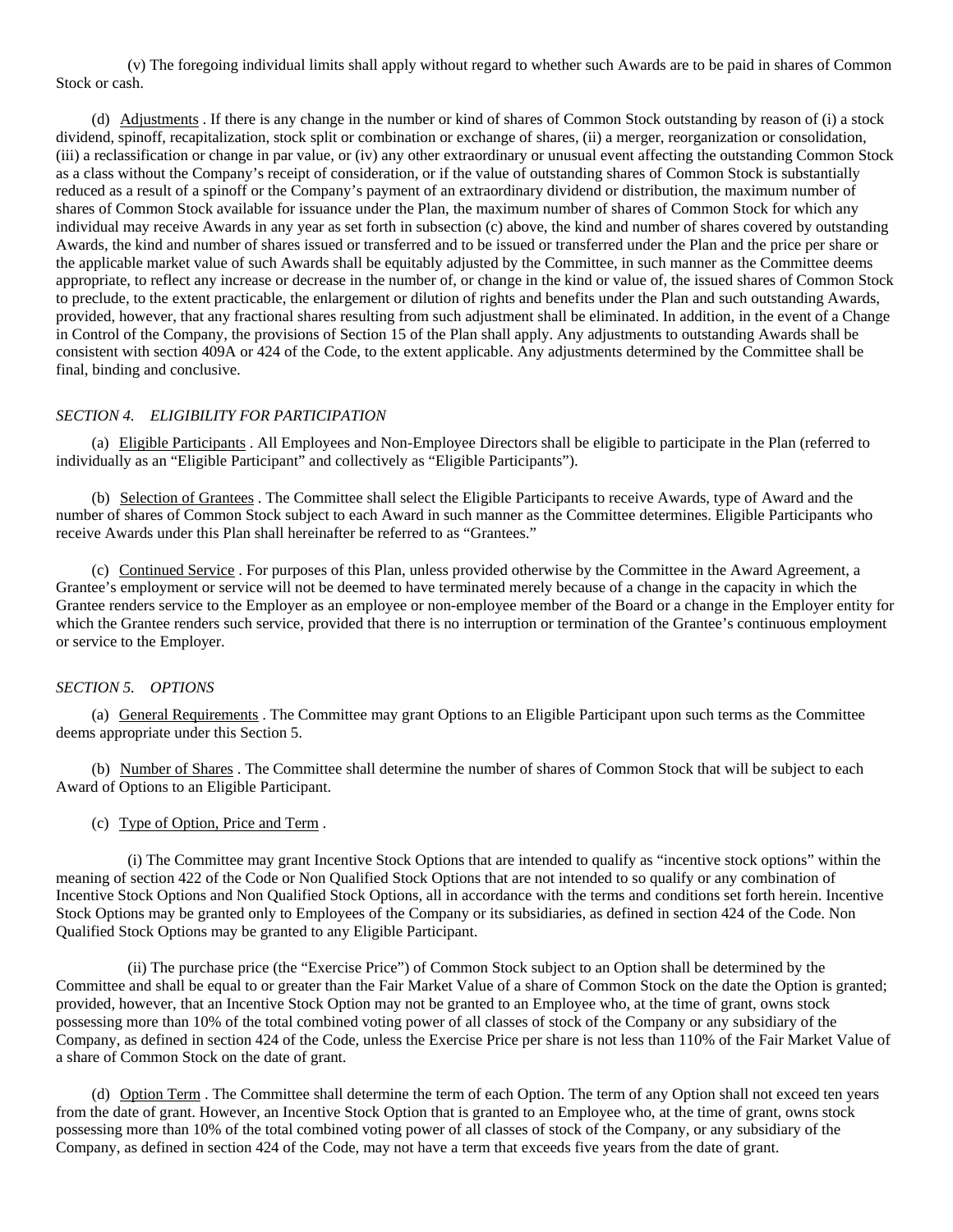(e) Exercisability of Options . Options shall become exercisable in accordance with such terms and conditions, as may be determined by the Committee and specified in the Award Agreement; provided, that Options shall be subject to time-based vesting over a period of not less than one year and/or performance-based vesting over a performance period of not less than one year. The Committee may grant Options that are subject to achievement of performance goals or other conditions.

(f) Effect of Termination of Service . Except as provided in the Award Agreement, an Option may only be exercised while the Grantee is employed by, or providing service to, the Employer.

(g) Exercise of Options . A Grantee may exercise an Option that has become exercisable, in whole or in part, by delivering a notice of exercise to the Company. The Grantee shall pay the Exercise Price for an Option as specified by the Committee (i) by certified or bank check or such other instrument as the Committee may permit, (ii) with the approval of the Committee, by delivering shares of Common Stock owned by the Grantee (including Common Stock acquired in connection with the exercise of an Option, subject to such restrictions as the Committee deems appropriate) and having a Fair Market Value on the date of exercise equal to the Exercise Price or by attestation (on a form prescribed by the Committee) to ownership of shares of Common Stock having a Fair Market Value on the date of exercise equal to the Exercise Price, (iii) payment through a broker in accordance with procedures permitted by Regulation T of the Federal Reserve Board, (iv) with approval of the Committee, by surrender of all or any part of the vested shares of Common Stock for which the Option is exercisable to the Company for an appreciation distribution payable in shares of Common Stock with a Fair Market Value at the time of the Option surrender equal to the dollar amount by which the then Fair Market Value of the shares of Common Stock subject to the surrendered portion exceeds the aggregate Exercise Price payable for those shares, (v) by such other method as the Committee may approve, to the extent permitted by applicable law, or (vi) by any combination of the foregoing. Shares of Common Stock used to exercise an Option shall have been held by the Grantee for the requisite period of time to avoid adverse accounting consequences to the Company with respect to the Option. The Grantee shall pay the Exercise Price and the amount of any withholding tax due (pursuant to Section 13) at such time as may be specified by the Committee. No person shall have any rights as a stockholder with respect to any shares of Common Stock covered by an Option unless and until such person shall have become the holder of record of such share, and, except as otherwise permitted in Section 3(d) hereof, no adjustment shall be made for dividends (ordinary or extraordinary, whether in cash, securities or other property or distributions or other rights) in respect of such share for which the record date is prior to the date on which such person shall have become the holder of record thereof.

(h) Limits on Incentive Stock Options . Each Incentive Stock Option shall provide that, if the aggregate Fair Market Value of the Common Stock on the date of the grant with respect to which Incentive Stock Options are exercisable for the first time by a Grantee during any calendar year, under the Plan or any other stock option plan of the Company or a subsidiary, as defined in section 424 of the Code, exceeds \$100,000, then the Option, as to the excess, shall be treated as a Non Qualified Stock Option. An Incentive Stock Option shall not be granted to any person who is not an Employee of the Company or a subsidiary (within the meaning of section 424 of the Code). The aggregate number of shares of Common Stock that may be issued under the Plan as Incentive Stock Options is 2,500,000 shares, subject to adjustment as described in Section 3(d), and all shares issued under the Plan as Incentive Stock Options shall count against the Plan Limit.

#### *SECTION 6. STOCK APPRECIATION RIGHTS*

(a) General Requirements . The Committee may grant SARs to an Eligible Participant. The Committee shall establish the number of shares and the terms of the SAR at the time the SAR is granted.

(b) Base Amount . The Committee shall establish the base amount of the SAR at the time the SAR is granted. The base amount of each SAR shall be equal to, or greater than, the Fair Market Value of a share of Common Stock as of the date of grant of the SAR.

#### (c) Exercisability; Term .

(i) A SAR shall be exercisable during the period specified by the Committee in the Award Agreement and shall be subject to such vesting and other restrictions as may be specified in the Award Agreement, consistent with the Plan, provided, however, that SARs shall be subject to time-based vesting over a period of not less than one year and/or performance-based over a performance period of not less than one year. The Committee may grant SARs that are subject to achievement of performance goals or other conditions. No SAR shall be exercisable later than ten years after the date of grant.

(ii) SARs may only be exercised while the Grantee is employed by, or providing service to, the Employer or during the applicable period after termination of employment or service as set forth in the Award Agreement.

(d) Exercise of SARs . When a Grantee exercises SARs, the Grantee shall receive in settlement of such SARs an amount equal to the value of the stock appreciation for the number of SARs exercised. The stock appreciation for a SAR is the amount by which the Fair Market Value of the underlying Common Stock on the date of exercise of the SAR exceeds the base amount of the SAR as specified in the Award Agreement.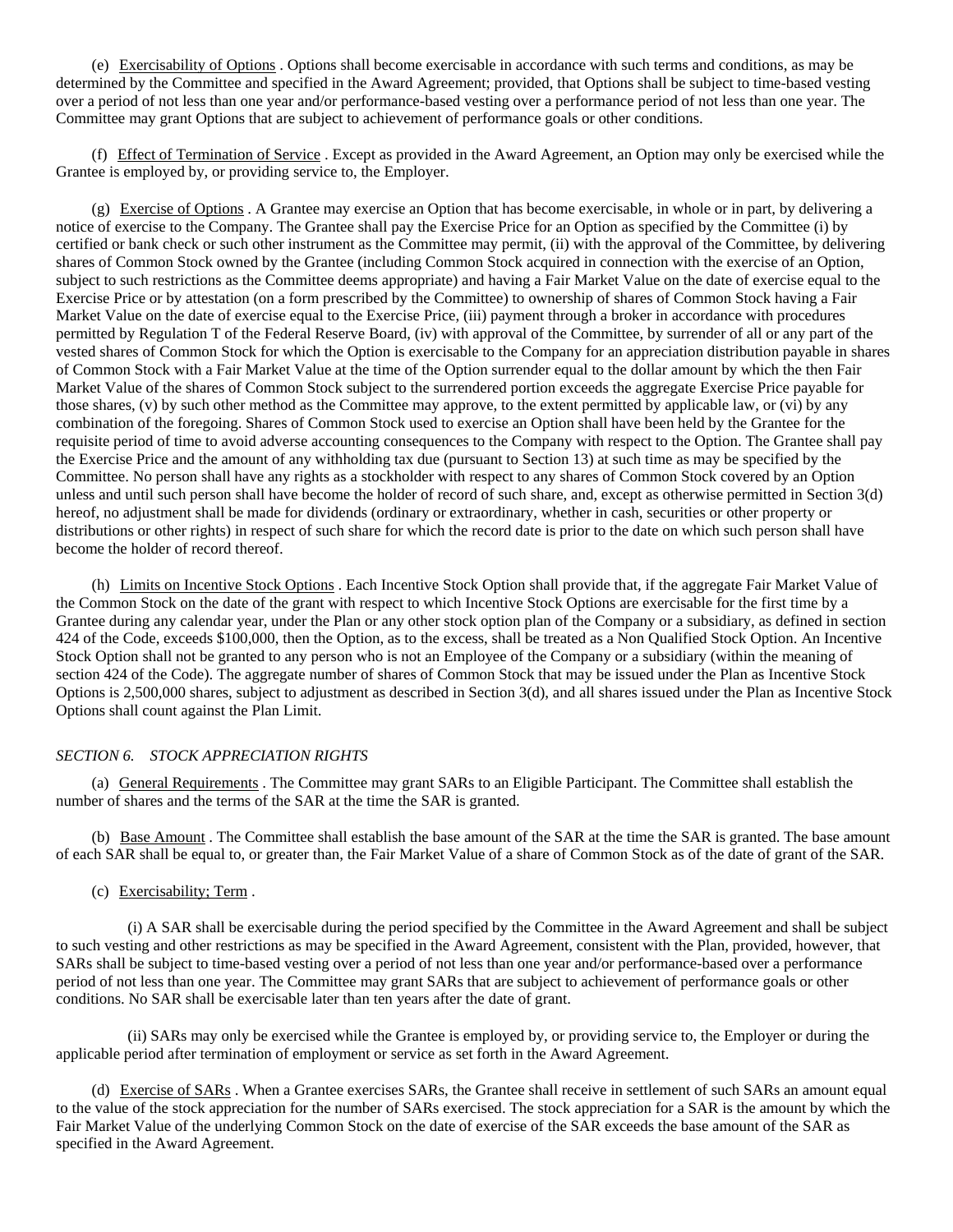(e) Form of Payment . The Committee shall determine whether the appreciation in a SAR shall be paid in the form of cash, shares of Common Stock or a combination of the two, in such proportion as the Committee deems appropriate. For purposes of calculating the number of shares of Common Stock to be received, shares of Common Stock shall be valued at their Fair Market Value on the date of exercise of the SAR. If shares of Common Stock are to be received upon exercise of a SAR, cash shall be delivered in lieu of any fractional share.

#### *SECTION 7. STOCK AWARDS*

(a) General Requirements . The Committee may issue or transfer shares of Common Stock to an Eligible Participant under a Stock Award, upon such terms and conditions as the Committee deems appropriate under this Section 7. Shares of Common Stock issued or transferred pursuant to Stock Awards may be issued or transferred for cash consideration or for no cash consideration and be subject to restrictions or to no restrictions, as determined by the Committee. Each Stock Award shall be subject to such terms and conditions as shall be determined by the Committee and as set forth in the Award Agreement, including, without limitation, restrictions based upon the sale or other disposition of such shares, vesting conditions that lapse based on the passage of time, achievement of certain performance conditions or as otherwise determined by the Committee and the right of the Company to reacquire such shares for no consideration upon termination of the Grantee's employment within specified periods. The period of time during which the Stock Awards will remain subject to restrictions will be designated in the Award Agreement as the "Restriction Period."

(b) Number of Shares . The Committee shall determine the number of shares of Common Stock to be issued or transferred pursuant to a Stock Award and the restrictions applicable to such shares.

(c) Requirement of Employment or Service . Unless provided otherwise in the Award Agreement, if the Grantee ceases to be employed by, or provide service to, the Employer during a period designated in the Award Agreement as the Restriction Period, or if other specified conditions are not met, the Stock Award shall terminate as to all shares covered by the Award as to which the restrictions have not lapsed, and those shares of Common Stock must be immediately returned to the Company. The Committee may, however, provide for complete or partial exceptions to this requirement as it deems appropriate.

(d) Restrictions on Transfer and Legend on Stock Certificate . During the Restriction Period, a Grantee may not sell, assign, transfer, pledge or otherwise dispose of the shares of a Stock Award except to a successor under Section 14. To the extent that the Company determines to issue certificates, each certificate for a share of a Stock Award shall contain a legend giving appropriate notice of the restrictions in the Award. The Grantee shall be entitled to have the legend removed from the stock certificate covering the shares subject to restrictions when all restrictions on such shares have lapsed. The Committee may determine that the Company will not issue certificates for Stock Awards until all restrictions on such shares have lapsed, or that the Company will retain possession of any certificates for Stock Awards until all restrictions on such shares have lapsed.

(e) Right to Vote and to Receive Dividends . The Committee shall determine to what extent, and under what conditions, the Grantee shall have the right to vote shares of Stock Awards and to receive any dividends or other distributions paid on such shares during the Restriction Period. The Committee may determine that dividends on Stock Awards shall be withheld while the Stock Awards are subject to restrictions and that the dividends shall be payable only upon the lapse of the restrictions on the Stock Awards, or on such other terms as the Committee determines. Dividends that are not paid currently shall be credited to bookkeeping accounts on the Company's records for purposes of the Plan. Accumulated dividends may accrue interest, as determined by the Committee, and shall be paid in cash, shares of Common Stock or in such other form as dividends are paid on Common Stock, as determined by the Committee.

(f) Lapse of Restrictions . All restrictions imposed on Stock Awards shall lapse upon the expiration of the applicable Restriction Period and the satisfaction of all conditions imposed by the Committee.

#### *SECTION 8. STOCK UNITS*

(a) General Requirements . The Committee may grant Stock Units representing one or more shares of Common Stock to Eligible Participants, upon such terms and conditions as the Committee deems appropriate under this Section 8, consistent with the Plan.

(b) Crediting of Units . Each Stock Unit shall represent the right of the Grantee to receive a share of Common Stock or an amount based on the value of a share of Common Stock, if specified conditions established by the Committee are met. All Stock Units shall be credited to bookkeeping accounts established on the Company's records for purposes of the Plan.

(c) Terms of Stock Units . The Committee may grant Stock Units that are payable if specified performance goals or other conditions are met or under other circumstances. Stock Units may be paid at the end of a specified vesting or performance period or other period, or payment may be deferred to a date authorized by the Committee. The Committee shall determine the number of Stock Units to be granted and the requirements applicable to such Stock Units. A Stock Unit granted by the Committee shall provide for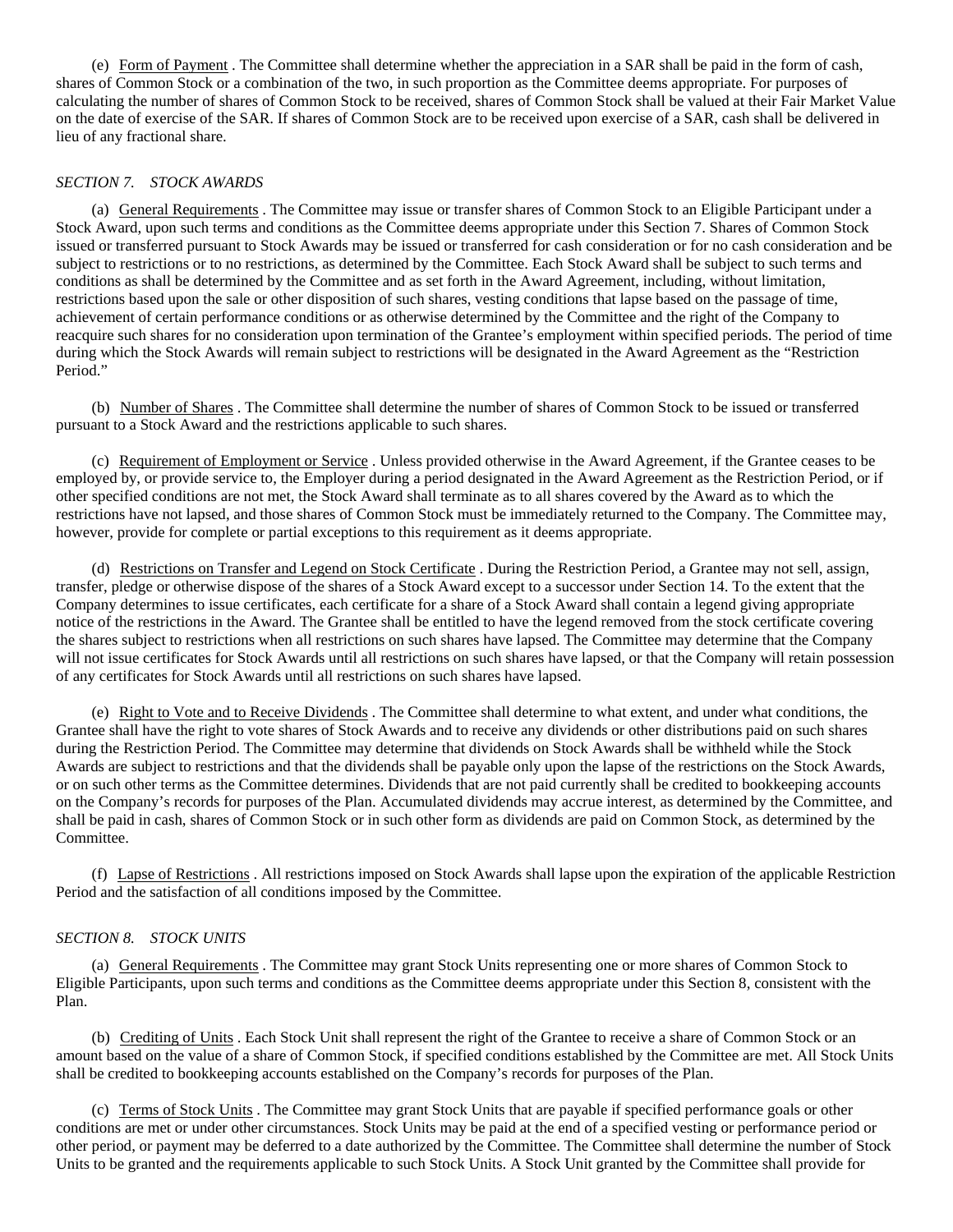payment in shares of Common Stock, cash or a combination thereof and shall be made in accordance with the terms and conditions prescribed or authorized by the Committee. The Committee shall specify in writing the maximum number of shares that can be issued under the Stock Units.

(d) Requirement of Employment or Service . Unless provided otherwise in the Award Agreement, if the Grantee ceases to be employed by, or provide service to, the Employer during a specified period, or if other conditions established by the Committee are not met, the Grantee's Stock Units shall be forfeited. The Committee may, however, provide for complete or partial exceptions to this requirement as it deems appropriate.

(e) Payment With Respect to Stock Units . Payments with respect to Stock Units shall be made in cash, in Common Stock or in a combination of the two, as determined by the Committee.

(f) Dividend Equivalents . The Committee may grant Dividend Equivalents in connection with Stock Units, under such terms and conditions as the Committee deems appropriate. Dividend Equivalents may be paid to Grantees currently or may be deferred. All Dividend Equivalents that are not paid currently shall be credited to bookkeeping accounts on the Company's records for purposes of the Plan. Dividend Equivalents may be accrued as a cash obligation, or may be converted to additional Stock Units for the Grantee, and deferred Dividend Equivalents may accrue interest, all as determined by the Committee. The Committee may provide that Dividend Equivalents shall be payable based on the achievement of specific performance goals. Dividend Equivalents may be payable in cash or shares of Common Stock or in a combination of the two, as determined by the Committee. Any Dividend Equivalents underlying Stock Units which are payable based on the achievement of specific performance conditions shall vest and become payable at the same time as the underlying Stock Units.

#### *SECTION 9. OTHER EQUITY AWARDS*

The Committee may grant Other Equity Awards, which are awards (other than those described in Section 5, Section 6, Section 7, Section 8 or Section 10 of the Plan) that are based on, measured by or payable in Common Stock to any Eligible Participant, on such terms and conditions as the Committee shall determine. Other Equity Awards may be granted subject to the achievement of performance goals or other conditions.

Other Equity Awards may be denominated in cash, shares of Common Stock or other securities, in stock-equivalent units, in stock appreciation units, in securities or debentures convertible into Common Stock, or in any combination of the foregoing, and may be paid in cash, Common Stock or other securities, or in a combination of cash, Common Stock and other securities, all as determined by the Committee in the Award Agreement.

#### *SECTION 10. INCENTIVE AWARDS*

The Committee may grant Incentive Awards to Eligible Participants. Incentive Awards are performance-based Awards that are expressed in U.S. currency, but may be payable in the form of cash, Common Stock, or a combination of both. The Committee shall determine the terms and conditions applicable to Incentive Awards, including the criteria for the vesting and payment of Incentive Awards. Incentive Awards shall be based on such measures as the Committee deems appropriate and need not relate to the value of shares of Common Stock. Incentive Awards may be either annual Incentive Awards with a performance cycle of one year or less or long-term Incentive Awards with a performance cycle of more than one year. The target amount of the Incentive Award, the performance goals, the applicable performance cycle, the form of payment, and other terms and conditions applicable to an Incentive Award will be determined in the sole discretion of the Committee and will be set forth in an Award Agreement.

Payment with respect to an Incentive Award will be at the time or times set forth in the Award Agreement.

#### *SECTION 11. QUALIFIED PERFORMANCE-BASED COMPENSATION*

(a) Designation as Qualified Performance-Based Compensation . The Committee may determine that Stock Awards, Stock Units, Dividend Equivalents, Other Equity Awards or Incentive Awards granted to an Employee shall be considered "qualified performance-based compensation" under section 162(m) of the Code ("Performance-Based Awards"). The provisions of this Section 11 shall apply to any such Performance-Based Awards.

(b) Performance Goals . When Awards are made under this Section 11, the Committee shall establish in writing (i) the objective performance goals that must be met, (ii) the performance period during which the performance goals will be measured, (iii) the maximum amounts that may be paid if the performance goals are met, and (iv) any other conditions that the Committee deems appropriate and consistent with the Plan and section 162(m) of the Code, including the employment requirements and payment terms. The performance goals may be used on an absolute or relative basis and may relate to the Employee's business unit, region, sector or industry group, a specific product or service line, or the performance of the Company or a subsidiary or the Company and its subsidiaries as a whole, or any combination of the foregoing. The Committee shall use objectively determinable performance goals based on one or more of the following criteria: basic or diluted earnings per share; total shareholder return; operating income; net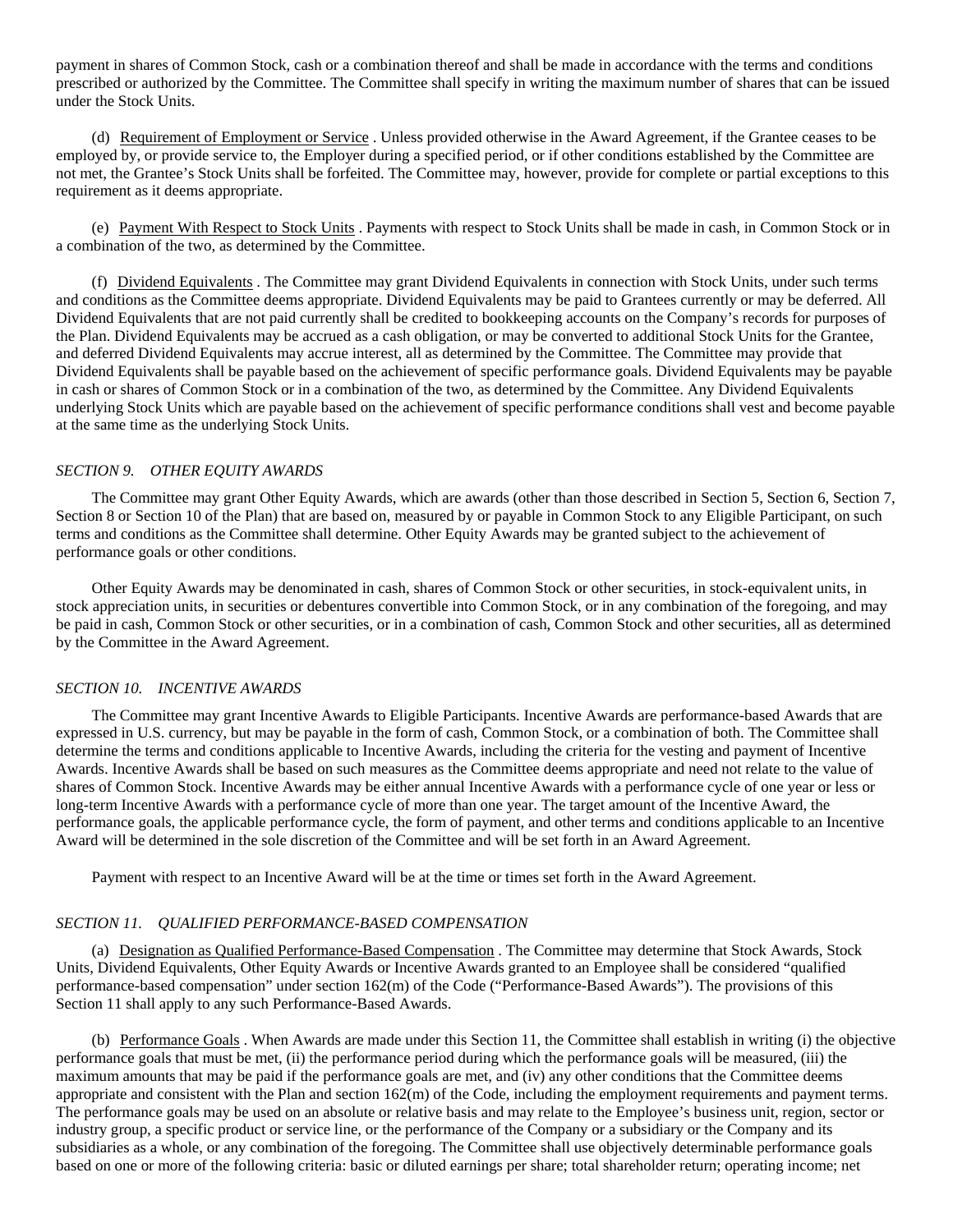income; cash flow (including but not limited to, operating cash flow, free cash flow, and cash flow return on capital); return on equity, capital, assets, or sales; revenue or revenue growth; earnings before interest, taxes, depreciation and amortization ("EBITDA") or EBITDA growth; stock price; debt-to-capital ratio; stockholders' equity per share; operating income as a percent of revenue; gross profit as a percent of revenue; selling, general and administrative expenses as a percent of revenue; pre-tax profit; orders; improvements in capital structure; budget and expense management; productivity ratios; economic value added or other value added measurements; operating efficiency; working capital targets; enterprise value; customer value; customer satisfaction; completion of acquisition or business expansion. The performance goals need not be uniform as among Grantees. The performance goals shall satisfy the requirements for "qualified performance-based compensation," including the requirement that the achievement of the goals be substantially uncertain at the time they are established and that the performance goals be established in such a way that a third party with knowledge of the relevant facts could determine whether and to what extent the performance goals have been met.

(c) Establishment of Goals . Performance goals must be pre-established by the Committee. A performance goal is considered pre-established if it is established in writing not later than 90 days after the commencement of the period of service to which the performance goal relates, provided that the outcome is substantially uncertain at the time the Committee actually established the goal. However, in no event will a performance goal be considered pre-established if it is established after 25% of the period of service (as scheduled in good faith at the time the goal is established) has elapsed. The Committee shall not have discretion to increase the amount of compensation that is payable upon achievement of the designated performance goals, but may reduce the amount of compensation that is payable, pursuant to Performance-Based Awards.

(d) Maximum Payment . The maximum number of shares of Common Stock that may be subject to Awards that are intended as Performance-Based Awards made to an individual during a calendar year shall not exceed the individual limit set forth in Section 3 of the Plan. The maximum amount of cash that may be subject to Awards that are intended as Performance-Based Awards made to an individual for a performance period shall not exceed the individual limit set forth in Section 3 of the Plan

(e) Certification of Results . The Committee shall certify the performance results for the performance period specified in the Award Agreement after the performance period ends. The Committee shall determine the amount, if any, to be paid pursuant to each Award based on the achievement of the performance goals and the satisfaction of all other terms of the Award Agreement.

(f) Death, Disability or Other Circumstances . To the extent consistent with section 162(m) of the Code, the Committee may provide that Performance-Based Awards shall be payable or restrictions on such Performance-Based Awards shall lapse, in whole or in part, in the event of the Grantee's death or disability during the performance period, or under other circumstances consistent with the Treasury regulations and rulings under section 162(m) of the Code.

(g) Adjustments . To the extent applicable, subject to the following sentence and unless the Committee determines otherwise, the determination of the achievement of performance goals shall be based on the relevant financial measure, computed in accordance with U.S. generally accepted accounting principles ("GAAP"), and in a manner consistent with the methods used in the Company's audited financial statements. In setting the performance goals for "qualified performance-based compensation" within the period prescribed in subsection (c), the Committee may provide for such adjustments as it deems appropriate, to the extent consistent with the requirements of section 162(m) of the Code, including (i) to exclude one or more specified components of the calculation thereof or (ii) to include one or more other specified items, including, but not limited to, exclusions under subsection (i) or inclusions under subsection (ii) designed to reflect changes during the performance period in generally accepted accounting principles or in tax rates, currency fluctuations, the effects of acquisitions or dispositions of a business or investments in whole or in part, debt reduction charges, extraordinary or nonrecurring items, the gain or loss from claims or litigation and related insurance recoveries, the effects of impairment of tangible or intangible assets, or the effects of restructuring or reductions in force or other business recharacterization activities, income or expense related to defined benefit or defined contribution pension plans, uninsured losses from natural catastrophes or political and legal developments affecting the Company's business (including losses as a result of war, terrorism, confiscation, expropriation, seizure, new regulatory requirements, business interruption or similar events).

(h) Status of Performance Awards under Code Section 162(m) . It is the intent of the Company that Awards under this Section 11 constitute "performance-based compensation" within the meaning of section 162(m) of the Code and regulations thereunder. Accordingly, the terms of this Section 11 shall be interpreted in a manner consistent with section 162(m) of the Code and the regulations thereunder. If any provision of the Plan as in effect on the date of adoption of any agreements relating to Awards under this Section 11 does not comply or is inconsistent with the requirements of section  $162(m)$  of the Code or the regulations thereunder, such provision shall be construed or deemed amended to the extent necessary to conform to such requirements.

## *SECTION 12. DEFERRALS*

The Committee may permit or require a Grantee to defer receipt of the payment of cash or the delivery of shares that would otherwise be due to such Grantee in connection with any Award, or may permit a Grantee to defer compensation payable to the Grantee in the form of an Award under the Plan. If any such deferral election is permitted or required, the Committee shall establish rules and procedures for such deferrals, subject in all respects to the applicable provisions of section 409A of the Code.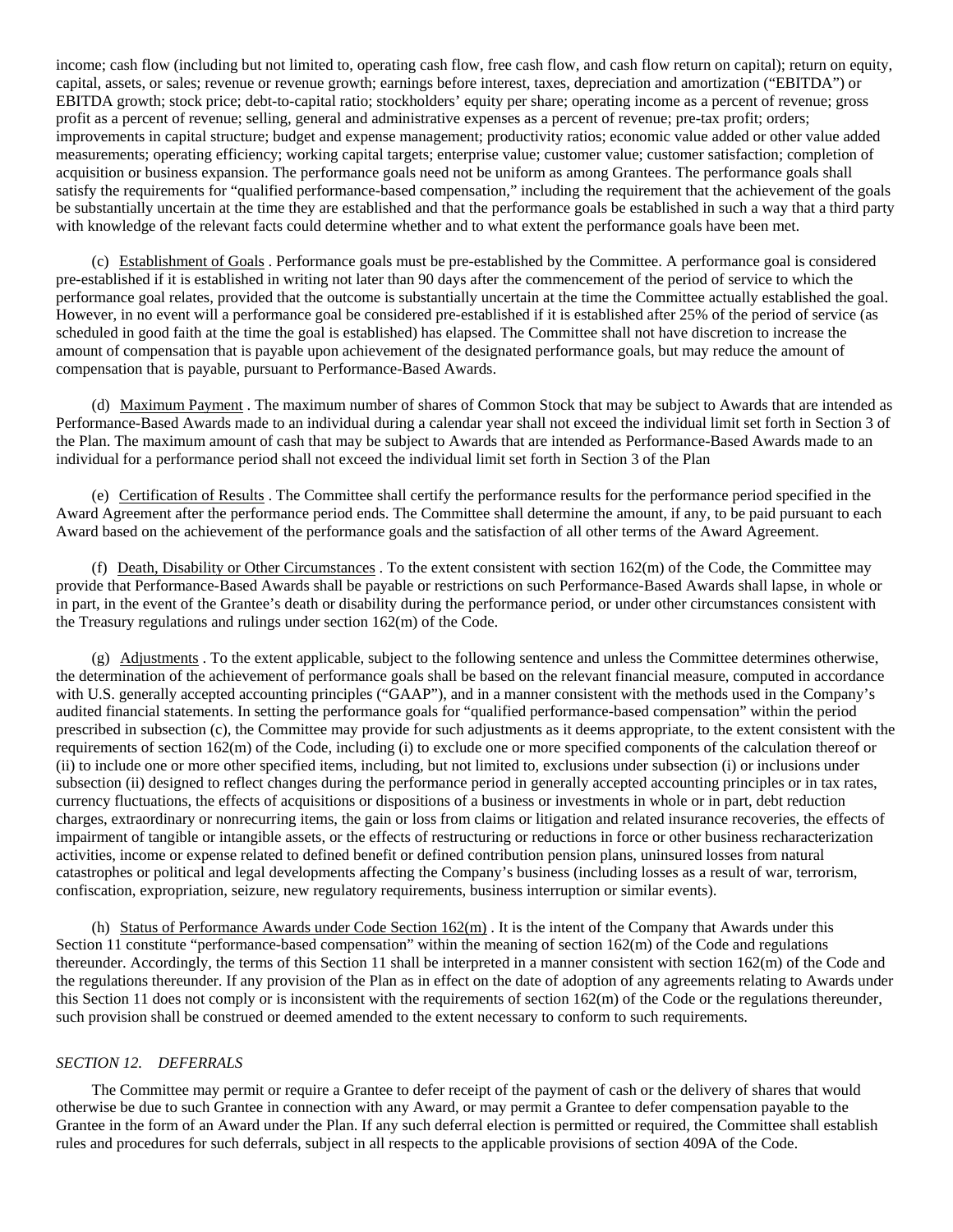#### *SECTION 13. WITHHOLDING OF TAXES*

(a) Required Withholding . All Awards under the Plan shall be subject to applicable federal (including FICA), foreign, state and local tax withholding requirements. The Employer may require that the Grantee or other person receiving or exercising Awards pay to the Employer the amount of any federal, foreign, state or local taxes that the Employer is required to withhold with respect to such Awards, or the Employer may deduct from other wages paid by the Employer the amount of any withholding taxes due with respect to such Awards. The Company may require the payment of any taxes before issuing any shares of Common Stock pursuant to the Award.

(b) Election to Withhold Shares . If the Committee so permits, a Grantee may elect to satisfy the Employer's tax withholding obligation with respect to Awards paid in Common Stock by having shares withheld up to an amount that does not exceed the minimum applicable withholding tax rate for federal (including FICA), foreign, state and local tax liabilities. The election must be in a form and manner prescribed by the Committee and may be subject to the prior approval of the Committee.

#### *SECTION 14. TRANSFERABILITY OF AWARDS*

(a) Nontransferability of Awards . Except as provided in subsection (b) below, only the Grantee may exercise rights under an Award during the Grantee's lifetime. A Grantee may not transfer those rights except (i) by will or by the laws of descent and distribution or (ii) with respect to Awards other than Incentive Stock Options, if permitted in any specific case by the Committee, pursuant to a domestic relations order or otherwise as permitted by the Committee. When a Grantee dies, the personal representative or other person entitled to succeed to the rights of the Grantee may exercise such rights. Any such successor must furnish proof satisfactory to the Company of his or her right to receive the Award under the Grantee's will or under the applicable laws of descent and distribution.

(b) Transfer of Non Qualified Stock Options . Notwithstanding the foregoing, the Committee may provide, in an Award Agreement, that a Grantee may transfer Non Qualified Stock Options to family members, or one or more trusts or other entities for the benefit of or owned by family members, consistent with the applicable securities laws, according to such terms as the Committee may determine; provided that the Grantee receives no consideration for the transfer of a Non Qualified Option and the transferred Non Qualified Option shall continue to be subject to the same terms and conditions as were applicable to the Non Qualified Option immediately before the transfer.

#### *SECTION 15. CONSEQUENCES OF A CHANGE IN CONTROL*

(a) Assumption of Outstanding Awards . Upon a Change in Control where the Company is not the surviving corporation (or survives only as a subsidiary of another corporation), unless the Committee determines otherwise, all outstanding Options and SARs that are not exercised or paid at the time of the Change in Control shall be assumed by, or replaced with comparable options or rights by, the surviving corporation (or a parent or subsidiary of the surviving corporation), and other outstanding Awards shall be converted to similar grants of the surviving corporation (or a parent or subsidiary of the surviving corporation). Notwithstanding the immediately preceding sentence, if, in connection with such Change in Control, any outstanding Options and SARs are not assumed by, or replaced with comparable options or rights by, the surviving corporation (or a parent or subsidiary of the surviving corporation), and any other outstanding Awards are not converted to similar grants of the surviving corporation (or a parent or subsidiary of the surviving corporation), then upon such Change in Control (i) all such outstanding Options and SARs that are not assumed or replaced shall accelerate and become fully exercisable, (ii) the restrictions and conditions on all such outstanding Stock Awards that are not converted to similar grants shall fully lapse and (iii) all such outstanding Stock Units, Dividend Equivalents, Other Equity Awards and Incentive Awards that are not converted to similar grants shall be fully vested. After a Change in Control, references to the "Employer" as they relate to employment matters shall include the successor employer.

(b) Vesting upon Certain Terminations of Employment . Unless the Award Agreement provides otherwise, if a Grantee's Award is assumed as provided in Section 15(a) and if, within the two year period following the occurrence of such Change in Control, the Grantee's employment is terminated by the Company without Cause, or the Grantee resigns for Good Reason, then as of the date of such Grantee's termination of employment or service all of such Grantee's then outstanding (i) Options and SARs shall automatically accelerate and become fully exercisable, (ii) Stock Awards shall have all restrictions and conditions immediately lapse and (iii) Stock Units, Dividend Equivalents, Other Equity Awards and Incentive Awards shall be fully vested; provided that if the vesting of any such Awards is based, in whole or in part, on performance, the applicable Award shall become vested at the target level of performance.

(c) Other Alternatives . Notwithstanding the foregoing, in the event of a Change in Control, the Committee may take any of the following actions with respect to any or all outstanding Awards, without the consent of any Grantee: (i) the Committee may determine that outstanding Options and SARs shall accelerate and become fully exercisable, in whole or part; (ii) the Committee may determine that the restrictions and conditions on outstanding Stock Awards shall lapse, in whole or part; (iii) the Committee may determine that outstanding Stock Units, Dividend Equivalents, Other Equity Awards and Incentive Awards shall be fully vested, in whole or part; (iv) the Committee may require that Grantees surrender their outstanding Options and SARs in exchange for a payment by the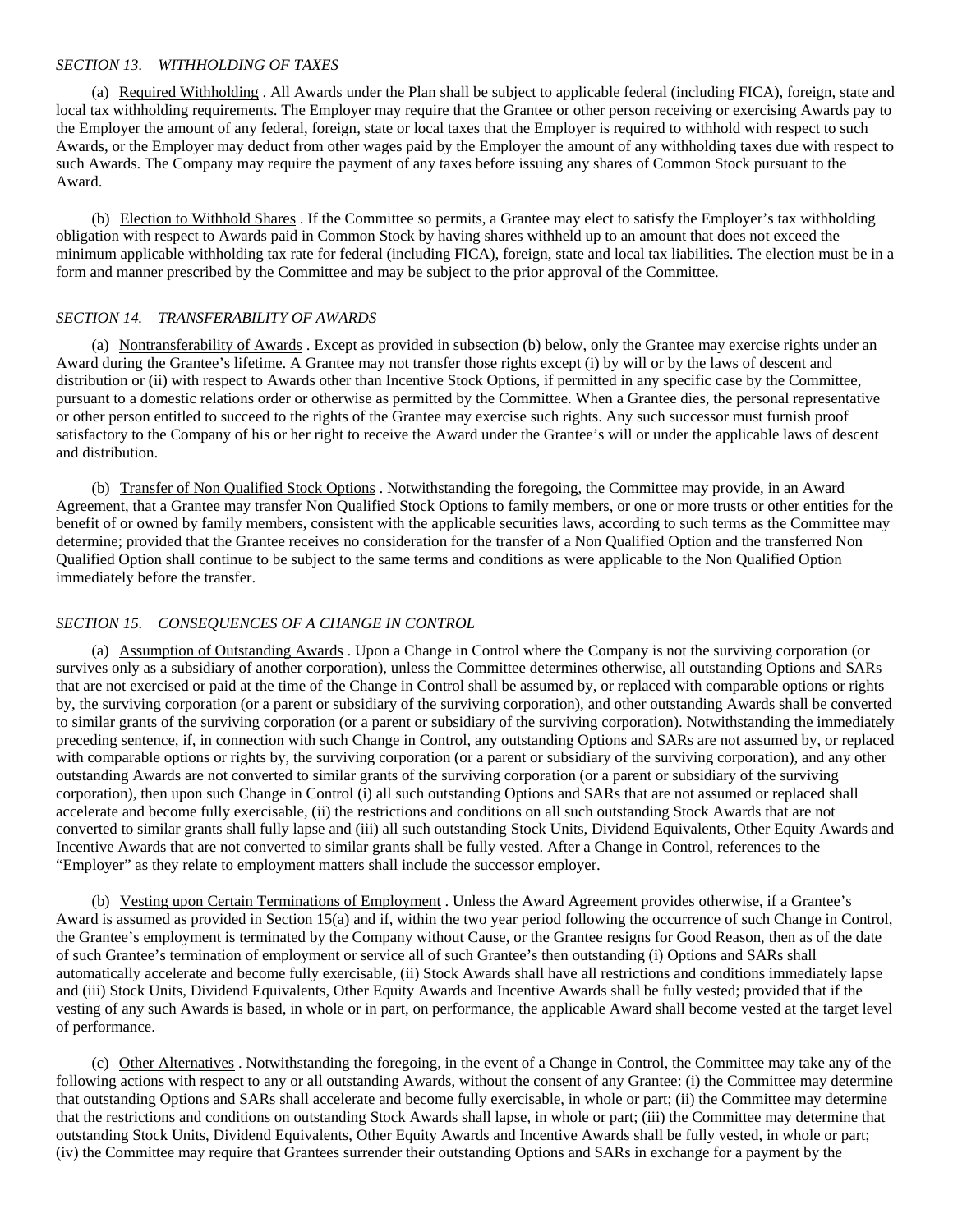Company, in cash or Common Stock as determined by the Committee, in an amount equal to the amount, if any, by which the then Fair Market Value of the shares of Common Stock subject to the Grantee's unexercised Options and SARs exceeds the Exercise Price of the Options or the base amount of the SARs, as applicable; (v) after giving Grantees an opportunity to exercise their outstanding Options and SARs, terminate any or all unexercised Options and SARs at such time as the Committee deems appropriate; or (vi) determine that Grantees shall receive a payment in settlement of outstanding Stock Awards, Stock Units, Dividend Equivalents, Incentive Awards or Other Equity Awards, if permitted under section 409A of the Code. Such surrender, termination or payment shall take place as of the date of the Change in Control or such other date as the Committee may specify. Without limiting the foregoing, if the per share Fair Market Value of the Common Stock equals or is less than the per share Exercise Price or base amount, as applicable, the Company shall not be required to make any payment to the Grantee upon surrender of the Option or SAR.

#### *SECTION 16. AGREEMENT WITH GRANTEES*

Each Award made under the Plan shall be evidenced by an Award Agreement containing such terms and conditions as the Committee shall approve. In the event of a conflict between the provisions of the Plan and the provisions of any Award Agreement, the provisions of the Plan shall control.

#### *SECTION 17. REQUIREMENTS FOR ISSUANCE OF SHARES*

No shares of Common Stock shall be issued or transferred in connection with any Award hereunder unless and until all legal requirements applicable to the issuance or transfer of such shares of Common Stock have been complied with to the satisfaction of the Committee. The Committee shall have the right to condition any Award made to any Grantee hereunder on such Grantee's undertaking in writing to comply with such restrictions on his or her subsequent disposition of such shares of Common Stock as the Committee shall deem necessary or advisable, and if the Company determines to issue certificates representing such shares, such certificates may be legended to reflect any such restrictions. Any certificates representing shares of Common Stock issued or transferred under the Plan will be subject to such stop-transfer orders and other restrictions as may be required by applicable laws, regulations and interpretations, including any requirement that a legend be placed thereon. No Grantee shall have any right as a stockholder with respect to Common Stock covered by an Award until shares have been issued to the Grantee.

#### *SECTION 18. AMENDMENT AND TERMINATION OF THE PLAN*

(a) Amendment . The Board may amend or terminate the Plan at any time, provided, however, that the Board shall not amend the Plan without stockholder approval if such approval is required in order to comply with the Code or other applicable laws or to comply with applicable stock exchange requirements.

(b) No Repricing Without Stockholder Approval . Except as provided in Section 3(d), the Committee shall not (i) implement any cancellation/regrant program pursuant to which outstanding Options or SARs under the Plan are cancelled and new Options or SARs are granted in replacement with a lower exercise price per share, (ii) cancel outstanding Options or SARs under the Plan with exercise or base prices per share in excess of the then current Fair Market Value per share of Common Stock for consideration payable in cash, equity securities of the Company or in the form of any other award under the Plan, except in connection with a Change in Control transaction or (iii) otherwise directly reduce the exercise price in effect for outstanding Options or SARs under the Plan, without in each such instance obtaining stockholder approval.

(c) Termination of Plan . The Plan shall terminate on the day immediately preceding the tenth anniversary of its Effective Date, unless the Plan is terminated earlier by the Board or is extended by the Board with the approval of the stockholders. The termination of the Plan shall not impair Awards outstanding or the power and authority of the Committee with respect to an outstanding Award.

(d) Termination and Amendment of Outstanding Awards . A termination or amendment of the Plan that occurs after an Award is made shall not materially impair the rights of a Grantee unless the Grantee consents or unless the Committee acts under a right that has been reserved in the Plan or the Award Agreement, including under Section 15 and Section 26(a). The termination of the Plan shall not impair the power and authority of the Committee with respect to an outstanding Award. Whether or not the Plan has terminated, an outstanding Award may be terminated or amended under Section 15 and Section 26(a) or may be amended by agreement of the Company and the Grantee consistent with the Plan. Notwithstanding anything in the Plan to the contrary, the Board may amend the Plan in such manner as it deems appropriate in the event of a change in applicable law or regulations.

(e) Stockholder Approval for Performance-Based Awards . If Awards are granted as Performance-Based Awards under Section 11 above, the Plan must be reapproved by the Company's stockholders no later than the first stockholders meeting that occurs in the fifth year following the year in which the stockholders previously approved the provisions of Section 11, if additional Performance-Based Awards are to be made under Section 11 and if required by section 162(m) of the Code or the regulations thereunder.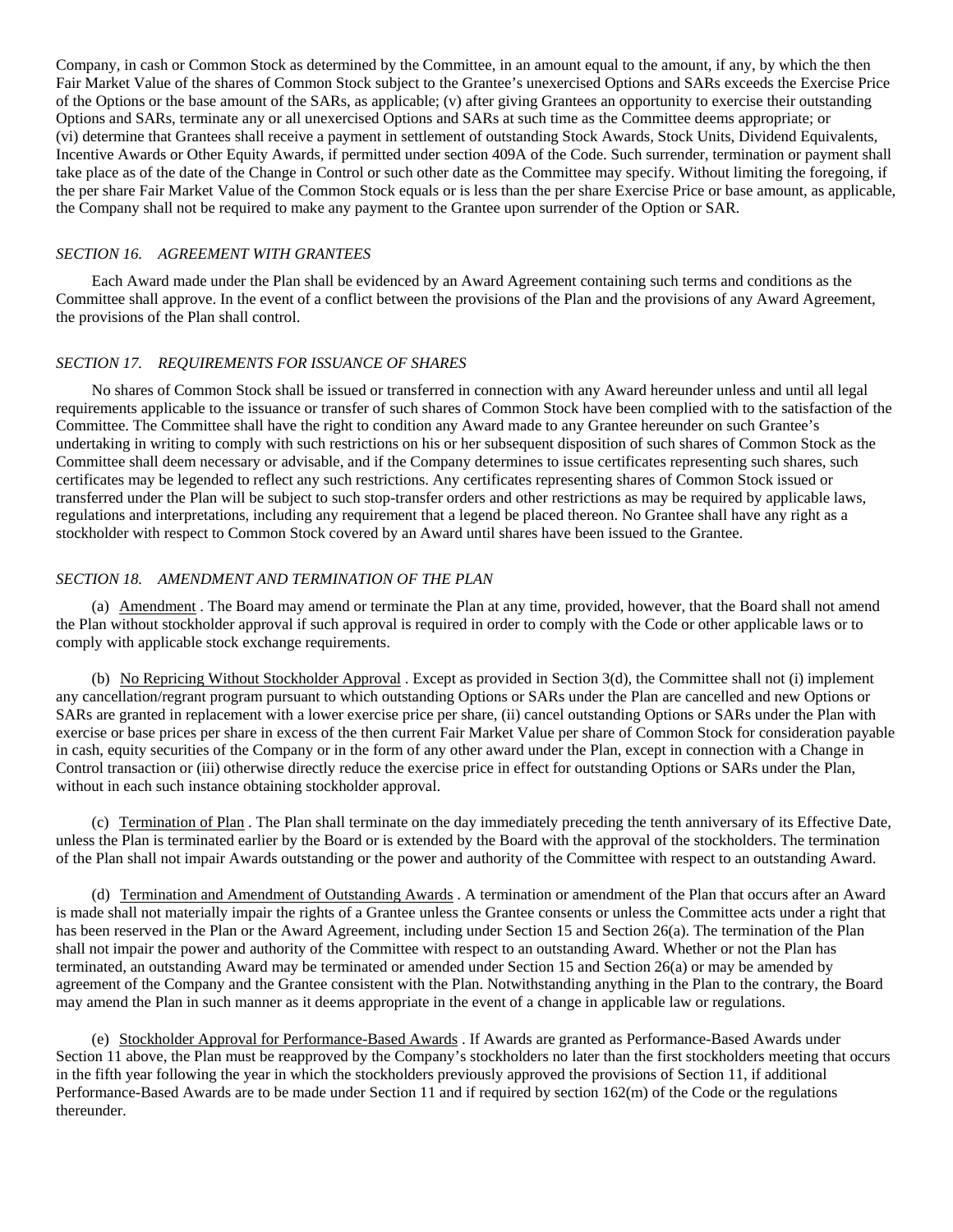(f) Governing Document . The Plan shall be the controlling document. No other statements, representations, explanatory materials or examples, oral or written, may amend the Plan in any manner. The Plan shall be binding upon and enforceable against the Company and its successors and assigns.

#### *SECTION 19. FUNDING OF THE PLAN*

This Plan shall be unfunded. The Company shall not be required to establish any special or separate fund or to make any other segregation of assets to assure the payment of any Awards under this Plan. In no event shall interest be paid or accrued on any Award, including unpaid installments of Awards. No Grantee or any other person shall under any circumstances acquire any property interest in any specific assets of the Company. To the extent that any person acquires a right to receive payment from the Company hereunder, such right shall be no greater than the right of any unsecured general creditor of the Company.

#### *SECTION 20. RIGHTS OF GRANTEES*

Nothing in this Plan shall entitle any Employee, Non-Employee Director or other person to any claim or right to be granted an Award under this Plan. Neither this Plan nor any action taken hereunder shall be construed as giving any individual any rights to be retained by or in the employ of the Employer or any other employment rights.

#### *SECTION 21. NO FRACTIONAL SHARES*

No fractional shares of Common Stock shall be issued or delivered pursuant to the Plan or any Award. The Committee shall determine whether cash, other awards or other property shall be issued or paid in lieu of such fractional shares or whether such fractional shares or any rights thereto shall be forfeited or otherwise eliminated.

#### *SECTION 22. SEVERABILITY*

In case any provision of this Plan or of any Award Agreement shall be invalid, illegal or unenforceable, the validity, legality and enforceability of the remaining provisions shall not in any way be affected or impaired thereby.

#### *SECTION 23. HEADINGS*

Section headings are for reference only. In the event of a conflict between a title and the content of a Section, the content of the Section shall control.

#### *SECTION 24. EFFECTIVE DATE OF THE PLAN*

The Plan shall be effective as of April 28, 2016 (the "Effective Date"), subject to approval of the Company's stockholders.

#### *SECTION 25. NOTICES*

All notices under the Plan shall be in writing, and shall be addressed to the General Counsel and shall be delivered to the Company at:

Unisys Corporation 801 Lakeview Drive, Suite 100 Blue Bell, PA 19422 Attention: General Counsel

Any notices to the Grantee, shall be delivered to the Grantee personally, sent by facsimile transmission or mailed to the Grantee at the address appearing in the records of the Company.

#### *SECTION 26. MISCELLANEOUS*

(a) Awards in Connection with Corporate Transactions and Otherwise . Nothing contained in this Plan shall be construed to (i) limit the right of the Committee to make Awards under this Plan in connection with the acquisition, by purchase, lease, merger, consolidation or otherwise, of the business or assets of any corporation, firm or association, including Awards to employees thereof who become Employees, or for other proper corporate purposes, or (ii) limit the right of the Company to grant stock options or make other awards outside of this Plan. Without limiting the foregoing, the Committee may make an Award to an employee of another corporation who becomes an Employee by reason of a corporate merger, consolidation, acquisition of stock or property, reorganization or liquidation involving the Company, the parent or any of their subsidiaries in substitution for a stock option, stock award or other grant made by such corporation. The terms and conditions of the substitute grants may vary from the terms and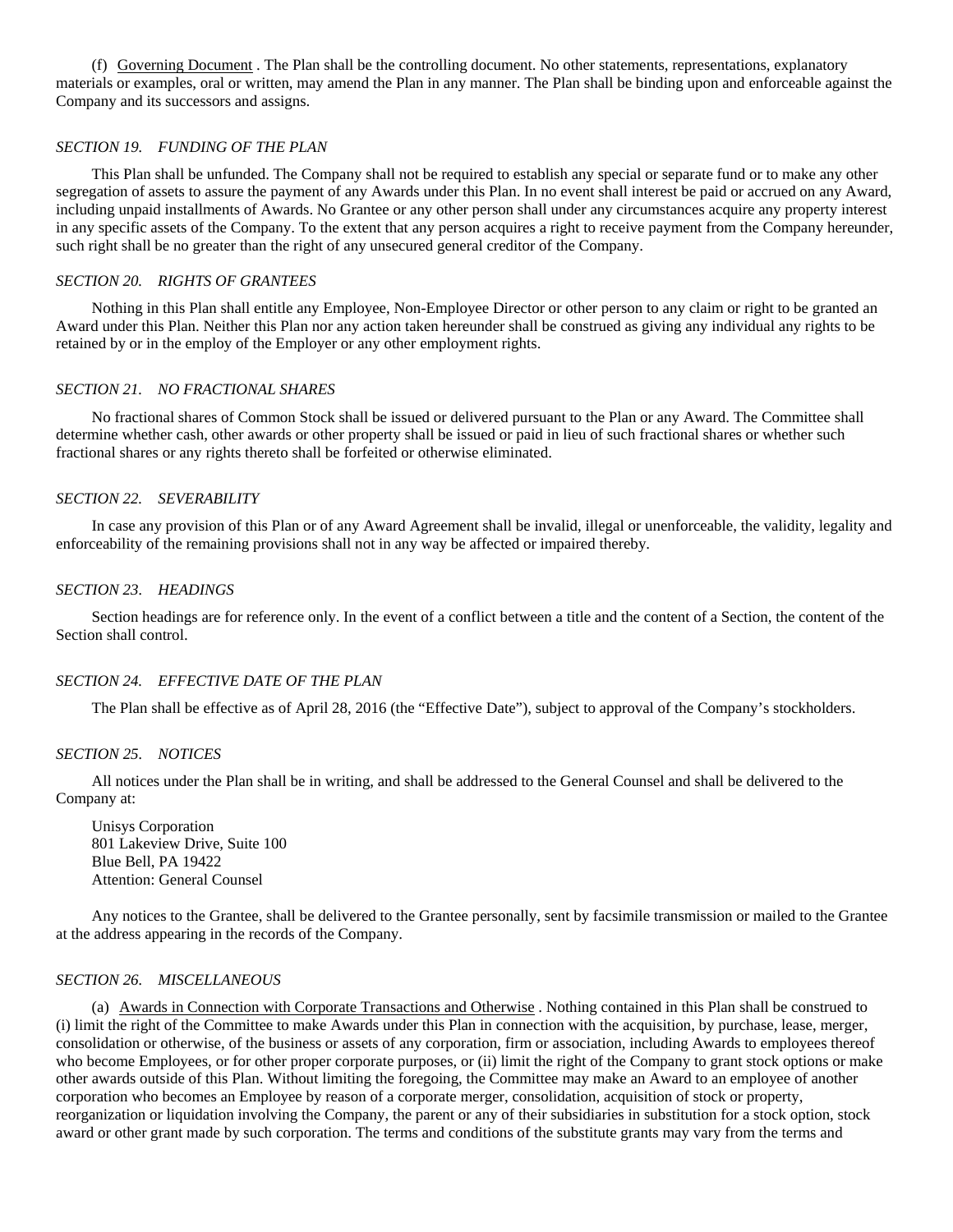conditions required by the Plan and from those of the substituted stock incentives. The Committee shall prescribe the provisions of the substitute grants.

(b) Company Policies . All Awards under the Plan shall be subject to any applicable clawback or recoupment policies, share trading policies and any other policies implemented by the Board or the Committee, as in effect from time to time.

(c) Compliance with Law . The Plan, the exercise of Options and SARs and the obligations of the Company to issue or transfer shares of Common Stock under Awards shall be subject to all applicable laws and to approvals by any governmental or regulatory agency as may be required. With respect to persons subject to section 16 of the Exchange Act, it is the intent of the Company that the Plan and all transactions under the Plan comply with all applicable provisions of Rule 16b-3 or its successors under the Exchange Act. In addition, it is the intent of the Company that Incentive Stock Options comply with the applicable provisions of section 422 of the Code, that Awards of Performance-Based Awards comply with the applicable provisions of section 162(m) of the Code and that, to the extent applicable, Awards comply with the requirements of section 409A of the Code. To the extent that any provision that is designed to comply with section 16 of the Exchange Act or the legal requirements of section 422, 162(m) or 409A of the Code as set forth in the Plan ceases to be necessary under section 16 of the Exchange Act or required under section 422, 162(m) or 409A of the Code, that Plan provision shall cease to apply. The Committee may revoke any Award if it is contrary to law or modify an Award to bring it into compliance with any valid and mandatory government regulation. The Committee may also adopt rules regarding the withholding of taxes on payments to Grantees. The Committee may, in its sole discretion, agree to limit its authority under this Section.

(d) Section 409A. The Plan is intended to comply with the requirements of section 409A of the Code, to the extent applicable. All Awards shall be construed and administered such that the Award either (i) qualifies for an exemption from the requirements of section 409A of the Code or (ii) satisfies the requirements of section 409A of the Code. If an Award is subject to section 409A of the Code, (i) distributions shall only be made in a manner and upon an event permitted under section 409A of the Code, (ii) payments to be made upon a termination of employment shall only be made upon a "separation from service" under section 409A of the Code, (iii) payments to be made upon a Change in Control shall only be made upon a "change of control event" under section 409A of the Code, (iv) unless the Award specifies otherwise, each payment shall be treated as a separate payment for purposes of section 409A of the Code and all installment payments shall be treated as a separate payment, and (v) in no event shall a Grantee, directly or indirectly, designate the calendar year in which a distribution is made except in accordance with section 409A of the Code. Any Award granted under the Plan that is subject to section 409A of the Code and that is to be distributed to a key employee (as defined below) upon separation from service shall be administered so that any distribution with respect to such Award shall be postponed for six months following the date of the Grantee's separation from service, if required by section 409A of the Code. If a distribution is delayed pursuant to section 409A of the Code, the distribution shall be paid within 30 days after the end of the six-month period. If the Grantee dies during such six-month period, any postponed amounts shall be paid within 60 days of the Grantee's death. The determination of key employees, including the number and identity of persons considered key employees and the identification date, shall be made by the Committee or its delegate each year in accordance with section 416(i) of the Code and the "specified employee" requirements of section 409A of the Code. Notwithstanding anything in this Plan or any Award Agreement to the contrary, each Grantee shall be solely responsible for the tax consequences of Awards under this Plan, and in no event shall the Company have any responsibility or liability if any Award does not meet the applicable requirements of section 409A of the Code. Although the Company intends to administer the Plan to prevent taxation under section 409A of the Code, the Company does not represent or warrant that the Plan or any Award complies with any provision of federal, foreign, state, local or other tax law.

(e) Employees Subject to Taxation Outside the United States . With respect to Grantees who are subject to taxation in countries other than the United States, the Committee may make Awards on such terms and conditions as the Committee deems appropriate to comply with the laws of the applicable countries, and the Committee may create such procedures, addenda and subplans and make such modifications as may be necessary or advisable to comply with such laws.

(f) No Fiduciary Relationship . Nothing contained in the Plan, and no action taken pursuant to the provisions of the Plan, shall create or shall be construed to create a trust of any kind, or a fiduciary relationship between the Company, its subsidiaries or affiliates, or their directors or officers or the Committee, on the one hand, and the Grantee, the Company, its subsidiaries or affiliates or any other person or entity, on the other.

(g) Governing Law . The validity, construction, interpretation and effect of the Plan and Award Agreements issued under the Plan shall be governed and construed by and determined in accordance with the laws of the State of Pennsylvania, without giving effect to the conflict of laws provisions thereof.

## *SECTION 27. DEFINITIONS*

When used in this Plan, the following terms will have the respective meanings set forth below.

(a) "Award" shall have the meaning set forth in Section 2(a).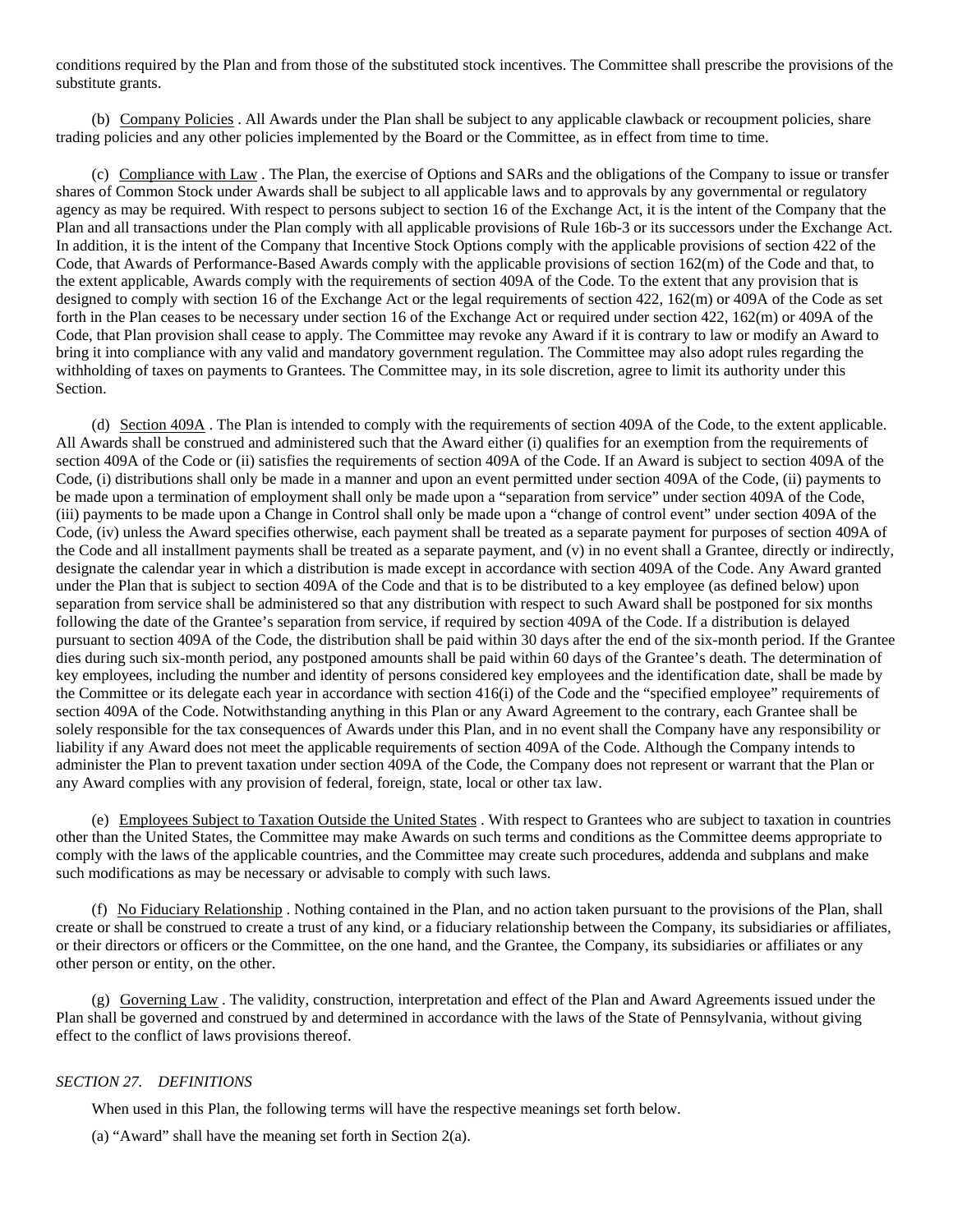(b) "Award Agreement" means the written instrument that sets forth the terms and conditions of an Award, including all amendments thereto.

(c) "Board" means the Board of Directors of the Company.

(d) "Cause" with respect to any Grantee, unless otherwise specified in the Award Agreement, means the Grantee (i) is intentionally dishonest in any aspect of his or her employment; (ii) is convicted (including pursuant to a plea of guilty or nolo contendere) of any felony, or a misdemeanor that impairs his or her ability to substantially perform his or her job or is otherwise injurious to the Company; (iii) engages in conduct which is against the best interest of the Company, including conduct that violates the Unisys Code of Ethical Conduct; (iv) violates any law or administrative regulation related to the Company's business; (v) willfully fails to perform his or her duties to a substantial degree; or (vi) uses the Company's confidential or proprietary information improperly. The termination of employment or service of the Grantee shall not be deemed to be for Cause unless and until there shall have been delivered to the Grantee a written notice from the Committee (after reasonable notice is provided to the Grantee and the Grantee is given an opportunity, together with counsel, to be heard before the Committee, which the Grantee must request in accordance with Section 25), finding that, in the good faith opinion of the Committee, the Grantee is guilty of the conduct alleged, and specifying the particulars thereof in detail.

(e) "Change in Control" shall be deemed to have occurred if:

(i) The acquisition by any individual, entity or group (within the meaning of Section  $13(d)(3)$  or  $14(d)(2)$  of the Exchange Act (a "Person")) of beneficial ownership (within the meaning of Rule 13d-3 promulgated under the Exchange Act) of 20% or more of either (A) the then outstanding shares of Stock (the "Outstanding Stock") or (B) the combined voting power of the then outstanding voting securities of the Company entitled to vote generally in the election of directors (the "Outstanding Voting Securities"), provided, however, that the following acquisitions will not constitute a Change in Control: (1) any acquisition directly from the Company, (2) any acquisition by the Company, (3) any acquisition by any employee benefit plan (or related trust) sponsored or maintained by the Company or any corporation controlled by the Company or (4) any acquisition by any corporation pursuant to a transaction described in clauses (A), (B) and (C) of subsection (iii) below; or

(ii) Individuals who, as of the Effective Date, constitute the Board (the "Incumbent Board") cease for any reason to constitute at least a majority of the Board, provided, however, that any individual's becoming a director after the effective date of the Plan whose election, or nomination for election by the stockholders of the Company, was approved by a vote of at least a majority of the directors then comprising the Incumbent Board will be considered as though the individual were a member of the Incumbent Board, but excluding, for this purpose, any individual whose initial assumption of office occurs as a result of an actual or threatened election contest with respect to the election or removal of directors or other actual or threatened solicitation of proxies or consents by or on behalf of a Person other than the Board; or

(iii) Consummation of a reorganization, merger or consolidation or sale or disposition of all or substantially all of the assets of the Company (a "Business Combination"), unless, in each case following such Business Combination, (A) all or substantially all of the individuals and entities who were the beneficial owners, respectively, of the Outstanding Stock and Outstanding Voting Securities immediately before the Business Combination beneficially own, directly or indirectly, more than 50% of, respectively, the then outstanding shares of common stock and the combined voting power of the then outstanding voting securities entitled to vote generally in the election of directors, as the case may be, of the corporation resulting from such Business Combination (including, without limitation, a corporation that as a result of the transaction owns the Company or all or substantially all of the assets of the Company either directly or indirectly through one or more Subsidiaries) in substantially the same proportions as their ownership, immediately prior to such Business Combination of the Outstanding Stock and Outstanding Voting Securities, as the case may be, (B) no Person (excluding any employee benefit plan (or related trust) of the Company or the corporation resulting from the Business Combination) beneficially owns, directly or indirectly, 20% or more of, respectively, the then outstanding shares of common stock of the corporation resulting from the Business Combination or the combined voting power of the then outstanding voting securities of the corporation except to the extent that the Person owned 20% or more of the Outstanding Stock or Outstanding Voting Securities before the Business Combination, and (C) at least a majority of the members of the board of directors of the corporation resulting from the Business Combination were members of the Incumbent Board at the time of the execution of the initial agreement, or of the action of the Board, providing for the Business Combination.

Notwithstanding the foregoing, the Committee may modify the definition of Change in Control for a particular Award as set forth in the Award Agreement, as the Committee deems appropriate, to comply with section 409A of the Code.

- (f) "Code" means the Internal Revenue Code of 1986, as amended, and the regulations promulgated thereunder.
- (g) "Committee" shall have the meaning set forth in Section 1(a).
- (h) "Common Stock" means the common stock of the Company.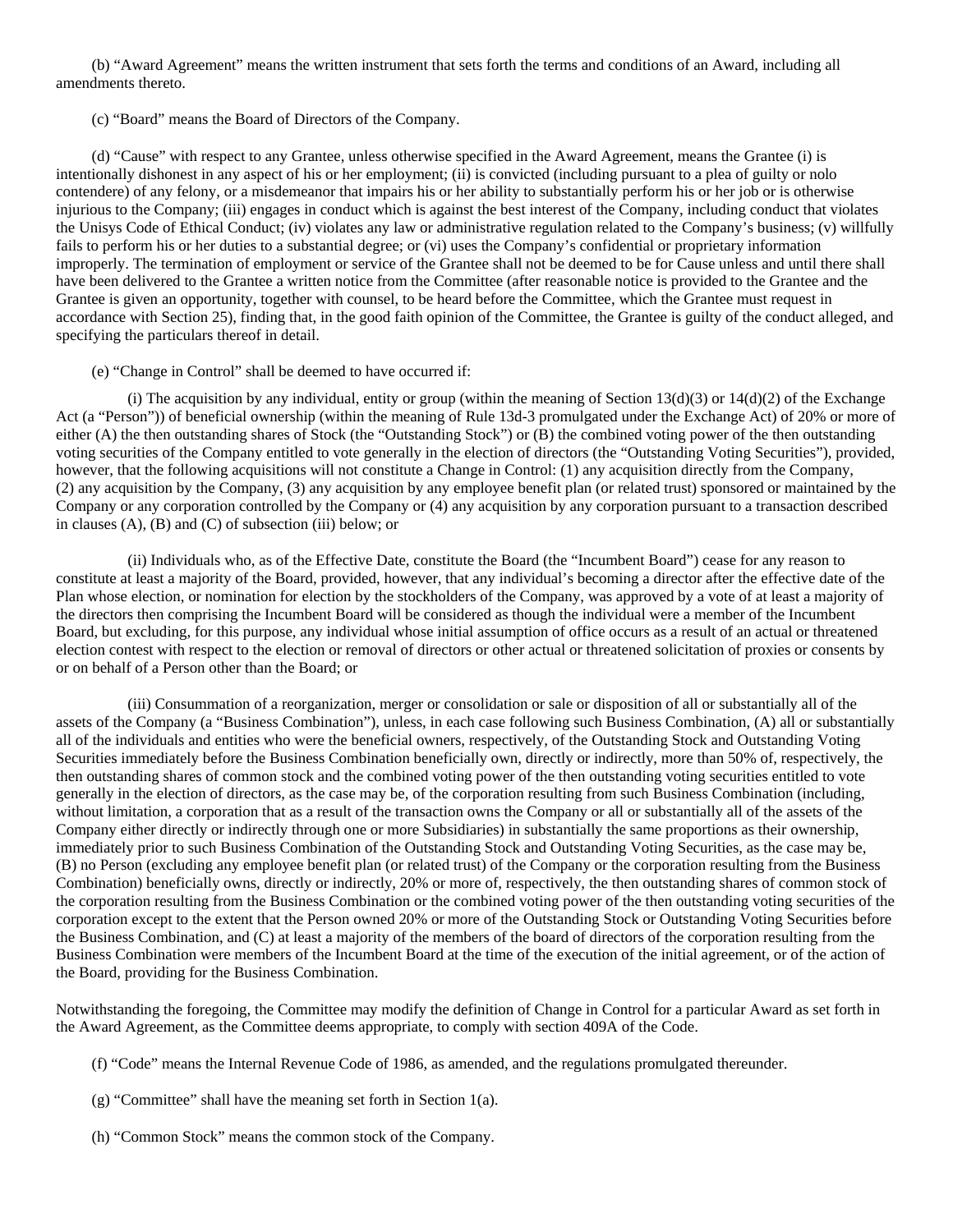- (i) "Company" means Unisys Corporation, and any successor corporation, as determined by the Committee.
- (j) "Dividend" means a dividend paid on shares of Common Stock.

(k) "Dividend Equivalent" means an amount calculated with respect to a Stock Unit, which is determined by multiplying the number of shares of Common Stock subject to the Stock Unit by the per-share cash Dividend, or the per-share fair market value (as determined by the Committee) of any Dividend in consideration other than cash, paid by the Company on its Common Stock. If interest is credited on accumulated dividend equivalents, the term "Dividend Equivalent" shall include the accrued interest.

- (l) "Effective Date" shall have the meaning set forth in Section 24.
- (m) "Eligible Participant" shall have the meaning set forth in Section 4(a).

(n) "Employed by, or provide service to, the Employer" means, unless otherwise specified in the Award Agreement, employment or service as an Employee or member of the Board (so that, for purposes of exercising Options and SARs and satisfying conditions with respect to Stock Awards, Stock Units, Incentive Awards, Dividend Equivalents, Performance-Based Awards and Other Equity Awards, a Grantee shall not be considered to have terminated employment or service until the Grantee ceases to be an Employee and member of the Board). Notwithstanding the foregoing, with respect to any Award subject to section 409A of the Code, "employed by, or provide service to, the Employer" shall be interpreted within the meaning of section 409A of the Code and the related Treasury Regulations.

(o) "Employee" means an employee of the Employer (including an officer or director who is also an employee), but excluding any person who is classified by the Employer as a "contractor" or "consultant," no matter how characterized by the Internal Revenue Service, other governmental agency or a court. Any change of characterization of an individual by the Internal Revenue Service or any court or government agency shall have no effect upon the classification of an individual as an Employee for purposes of this Plan, unless the Committee determines otherwise.

- (p) "Employer" means the Company and its subsidiaries, as determined by the Committee.
- (q) "Exchange Act" means the Securities Exchange Act of 1934, as amended.
- (r) "Exercise Price" shall have the meaning set forth in Section 5(c).

(s) "Fair Market Value" per share of Common Stock means, unless the Committee determines otherwise with respect to a particular Award, the sales price of a share of Common Stock (i) on the New York Stock Exchange as of the official close of the New York Stock Exchange at 4 p.m. U.S. Eastern Standard Time or Eastern Daylight Time, as the case may be, on the relevant date (or if there were no trades on that date the latest preceding date upon which a sale was reported) or (ii) on such other stock exchange, designated by the Committee in its sole discretion, as the official close of such exchange on such date (or if there were no trades on that date the latest preceding date upon which a sale was reported).

(t) "Good Reason" with respect to any Grantee, unless otherwise specified in the Award Agreement, means (i) a material diminution in the Grantee's authority, duties or responsibilities; (ii) any material breach by the Company of the terms of the Plan or an Award Agreement issued under the Plan; (iii) a material change in the Grantee's work location, at a minimum of 50 miles radius from the Grantee's then primary work location; or (iv) a material diminution in the Grantee's compensation, including base salary or annual target bonus, in each case, without the Grantee's consent. Notwithstanding the foregoing, a Grantee shall not have Good Reason unless the Grantee provides notice to the Company in accordance with Section 25 of the condition the Grantee claims gives rise to Good Reason within 90 days of the initial occurrence of such condition, the Company fails to remedy the condition within 30 days after receiving notice from the Grantee, and the Grantee's termination of employment occurs within 30 days after the lapse of the Company's cure period; provided, however, that in the event that a Grantee provides notice to the Company of a condition that the Grantee claims gives rise to Good Reason, the Committee shall make a determination in good faith as to whether the condition constitutes Good Reason, and the determination by the Committee shall be binding upon all parties. This definition of "Good Reason" shall be interpreted and applied in a manner that is consistent with the terms of Treasury Regulation Section 1.409A-1(n)(2) and guidance thereunder.

- (u) "Grantee" shall have the meaning set forth in Section 4(b).
- (v) "Incentive Award" shall mean an incentive award granted under the Plan as described under Section 10.

(w) "Incentive Stock Option" means an Option that is intended to meet the requirements of an incentive stock option under section 422 of the Code, as described in Section 5.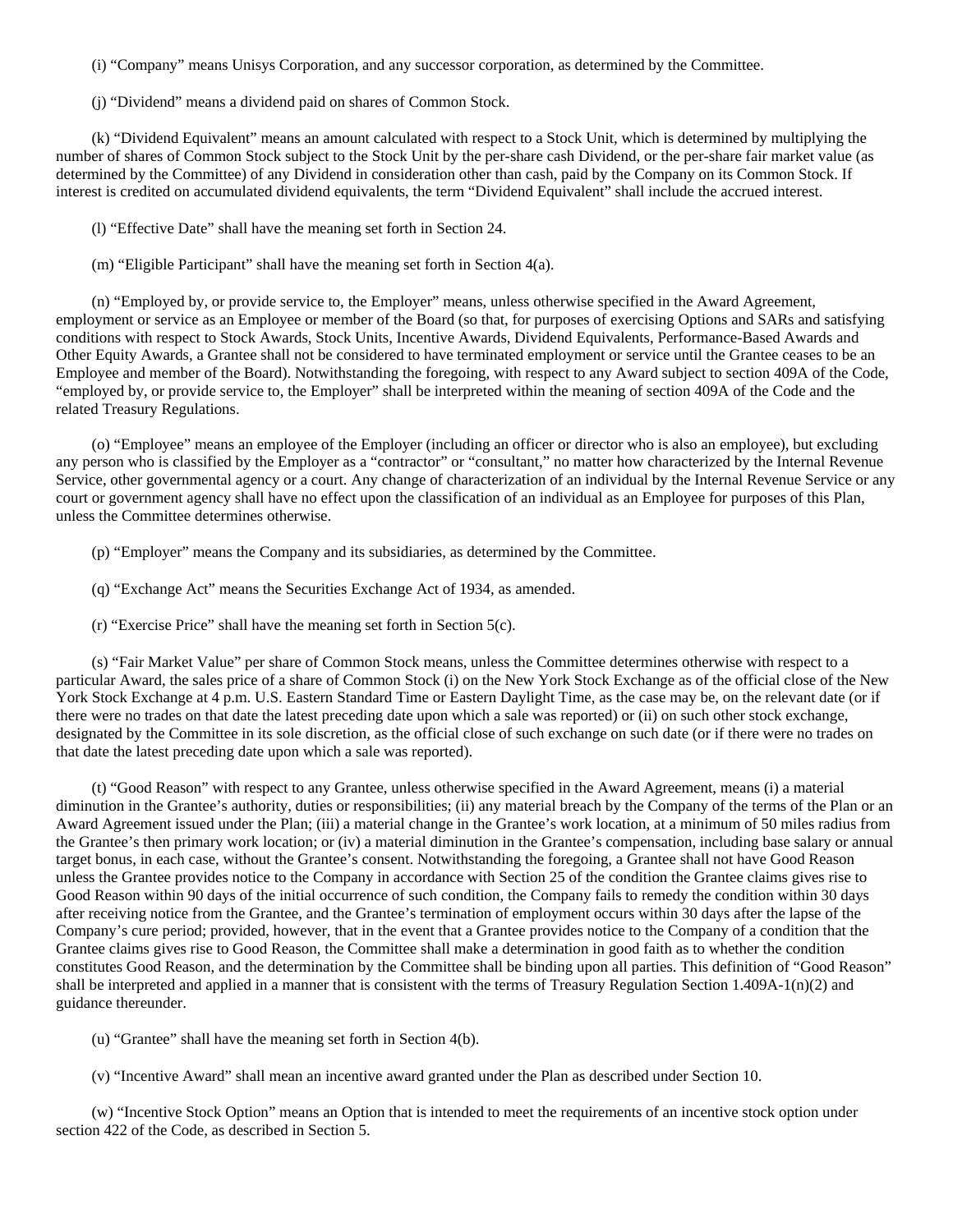(x) "Non-Employee Director" means a member of the Board, or a member of the Board of Directors of a subsidiary of the Company, who is not an Employee.

(y) "Non Qualified Stock Option" means an Option that is not intended to be taxed as an incentive stock option under section 422 of the Code, as described in Section 5.

(z) "Option" means an Incentive Stock Option or Non Qualified Stock Option, as described in Section 5.

(aa) "Other Equity Award" means any Award based on, measured by or payable in Common Stock (other than an Option, Stock Unit, Stock Award, SAR or Incentive Award), as described in Section 9.

(bb) "Performance-Based Awards" shall have the meaning set forth in Section 11.

(cc) "Plan" means this Unisys Corporation 2016 Long-Term Incentive and Equity Compensation Plan, as may be amended from time to time.

(dd) "Prior Plans" means the Company's 2003 Long-Term Incentive and Equity Compensation Plan, 2007 Long-Term Incentive and Equity Compensation Plan and 2010 Long-Term Incentive and Equity Compensation Plan, all as may be amended and restated.

(ee) "Restriction Period" shall have the meaning set forth in Section 7(a).

(ff) "SAR" means a stock appreciation right, as described in Section 6

(gg) "Stock Award" means an award of Common Stock, as described in Section 7.

(hh) "Stock Unit" means an award of a phantom unit representing a share of Common Stock, as described in Section 8.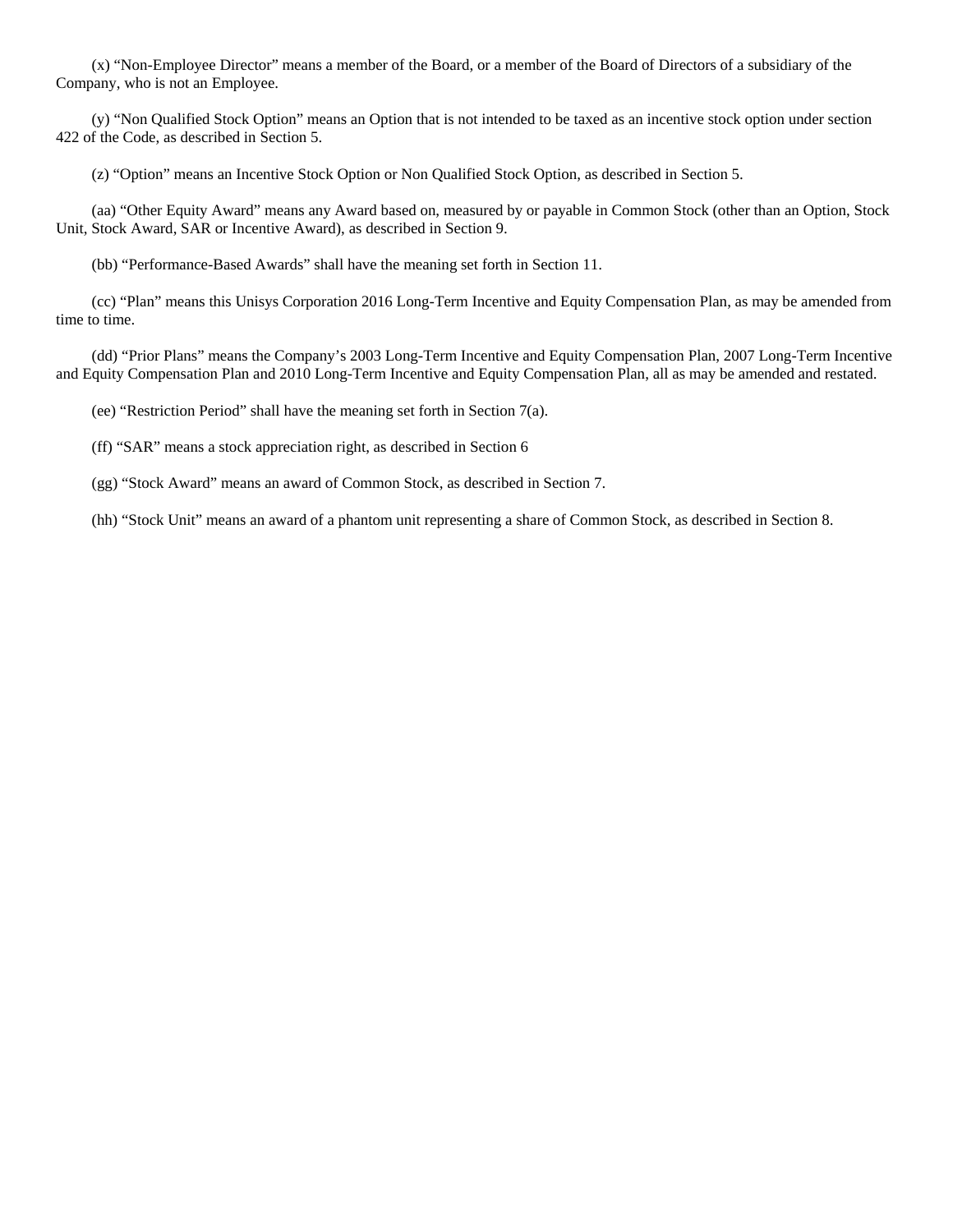## **UNISYS CORPORATION 2010 Long-Term Incentive and Equity Compensation Plan Performance Cash Award Agreement**

## **In order for the Award provided hereunder to become effective** , **this Agreement must be accepted electronically by Participant within sixty (60) days of receipt. In the event that this Agreement is not accepted electronically by Participant within this time period, Participant shall be deemed to have rejected the Award.**

1. Subject to all provisions hereof and to all of the terms and conditions of the Unisys Corporation 2010 Long-Term Incentive and Equity Compensation Plan (the "Plan"), incorporated by this reference herein, Unisys Corporation, a Delaware corporation (the "Company"), hereby grants to the participant named below ("Participant") a performance cash award (the "Award") in accordance with Section 10 of the Plan. Each Award represents an obligation of the Company to make a cash payment to Participant on (i) the applicable vesting date or (ii) such earlier date as payment may be due under this agreement (together with Appendix A, and any applicable country-specific terms and provisions set forth in the addendum and the attachments to the addendum (collectively, the "Addendum"), the "Agreement"), for each Award that vests on such date, provided that the conditions precedent to such payment have been satisfied and provided that no Termination of Employment has occurred prior to the respective vesting date. The Award is payable in cash in USD into a brokerage account set up for Participant in the United States.

| Participant:      | <b>FULL NAME</b>                                                   |
|-------------------|--------------------------------------------------------------------|
| Target Payment:   | <b>TARGET VALUE</b>                                                |
| Date of Grant:    | DATE OF GRANT                                                      |
| Vesting Schedule: | The Vesting Schedule is set forth in Appendix A to this Agreement. |

Capitalized terms used and not defined herein shall have the respective meanings assigned to such terms in the Plan. The terms of the Award are as follows:

2. Every notice relating to this Agreement shall be in writing and shall be effective when received or with date of posting if by registered mail with return receipt requested, postage prepaid. Notwithstanding Section 18(f) of the Plan, all notices to the Company shall be addressed to Unisys Equity Administration, Unisys Corporation, 801 Lakeview Drive, Suite 100, Blue Bell, Pennsylvania 19422, United States of America. Notices to Participant shall be addressed to his or her last designated address on the Company's records. Either party, by notice to the other, may designate a different address to which notices shall be sent. Any notice by the Company to Participant at his or her last designated address shall be effective to bind Participant and any other person who acquires rights or a claim thereto under this Agreement.

3. Participant's right to any payment under this Award may not be assigned, transferred (other than by will or the laws of descent and distribution), pledged or sold.

4. Except as otherwise provided under the terms of the Plan or this Agreement, all Awards granted under this Agreement that have not vested will be forfeited and all rights of Participant with respect to such Awards will terminate without any payment by the Company upon Termination of Employment by Participant or by the Company or, if Participant is not employed by the Company, Participant's employer (the "Employer") prior to the applicable vesting date for such Awards, as set forth in Appendix A (the "Vesting Date").

For purposes of this Award, Termination of Employment (for any reason whatsoever and whether or not later found to be invalid or in breach of employment laws in the jurisdiction where Participant is employed or providing services to the Company, the Employer or any other Subsidiary or Affiliate or the terms of Participant's employment or service contract, if any) is deemed to occur effective as of the date that Participant is no longer actively employed or providing services to the Company, the Employer or any other Subsidiary or Affiliate and will not be extended by any notice period ( *e.g.* , Participant's period of service with the Company, the Employer or any other Subsidiary or Affiliate would not include any contractual notice period or any period of "garden leave" or similar period mandated under employment laws in the jurisdiction where Participant is employed or providing services to the Company, the Employer or any other Subsidiary or Affiliate or the terms of Participant's employment or service contract, if any). The Company shall have the sole discretion to determine when Participant is no longer actively employed or providing services to the Company, the Employer or any other Subsidiary or Affiliate for purposes of the Award (including whether Participant may still be considered to be providing such services while on a leave of absence).

5. In the event of Participant's Termination of Employment within two years following the date of a Change in Control either (i) involuntarily by the Company or the Employer, as applicable, other than for Cause, or (ii) for Good Reason, any portion of the Award that is unvested and outstanding as of the date of Participant's Termination of Employment will become vested in accordance with the rules under Section  $11(a)(4)$  of the Plan.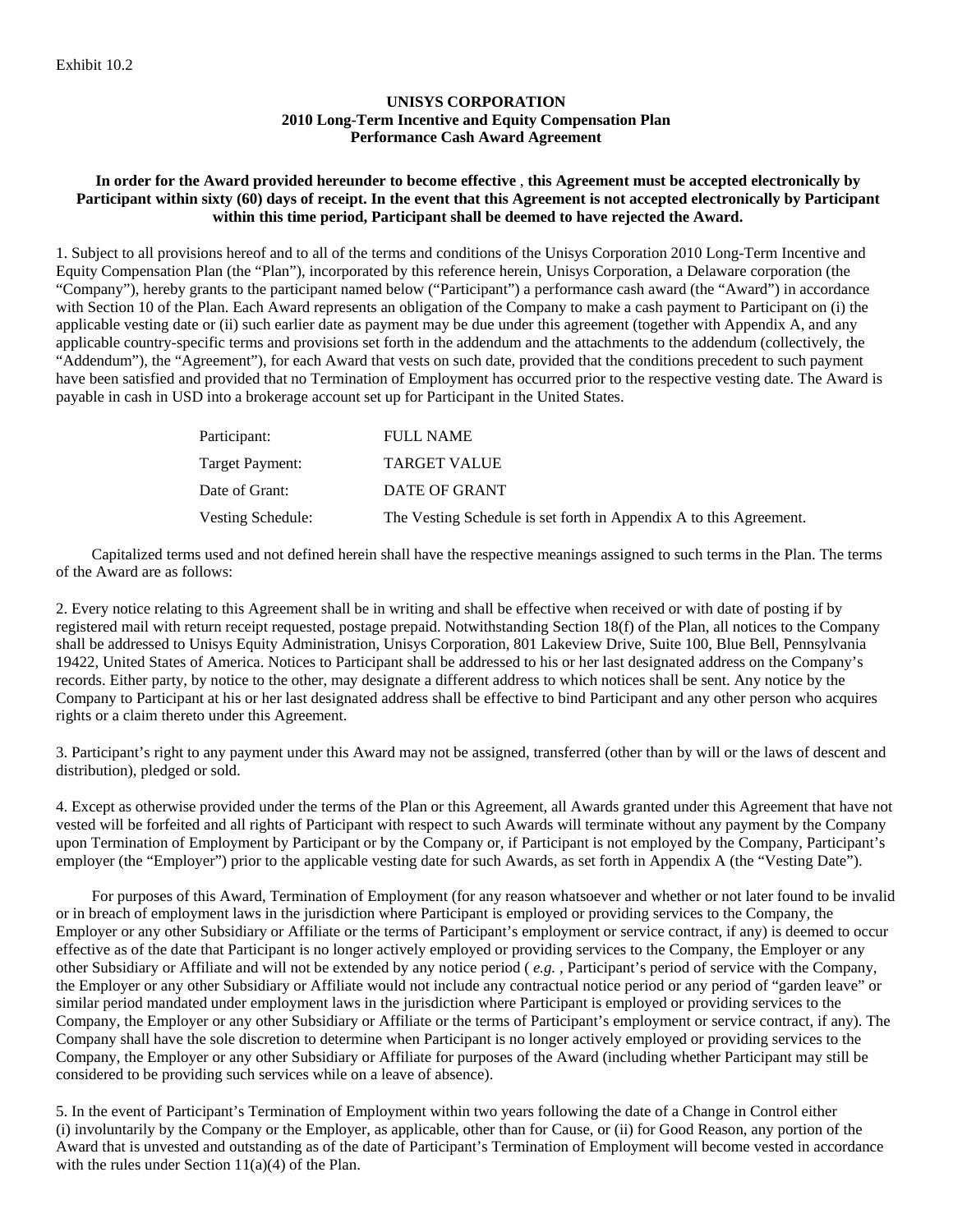Notwithstanding the foregoing, if the Committee determines in its sole discretion that the Awards constitute nonqualified deferred compensation under Section 409A of the Code, then, if Participant is a "specified employee" within the meaning of Section 409A of the Code, Participant's entitlement to vesting with respect to the Award shall be as provided in this paragraph 5, but payment of the Award shall be made on the first day of the seventh month following Participant's Termination of Employment. For purposes of this paragraph 5, if the Committee determines in its sole discretion that the Awards are nonqualified deferred compensation under Section 409A of the Code, Termination of Employment shall be limited to those circumstances that constitute a "separation from service" within the meaning of Section 409A of the Code. This paragraph 5 will not be applicable to the Award if the Change in Control results from Participant's beneficial ownership (within the meaning of Rule 13d-3 under the Exchange Act) of Stock or Voting Securities.

6. Each payment that may become due hereunder shall be made only in cash. Except as otherwise provided in paragraph 5, such payment will be made to Participant as soon as practicable after the relevant Vesting Date but in any event within the period ending two and one-half months following the earlier of the end of the taxable year of the Company or the taxable year of Participant which, in each case, includes the Vesting Date.

7. Any dispute or disagreement arising under or as a result of this Agreement, shall be determined by the Committee (or, as to the provisions contained in paragraph 8 hereof, by the Company), or its designee, in its sole discretion and any such determination and interpretation or other action taken by said Committee (or, as to the provisions contained in paragraph 8 hereof, by the Company), or its designee, pursuant to the provisions of the Plan shall be binding and conclusive for all purposes whatsoever.

8. The greatest assets of Unisys \* are its employees, technology and customers. In recognition of the increased risk of unfairly losing any of these assets to its competitors, Unisys has adopted the following policy. By accepting this Award, Participant agrees that:

a. During employment and for twelve months after leaving Unisys, Participant will not: (a) directly or indirectly solicit or attempt to influence any employee of Unisys to terminate his or her employment with Unisys, except as directed by Unisys; (b) directly or indirectly solicit or divert to any competing business any customer or prospective customer to which Participant was assigned at any time during the eighteen months prior to leaving Unisys; or (c) perform services for any Unisys customer or prospective customer, of the type Participant provided while employed by Unisys for any Unisys customer or prospective customer for which Participant worked at any time during the eighteen months prior to leaving Unisys.

b. Participant previously signed the Unisys Employee Proprietary Information, Invention and Non-Competition Agreement in which he or she agreed not to disclose, transfer, retain or copy any confidential or proprietary information during or after the term of Participant's employment, and Participant acknowledges his or her continuing obligations under that agreement. Participant shall be bound by the terms of the Employee Proprietary Information, Invention and Non-Competition Agreement and the restrictions set out in this paragraph 8 of this Agreement vis-à-vis the Company or the Employer, as applicable, and all restrictions and limitations set out in these agreements are in addition to and not in substitution of any other restrictive covenants (similar or otherwise) that Participant might be bound by vis-à-vis the Company or the Employer, as applicable, by virtue of his or her contract of employment or other agreements executed between Participant and the Company or the Employer, as applicable, which restrictive covenants shall remain in full force and continue to apply, notwithstanding any provisions to the contrary in this Agreement and/or the Employee Proprietary Information, Invention and Non-Competition Agreement.

c. Participant agrees that Unisys shall be entitled to preliminary and permanent injunctive relief, without the necessity of proving actual damages, in the event of a breach of any of the covenants contained in this paragraph 8.

d. Participant agrees that Unisys may assign the right to enforce the non-solicitation and non-competition obligations of Participant described in paragraph 8(a) to its successors and assigns without any further consent from Participant.

e. The provisions contained in this paragraph 8 shall survive after Participant's Termination of Employment and may not be modified or amended except by a writing executed by Participant and the Chairman of the Board of the Company.

\* For purposes of this paragraph 8, the term "Unisys" shall include the Company and all of its Subsidiaries and Affiliates.

9. In accepting the Award, Participant acknowledges, understands and agrees that: (i) the Plan is established voluntarily by the Company, it is discretionary in nature and it may be modified, amended, suspended or terminated by the Board at any time, to the extent permitted by the Plan; (ii) the grant of the Award is voluntary and occasional and does not create any contractual or other right to receive future awards, or benefits in lieu of awards even if awards have been granted in the past; (iii) all decisions with respect to future awards, if any, will be at the sole discretion of the Committee or its designee; (iv) the grant of the Award and Participant's participation in the Plan shall not create a right to employment with the Company, the Employer or any other Subsidiary or Affiliate, and shall not interfere with the ability of the Company, the Employer or any other Subsidiary or Affiliate, as applicable, to terminate Participant's employment or service relationship (if any) at any time; (v) Participant's participation in the Plan is voluntary; (vi) the Award and any payment made pursuant to the Award are an extraordinary item that does not constitute compensation of any kind for services of any kind rendered to the Company, the Employer or any other Subsidiary or Affiliate, and is outside the scope of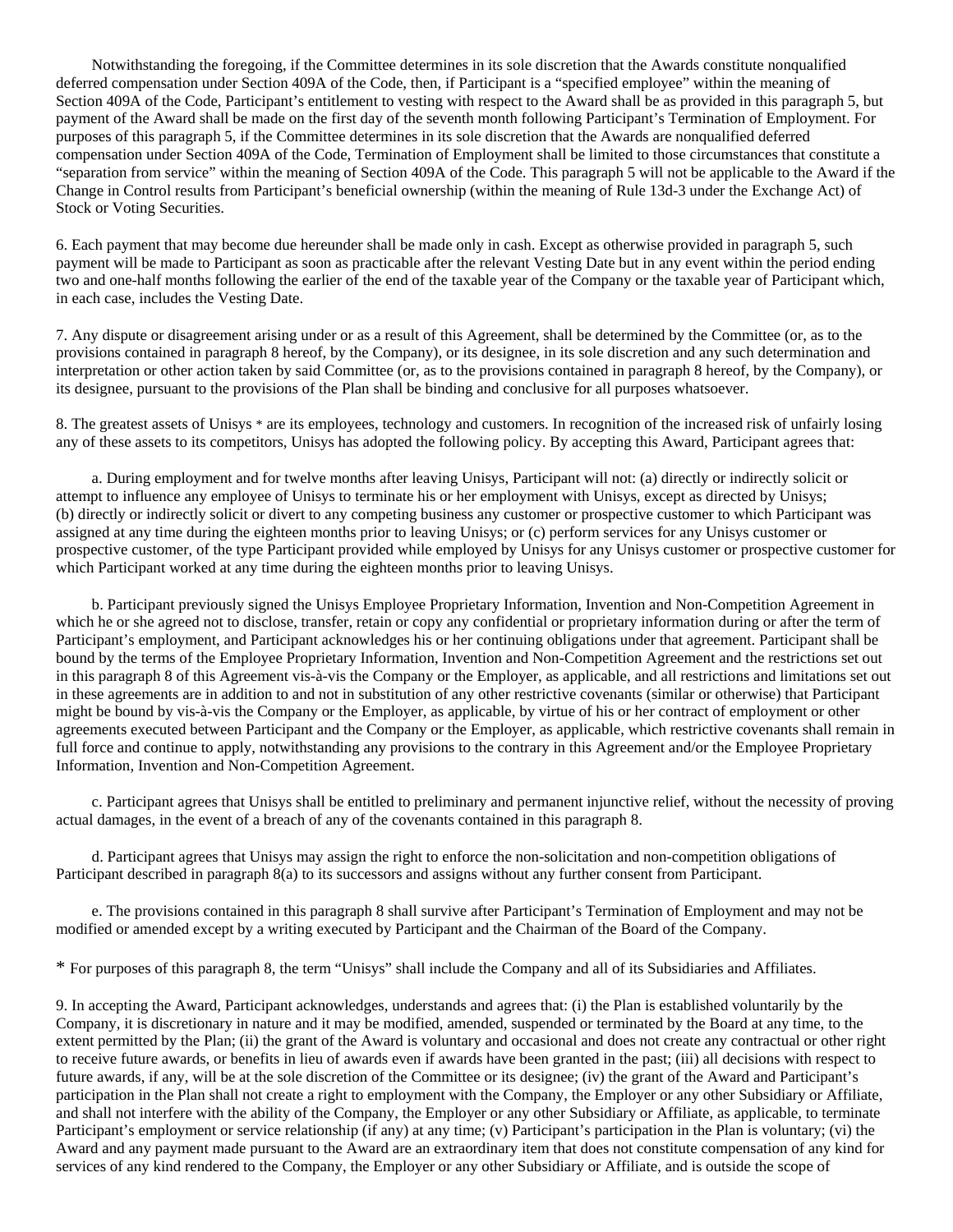Participant's employment or service contract, if any; (vii) the Award and any payment made pursuant to the Award are not intended to replace any pension rights or compensation; (viii) the Award and any payment made pursuant to the Award not part of normal or expected compensation or salary for any purposes, including, but not limited to, calculating any severance, resignation, termination, redundancy, dismissal, end of service payments, bonuses, long-service awards, pension, retirement or welfare benefits or similar payments; (ix) unless otherwise agreed with the Company, the Award and any payment made pursuant to the Award are not granted as consideration for, or in connection with, the service Participant may provide as a director of any Subsidiary or Affiliate; (x) the Award and Participant's participation in the Plan will not be interpreted to form an employment or service contract or relationship with the Company, the Employer or any other Subsidiary or Affiliate; (xi) no claim or entitlement to compensation or damages shall arise from forfeiture of the Award resulting from Participant's Termination of Employment (for any reason whatsoever and whether or not later found to be invalid or in breach of employment laws in the jurisdiction where Participant is employed or providing services to the Company, the Employer or any other Subsidiary or Affiliate or the terms of Participant's employment or service contract, if any), and in consideration of the Award to which Participant is otherwise not entitled, Participant irrevocably agrees never to institute any claim against the Company, the Employer or any other Subsidiary or Affiliate, waives his or her ability, if any, to bring any such claim, and releases the Employer, the Company and any other Subsidiary or Affiliate from any such claim; if, notwithstanding the foregoing, any such claim is allowed by a court of competent jurisdiction, then, by participating in the Plan, Participant shall be deemed irrevocably to have agreed not to pursue such claim and agrees to execute any and all documents necessary to request dismissal or withdrawal of such claims; (xii) the Award and the benefits under the Plan, if any, will not automatically transfer to another company in the case of a merger, take-over or transfer of liability involving the Company and unless otherwise provided in the Plan or by the Company in its sole discretion, the Award and the benefits evidenced by this Agreement do not create any entitlement to have the Award or any such benefits transferred to, or assumed by, another company or be exchanged, cashed out or substituted for, in connection with any corporate transaction affecting the shares of the Company; (xiii) if Participant is employed or providing services outside the United States of America, neither the Company, the Employer nor any other Subsidiary or Affiliate shall be liable for any foreign exchange rate fluctuation between Participant's local currency and the United States Dollar that may affect the value of the Award or of any amounts due to Participant pursuant to the Award; and (xv) in the event the Company is required to prepare an accounting restatement, the Award may be subject to forfeiture or recoupment, to the extent required from time to time by applicable law or by a policy adopted by the Company, but provided such forfeiture or recoupment is permitted under applicable law.

10. Participant acknowledges that neither the Company nor the Employer (or any other Subsidiary or Affiliate) is providing any tax, legal or financial advice, nor is the Company or the Employer (or any other Subsidiary or Affiliate) making any recommendations regarding Participant's participation in the Plan. Participant should consult with his or her own personal tax, legal and financial advisors regarding Participant's participation in the Plan before taking any action related to the Plan.

11. Regardless of any action the Company or the Employer takes with respect to any or all income tax, social insurance, payroll tax, fringe benefits tax, payment on account or other tax-related items related to Participant's participation in the Plan and legally applicable to him or her ("Tax-Related Items"), Participant acknowledges that the ultimate liability for all Tax-Related Items is and remains Participant's responsibility and may exceed the amount actually withheld by the Company or the Employer. Participant further acknowledges that the Company and/or the Employer (a) make no representations or undertakings regarding the treatment of any Tax-Related Items in connection with any aspect of the Award, including, but not limited to, the grant, vesting or payment of the Award; and (b) do not commit to and are under no obligation to structure the terms of the Award or any aspect of the Award to reduce or eliminate Participant's liability for Tax-Related Items or achieve any particular tax result. Further, if Participant is subject to tax in more than one jurisdiction, Participant acknowledges that the Company and/or the Employer (or former employer, as applicable) may be required to withhold or account for Tax-Related Items in more than one jurisdiction.

Prior to any relevant taxable or tax withholding event, as applicable, Participant will pay or make adequate arrangements satisfactory to the Company and/or the Employer to satisfy all Tax-Related Items. In this regard, Participant authorizes the Company and/or the Employer, or their respective agents, at their sole discretion, to satisfy their withholding obligations with regard to all Tax-Related Items by means of one or a combination of the following: (1) withholding from the cash payment due to Participant upon vesting of the Award, or (2) withholding from Participant's wages or other cash compensation paid to Participant by the Company and/or the Employer.

The Company may withhold or account for Tax-Related Items by considering any applicable withholding rates, including maximum applicable rates, in which case Participant will receive a refund of any over-withheld amount in cash. If Participant does not receive a refund of any over-withheld amount, Participant may seek a refund from the local tax authorities.

Finally, within ninety (90) days of any tax liability arising, Participant shall pay to the Company and/or the Employer any amount of Tax-Related Items that the Company and/or the Employer may be required to withhold or account for as a result of Participant's participation in the Plan that cannot be satisfied by the means previously described. The Company may refuse to make a payment pursuant to the Award if Participant fails to comply with his or her obligations in connection with the Tax-Related Items.

12. *Participant hereby explicitly and unambiguously consents and agrees to the collection, use and transfer, in electronic or other form, of Participant's personal data as described in this Agreement and any other Award grant materials by and among, as*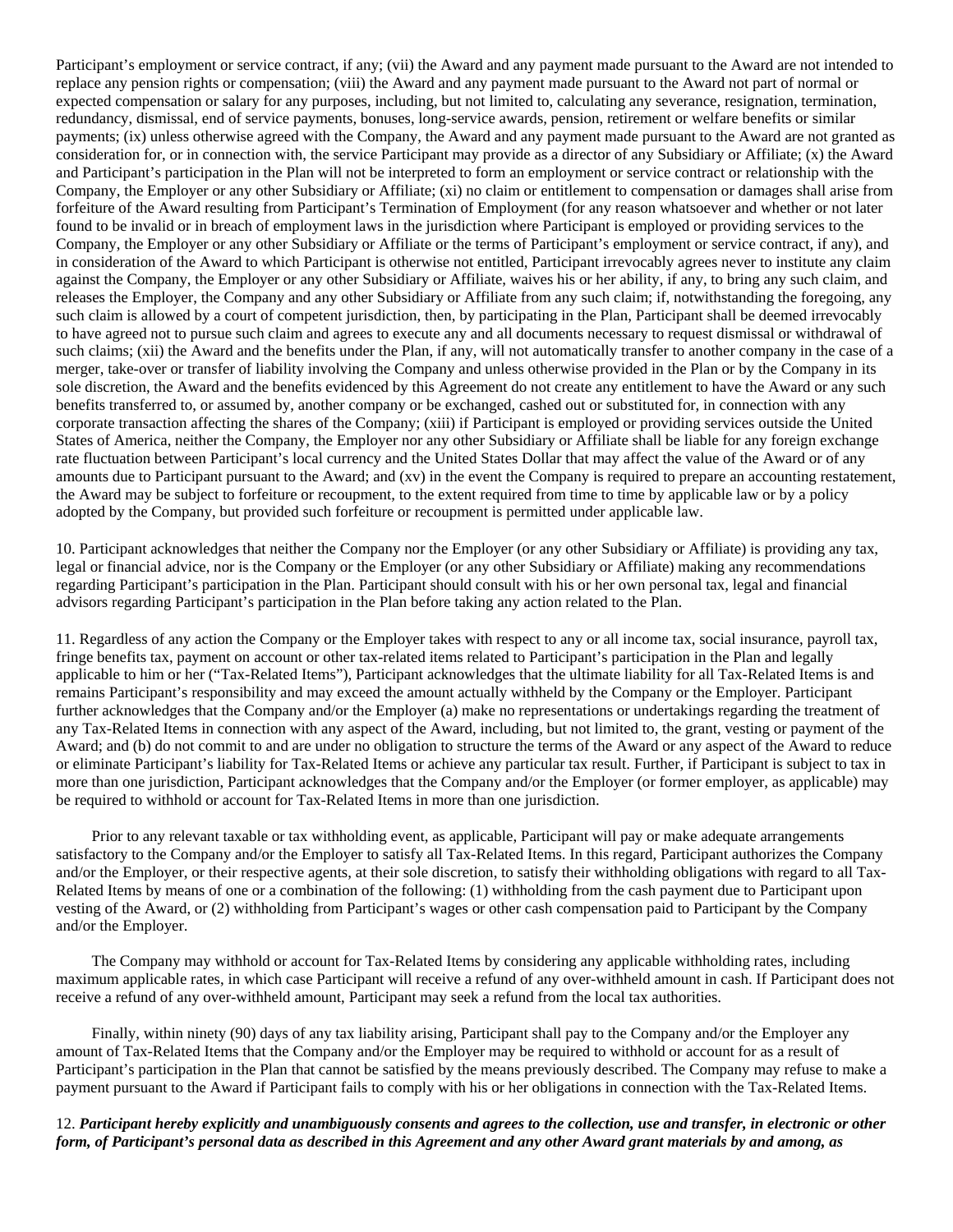*applicable, the Company, the Employer or any other Subsidiary or Affiliate for the exclusive purpose of implementing, administering and managing Participant's participation in the Plan.*

*Participant understands that the Company and the Employer may hold certain personal information about Participant, including, but not limited to, Participant's name, home address and telephone number, date of birth, social insurance number or other identification number, salary, nationality, job title, any shares of stock or directorships held in the Company, the Employer or any other Subsidiary or Affiliate, and details of all awards granted, canceled, vested, unvested or outstanding in Participant's favor ("Personal Data"), for the exclusive purpose of implementing, administering and managing the Plan. Participant understands that Personal Data may be transferred to Fidelity Stock Plan Services, LLC or any other third parties assisting (presently or in the future) in the implementation, administration and management of the Plan. Participant understands that these recipients may be located in the United States of America or elsewhere, and that the recipient's country (e.g., the United States of America) may have different data privacy laws and protections than Participant's country. Participant understands that he or she may request a list with the names and addresses of any potential recipients of Personal Data by contacting Participant's local human resources representative. Participant authorizes the Company and any other possible recipients which may assist the Company (presently or in the future) with implementing, administering and managing the Plan to receive, possess, use, retain and transfer Personal Data, in electronic or other form, for the sole purpose of implementing, administering and managing Participant's participation in the Plan, including any requisite transfer of such Personal Data as may be required to a broker or other third party. Participant understands that Personal Data will be held only as long as is necessary to implement, administer and manage Participant's participation in the Plan. Participant understands that he or she may, at any time, view Personal Data, request additional information about the storage and processing of Personal Data, require any necessary amendments to Personal Data or refuse or withdraw the consents herein, in any case without cost, by contacting in writing Participant's local human resources representative. Further, Participant understands that he or she is providing the consents herein on a purely voluntary basis. If Participant does not consent, or if Participant later seeks to revoke his or her consent, his or her employment status or service with the Employer will not be affected; the only consequence of refusing or withdrawing Participant's consent is that the Company would not be able to grant Participant awards or administer or maintain such awards. Therefore, Participant understands that refusal or withdrawal of consent may affect Participant's ability to realize benefits from the Award or otherwise participate in the Plan. For more information on the consequences of Participant's refusal to consent or withdrawal of consent, Participant understands that he or she may contact his or her local human resources representative.*

13. If one or more of the provisions of this Agreement shall be held invalid, illegal or unenforceable in any respect, the validity, legality and enforceability of the remaining provisions shall not in any way be affected or impaired thereby and the invalid, illegal or unenforceable provision shall be deemed null and void; however, to the extent permissible by law, any provisions which could be deemed null and void shall first be construed, interpreted or revised retroactively to permit this Agreement to be construed so as to foster the intent of this Agreement and the Plan.

14. If Participant has received this Agreement or any other document related to the Award and/or the Plan translated into a language other than English and if the meaning of the translated version is different than the English version, the English version will control.

15. Subject to paragraph 2 above, the Company may, in its sole discretion, decide to deliver or receive any documents related to Participant's current and future participation in the Plan by electronic means. Participant hereby consents to receive such documents by electronic delivery and agrees to participate in the Plan through an on-line or electronic system established and maintained by the Company or a third party designated by the Company.

16. This Agreement is intended to comply with the short-term deferral rule set forth in regulations under Section 409A of the Code to avoid application of Section 409A of the Code to the Award; however, to the extent it is subsequently determined that the Award is deemed to be non-qualified deferred compensation subject to Section 409A of the Code, the Agreement is intended to comply in form and operation with Section 409A of the Code, and any ambiguities herein will be interpreted to so comply. The Committee reserves the right, to the extent the Committee deems necessary or advisable in its sole discretion, to unilaterally amend or modify this Agreement as may be necessary to ensure that the Award is exempt from, or complies with, Section 409A of the Code, provided, however, that the Company makes no representation that this Agreement will be exempt from, or comply with, Section 409A of the Code and shall have no liability to Participant or any other party if a payment under this Agreement that is intended to be exempt from, or compliant with, Section 409A of the Code is not so exempt or compliant or for any action taken by the Company with respect thereto.

17. The Award shall be subject to any special terms and provisions as set forth in the Addendum for Participant's country, if any. Moreover, if Participant relocates to another country during the life of the Award, the special terms and conditions for such country will apply to Participant to the extent the Company determines in its sole discretion that the application of such terms and conditions is necessary or advisable for legal or administrative reasons.

18. This Agreement has been made in and shall be construed under and in accordance with the laws of the Commonwealth of Pennsylvania in the United States of America, without regard to the conflict of laws provisions, as provided in the Plan.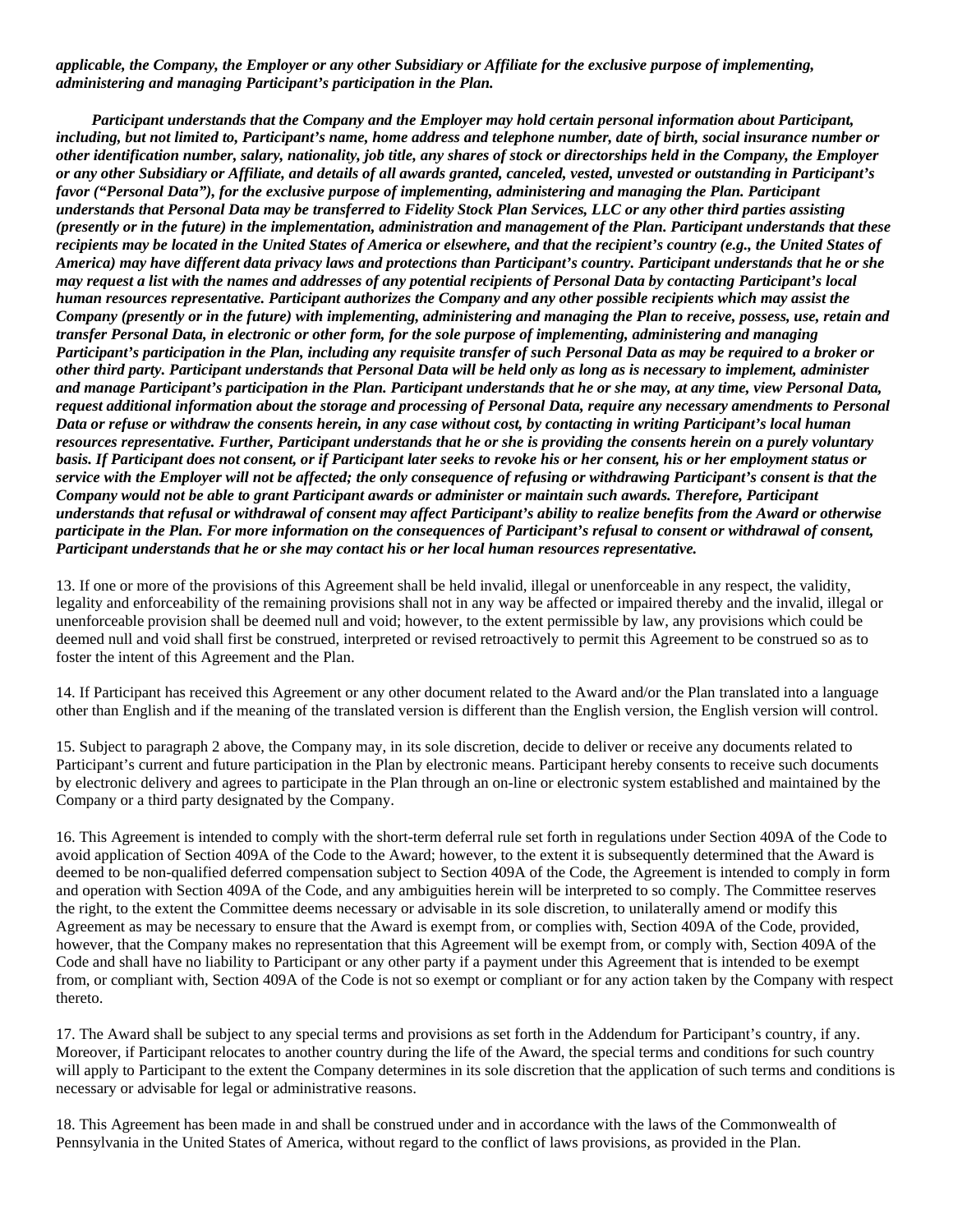For purposes of any dispute, action or other proceeding that arises under or relates to this Award or this Agreement, the parties (including Participant's Beneficiary) hereby submit to and consent to the exclusive jurisdiction of the Commonwealth of Pennsylvania in the United States of America, and agree that such litigation shall be conducted only in the courts of Montgomery County in the Commonwealth of Pennsylvania in the United States of America, or the federal courts of the United States of America for the Eastern District of Pennsylvania, where this Award is made and/or to be performed, and no other courts.

The Company reserves the right to impose other requirements on Participant's participation in the Plan, on the Award and/or on any payment made pursuant to the Award, to the extent the Company determines in its sole discretion that it is necessary or advisable (including, but not limited to, legal or administrative reasons), and to require Participant to sign and/or accept electronically, at the sole discretion of the Company, any additional agreements or undertakings that may be necessary to accomplish the foregoing as determined by the Company in its sole discretion.

19. Participant acknowledges that a waiver by the Company of breach of any provision of this Agreement shall not operate or be construed as a waiver of any other provision of this Agreement, or of any subsequent breach by Participant or any other participant.

20. Participant acknowledges that, depending on Participant's country, Participant may be subject to certain foreign asset and/or account reporting requirements which may affect his or her ability to acquire or hold a payment received under the Plan in a brokerage or bank account outside Participant's country. Participant may be required to report such accounts, assets or transactions to the tax or other authorities in his or her country. Participant acknowledges that it is his or her responsibility to be compliant with such regulations, and Participant should speak to his or her personal advisor on this matter.

21. To the extent applicable, all references to Participant shall include Participant's Beneficiary in the case of Participant's death during or after Participant's Termination of Employment.

## UNISYS CORPORATION

Peter A. Altabef President and Chief Executive Officer

## ONLINE ACCEPTANCE ACKNOWLEDGMENT:

I hereby **accept** my Performance Cash Award ("Award") granted to me in accordance with and subject to the terms of this agreement (together with Appendix A and any applicable country-specific terms and provisions set forth in the addendum and any attachments to the addendum (collectively, the "Addendum"), the "Agreement") and the terms and restrictions of the Unisys Corporation 2010 Long-Term Incentive and Equity Compensation Plan. I acknowledge that I have read and understand the terms of this Agreement, and that I am familiar with and understand the terms of the Unisys Corporation 2010 Long-Term Incentive and Equity Compensation Plan, and that I agree to be bound thereby and by the actions of the Compensation Committee and of the Board of Directors of Unisys Corporation with respect thereto. I acknowledge that this Agreement and other Award materials were delivered or made available to me electronically and I hereby consent to the delivery of my Award materials, and any future materials relating to my Award, in such form. I also acknowledge that I am accepting my Award electronically and that such acceptance has the same force and effect as if I had signed and returned to Unisys Corporation a hard copy of the Agreement noting that I had accepted the Award. I acknowledge that I have been encouraged to discuss this matter with my financial, legal and tax advisors and that this acceptance is made knowingly.

## **OR**

## ONLINE REJECTION ACKNOWLEDGMENT:

I hereby **reject** my Performance Cash Award ("Award") granted to me in accordance with and subject to the terms of this agreement (together with Appendix A and any applicable country-specific terms and provisions set forth in the addendum and any attachments to the addendum (collectively, the "Addendum"), the "Agreement") and the terms and restrictions of the Unisys Corporation 2010 Long-Term Incentive and Equity Compensation Plan. I acknowledge that I have read and understand the terms of this Agreement, and that I am familiar with and understand the terms of the Unisys Corporation 2010 Long-Term Incentive and Equity Compensation Plan. I acknowledge that this Agreement and other Award materials were delivered or made available to me electronically and I hereby consent to the delivery of my Award materials, and any future materials relating to my Award, in such form. I also acknowledge that I am rejecting my Award electronically and that such rejection has the same force and effect as if I had signed and returned to Unisys Corporation a hard copy of the Agreement noting that I had rejected the Award. I acknowledge that I have been encouraged to discuss this matter with my financial, legal and tax advisors and that this rejection is made knowingly. I further acknowledge that by rejecting the Award, I will not be entitled to any payment or benefit in lieu of the Award.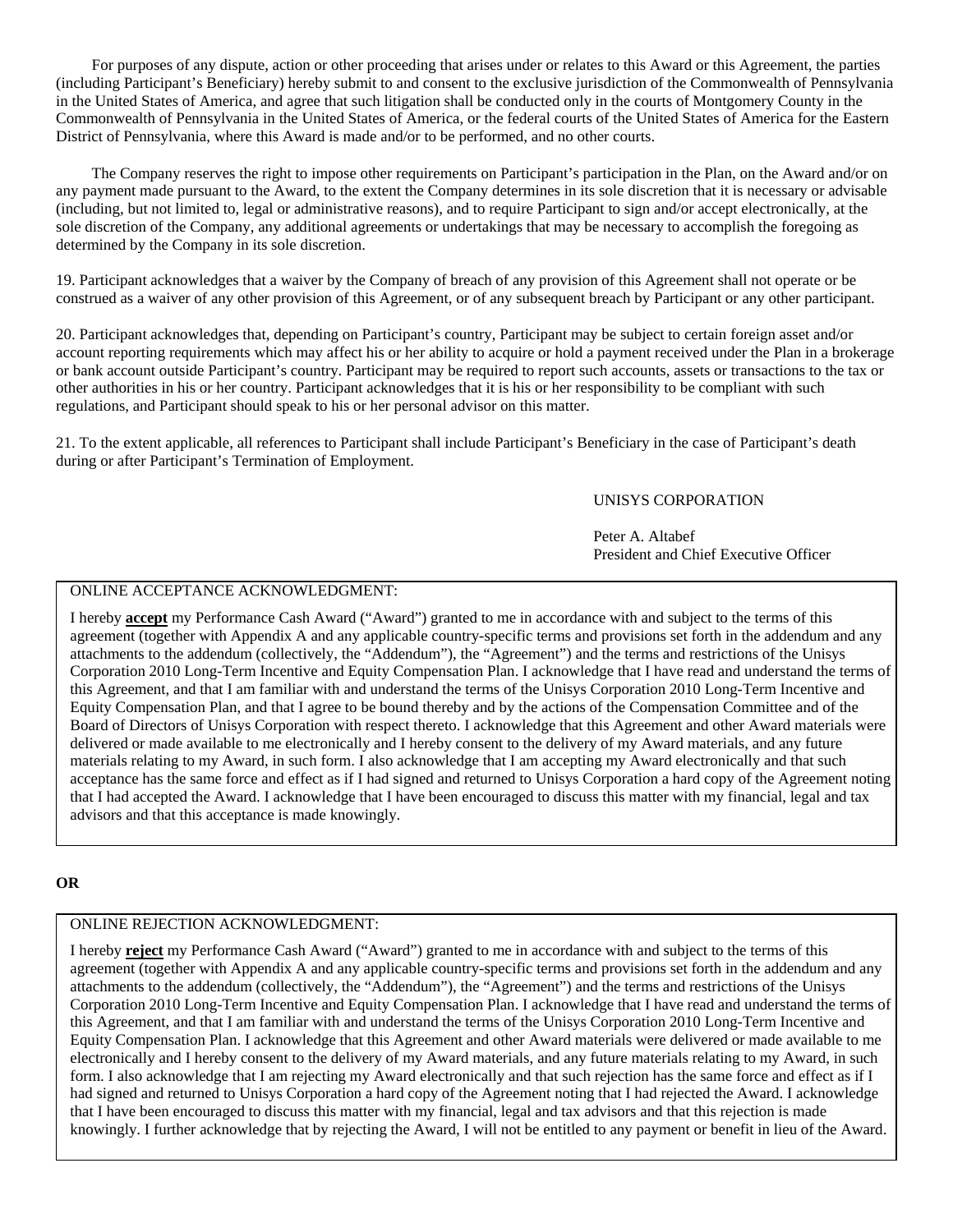## **UNISYS CORPORATION**

### **The Unisys Corporation 2010 Long-Term Incentive and Equity Compensation Plan Performance Cash Award Agreement**

Performance Cash Awards will vest and be payable in cash only if financial performance goals for [YEAR(S)] established by the Compensation Committee of the Board of Directors of the Company ("Performance Goals") are achieved. Performance Goals 1 consist of [METRIC]. [One third of the target dollar value is based on performance in [YEARS], respectively] \* . Threshold, target and maximum performance levels have been set for each goal. The Performance Cash Award will be earned and converted into dollar values at rates ranging from 50% of target (if performance is at threshold level) to 100% of target (if performance is at target level) to 200% of target (if performance is at or above maximum level) and vest as indicated below. If the Company's performance with respect to a metric is below the threshold level, no Performance Cash Award will be earned in respect of that performance measure. See the table below.

**The targets listed below are Company Confidential and information regarding actual performance against these targets may be deemed as material non-public information as defined in the Company's Insider Trading Policy.** 

**\*** INSERT IF PERFORMANCE GOALS ARE MEASURED OVER THREE YEAR PERIOD

| <b>Performance</b><br><b>Basis</b> | Proportion of<br><b>Total Dollar</b><br><b>Target</b> | <b>Vesting and</b><br>Payout<br>Dates 2                                    | <b>Performance</b><br>Level | <b>Vesting Metric:</b> | <b>Conversion Rate</b><br><b>Applied to Target</b><br><b>Dollar Value 3</b> |
|------------------------------------|-------------------------------------------------------|----------------------------------------------------------------------------|-----------------------------|------------------------|-----------------------------------------------------------------------------|
| <b>YEAR</b>                        | $1/3$ of the target<br>dollar value                   | Vest based on YEAR<br>performance on the<br>first anniversary of<br>grant  | Threshold                   |                        | 50% of YEAR<br>targeted dollar value                                        |
|                                    |                                                       |                                                                            | Target                      |                        | 100% of YEAR<br>targeted dollar value                                       |
|                                    |                                                       |                                                                            | Maximum                     |                        | 200% of YEAR<br>targeted dollar value                                       |
| <b>YEAR</b>                        | $1/3$ of the target<br>dollar value                   | Vest based on YEAR<br>performance on the<br>second anniversary of<br>grant | Threshold                   |                        | 50% of YEAR<br>targeted dollar value                                        |
|                                    |                                                       |                                                                            | Target                      |                        | 100% of YEAR<br>targeted dollar value                                       |
|                                    |                                                       |                                                                            | Maximum                     |                        | 200% of YEAR<br>targeted dollar value                                       |
| <b>YEAR</b>                        | $1/3$ of the target<br>dollar value                   | Vest based on YEAR<br>performance on the<br>third anniversary of<br>grant  | Threshold                   |                        | 50% of YEAR<br>targeted dollar value                                        |
|                                    |                                                       |                                                                            | Target                      |                        | 100% of YEAR<br>targeted dollar value                                       |
|                                    |                                                       |                                                                            | Maximum                     |                        | 200% of YEAR<br>targeted dollar value                                       |

#### **YEAR Performance Cash Award Vesting Schedule**

1 The Performance Goals do not and are not intended to meet the requirements of Section 162(m) of the Internal Revenue Code of 1986, as amended.

2 Vesting based on performance on the anniversary of grant or the date the Committee has certified achievement of performance goals, if later.

3 Performance Cash Awards at Performance Goal levels between threshold and target and between target and maximum will be interpolated on a straight-line basis.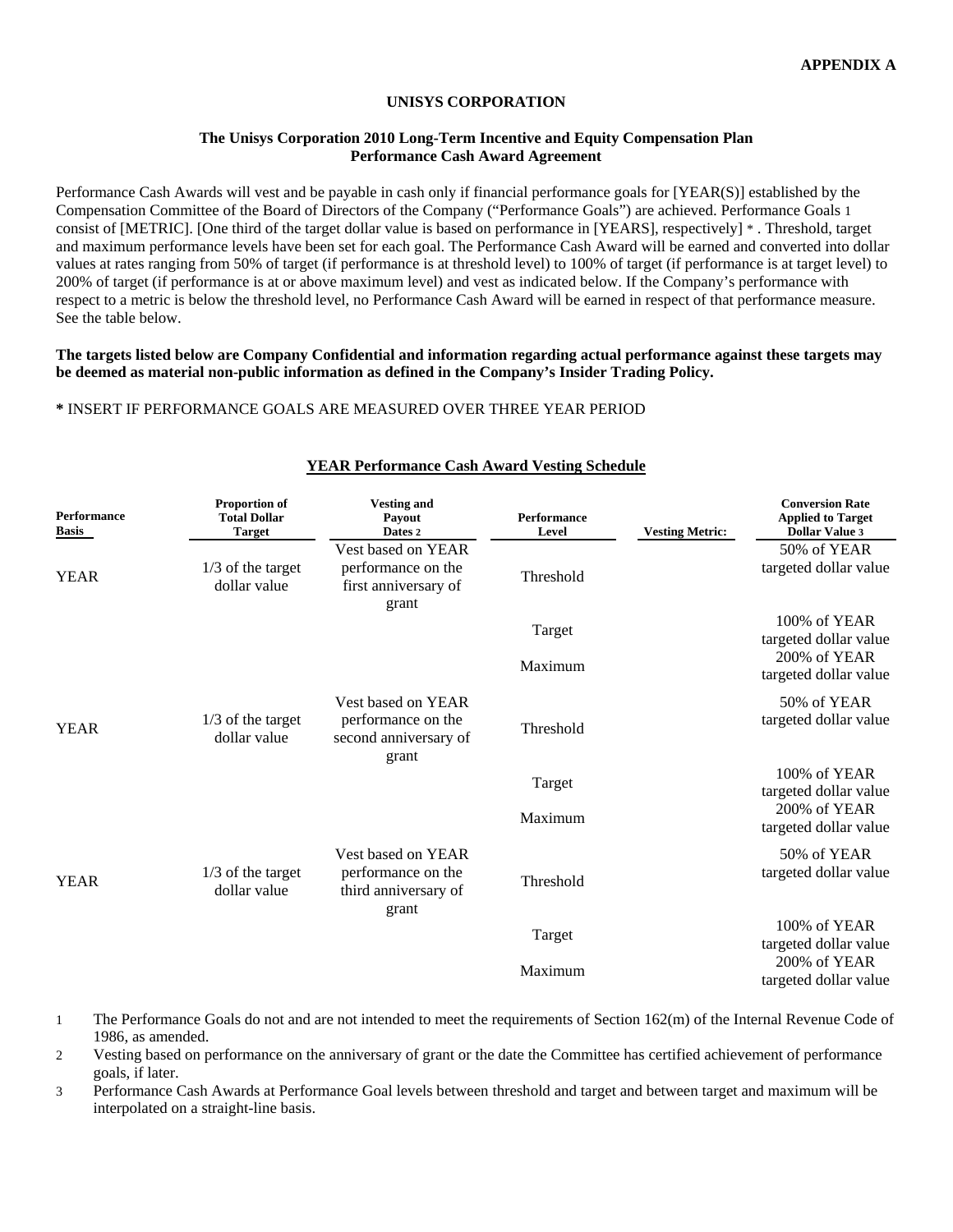## **UNISYS CORPORATION 2010 Long-Term Incentive and Equity Compensation Plan (the "Plan")**

## **Addendum to the Performance Cash Award Agreement**

Certain capitalized terms used but not defined in this addendum and the attachments to the addendum (collectively, the "Addendum") have the meanings set forth in the Plan and/or Participant's relevant Performance Cash Award Agreement (together with Appendix A and the Addendum, the "Agreement").

## **Terms and Conditions**

This Addendum includes additional terms and conditions that govern the performance cash award (the "Award") granted to Participant under the Plan if Participant resides and/or works in one of the countries listed below.

If Participant is a citizen or resident of a country other than the one in which he or she is currently residing and/or working, transfers employment and/or residency after the date of grant, or is considered a resident of another country for local law purposes, the Company shall, in its sole discretion, determine to what extent the terms and conditions included herein will apply to Participant.

## **Notifications**

This Addendum also includes information regarding exchange controls and certain other issues of which Participant should be aware with respect to his or her participation in the Plan. The information is based on the securities, exchange control and other laws in effect in the respective countries as of March 2016. Such laws are often complex and change frequently. As a result, the Company strongly recommends that Participant not rely on the information in this Addendum as the only source of information relating to the consequences of Participant's participation in the Plan ( *e.g.* , because the information may be out of date at the time that the Award vests and a payment is made pursuant to the Award).

In addition, the information contained herein is general in nature and may not apply to Participant's particular situation, and the Company is not in a position to assure Participant of a particular result. Accordingly, Participant should seek appropriate professional advice as to how the relevant laws in Participant's country may apply to his or her situation before taking any action.

Finally, if Participant is a citizen or resident of a country other than the one in which he or she is currently residing and/or working. transfers employment and/or residency after the date of grant, or is considered a resident of another country for local law purposes, the information contained herein may not be applicable in the same manner to Participant.

## **UNITED KINGDOM**

## *Terms and Conditions*

## Tax Acknowledgment

This section supplements paragraph 11 of the Agreement.

If payment or withholding of income tax due is not made within ninety (90) days after the end of the tax year in which the income tax liability arises, or such other period specified in Section 222(1)(c) of the U.K. Income Tax (Earnings and Pensions) Act 2003 (the "Due Date"), the amount of any uncollected income tax shall constitute a loan owed by Participant to the Employer, effective as of the Due Date. Participant agrees that the loan will bear interest at the then-current official rate of Her Majesty's Revenue & Customs ("HMRC"), it shall be immediately due and repayable, and the Company or the Employer may recover it at any time thereafter by any of the means referred to in this paragraph 11 of the Agreement. Notwithstanding the foregoing, if Participant is a director or executive officer of the Company (within the meaning of Section 13(k) of the U.S. Securities Exchange Act of 1934, as amended), he or she shall not be eligible for a loan from the Company to cover the income tax liability. In the event that Participant is a director or executive officer and the income tax is not collected from or paid by him or her by the Due Date, the amount of any uncollected income tax may constitute a benefit to Participant on which additional income tax and national insurance contributions ("NICs") may be payable. Participant will be responsible for reporting and paying any income tax due on this additional benefit directly to HMRC under the self-assessment regime, and for reimbursing the Company or the Employer (as applicable) for the value of any NICs due on this additional benefit, which the Company and/or the Employer may recover from Participant by any of the means set forth in this paragraph 11 of the Agreement.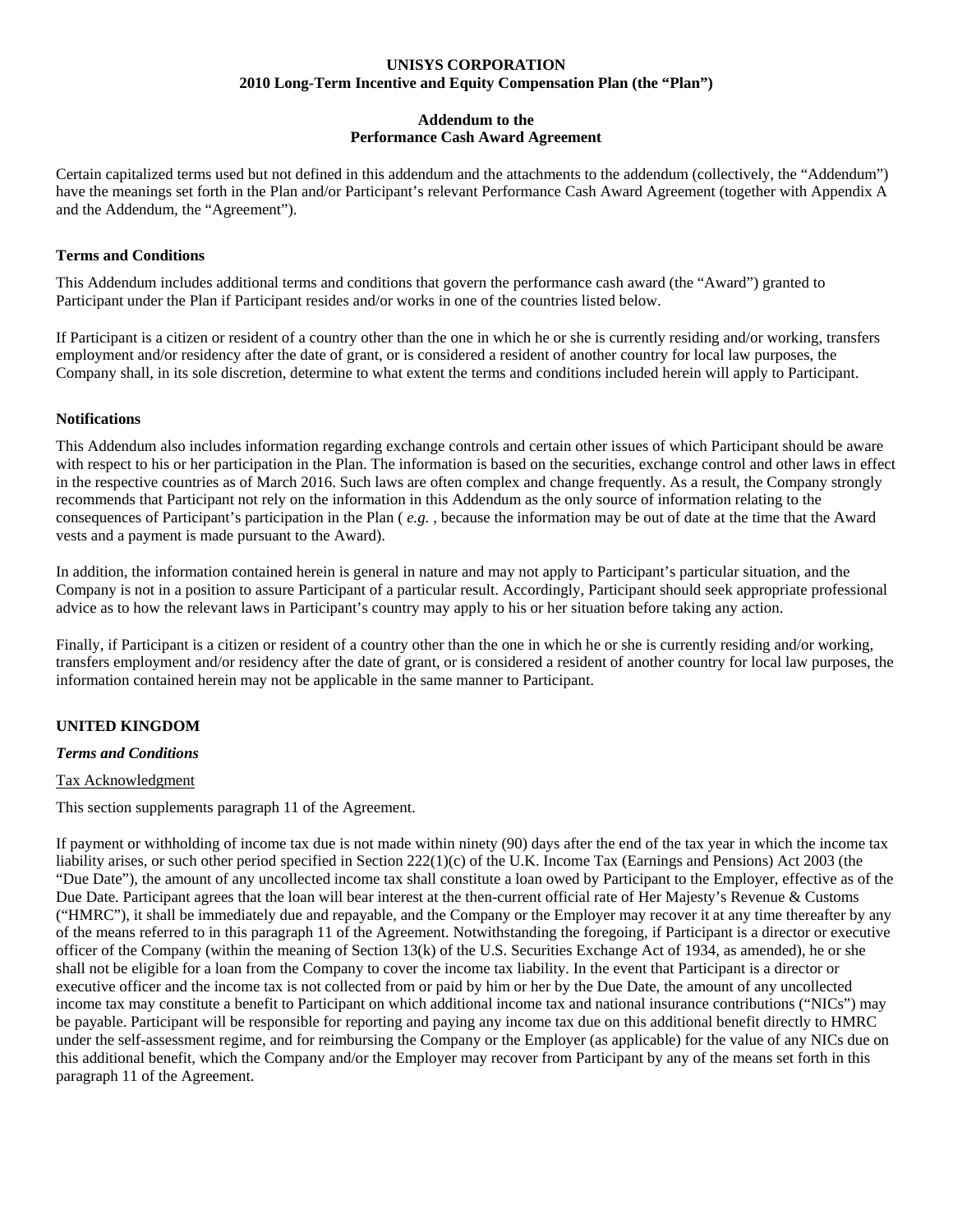## UNISYS CORPORATION COMPUTATION OF RATIO OF EARNINGS TO COMBINED FIXED CHARGES AND PREFERRED STOCK DIVIDENDS (UNAUDITED)

(\$ in millions)

|                                                                         | <b>Three</b><br><b>Months</b><br>Ended<br>Mar. 31, |                   |            |    |       |    | <b>Years Ended December 31</b> |    |       |    |       |  |  |
|-------------------------------------------------------------------------|----------------------------------------------------|-------------------|------------|----|-------|----|--------------------------------|----|-------|----|-------|--|--|
|                                                                         | 2016                                               |                   | 2015       |    | 2014  |    | 2013                           |    | 2012  |    | 2011  |  |  |
| <b>Fixed charges</b>                                                    |                                                    |                   |            |    |       |    |                                |    |       |    |       |  |  |
| Interest expense                                                        | \$                                                 | 4.4               | \$<br>11.9 | \$ | 9.2   | \$ | 9.9                            | \$ | 27.5  | \$ | 63.1  |  |  |
| Interest capitalized during the period                                  |                                                    | $.5\,$            | 3.1        |    | 4.0   |    | 3.2                            |    | 5.3   |    | 4.9   |  |  |
| Amortization of revolving credit facility expenses                      |                                                    | $\cdot$ 1         | 1.5        |    | 1.6   |    | 1.6                            |    | 1.7   |    | 1.9   |  |  |
| Portion of rental expense representative of interest                    |                                                    | 6.3               | 26.9       |    | 27.9  |    | 28.4                           |    | 28.2  |    | 32.6  |  |  |
| <b>Total Fixed Charges</b>                                              | 11.3                                               |                   | 43.4       |    | 42.7  |    | 43.1                           |    | 62.7  |    | 102.5 |  |  |
| Preferred stock dividend requirements (a)                               |                                                    |                   |            |    | 2.7   |    | 16.2                           |    | 16.2  |    | 13.5  |  |  |
| Total fixed charges and preferred stock dividends                       | 11.3                                               |                   | 43.4       |    | 45.4  |    | 59.3                           |    | 78.9  |    | 116.0 |  |  |
| <b>Earnings</b>                                                         |                                                    |                   |            |    |       |    |                                |    |       |    |       |  |  |
| Income (loss) before income taxes                                       | (33.2)                                             |                   | (58.8)     |    | 145.5 |    | 219.4                          |    | 254.1 |    | 206.0 |  |  |
| Add amortization of capitalized interest                                |                                                    | $\boldsymbol{.8}$ | 3.7        |    | 4.5   |    | 5.0                            |    | 7.5   |    | 7.4   |  |  |
| Subtotal                                                                | (32.4)                                             |                   | (55.1)     |    | 150.0 |    | 224.4                          |    | 261.6 |    | 213.4 |  |  |
| Fixed charges per above                                                 | 11.3                                               |                   | 43.4       |    | 42.7  |    | 43.1                           |    | 62.7  |    | 102.5 |  |  |
| Less interest capitalized during the period                             |                                                    | (.5)              | (3.1)      |    | (4.0) |    | (3.2)                          |    | (5.3) |    | (4.9) |  |  |
| <b>Total earnings</b>                                                   | (21.6)                                             |                   | (14.8)     |    | 188.7 |    | 264.3                          |    | 319.0 | S  | 311.0 |  |  |
| Ratio of earnings to fixed charges                                      |                                                    |                   |            |    | 4.42  |    | 6.13                           |    | 5.09  |    | 3.03  |  |  |
| Ratio of earnings to fixed charges and preferred stock<br>dividends (b) | N/A                                                |                   | N/A        |    | 4.16  |    | 4.46                           |    | 4.04  |    | 2.68  |  |  |

(a) Amounts have not been grossed up for income taxes since the preferred stock was issued by the U.S. parent corporation which has a full valuation allowance against its net deferred tax assets.

(b) The ratio of earnings to fixed charges and preferred stock dividends is calculated by dividing total earnings by total fixed charges and preferred stock dividends.

\* Earnings for the three months ended March 31, 2016 and for the year ended December 31, 2015 were inadequate to cover fixed charges by \$32.9 million and \$58.2 million, respectively.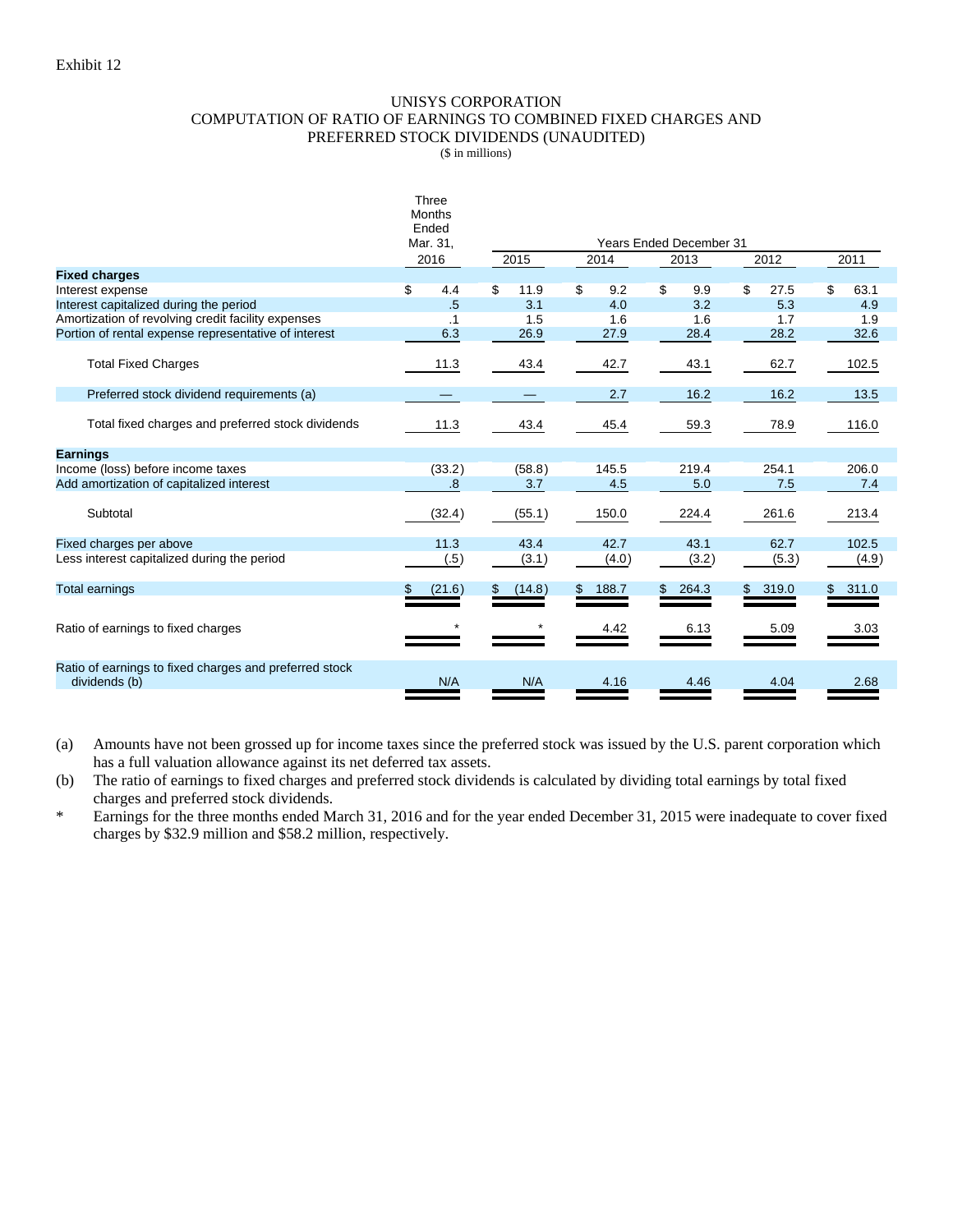## **CERTIFICATION**

I, Peter A. Altabef, certify that:

1. I have reviewed this quarterly report on Form 10-Q of Unisys Corporation;

2. Based on my knowledge, this report does not contain any untrue statement of a material fact or omit to state a material fact necessary to make the statements made, in light of the circumstances under which such statements were made, not misleading with respect to the period covered by this report;

3. Based on my knowledge, the financial statements, and other financial information included in this report, fairly present in all material respects the financial condition, results of operations and cash flows of the registrant as of, and for, the periods presented in this report;

4. The registrant's other certifying officer and I are responsible for establishing and maintaining disclosure controls and procedures (as defined in Exchange Act Rules 13a-15(e) and 15d-15(e)) and internal control over financial reporting (as defined in Exchange Act Rules 13a-15(f) and 15d-15(f)) for the registrant and have:

a. Designed such disclosure controls and procedures, or caused such disclosure controls and procedures to be designed under our supervision, to ensure that material information relating to the registrant, including its consolidated subsidiaries, is made known to us by others within those entities, particularly during the period in which this report is being prepared;

b. Designed such internal control over financial reporting, or caused such internal control over financial reporting to be designed under our supervision, to provide reasonable assurance regarding the reliability of financial reporting and the preparation of financial statements for external purposes in accordance with generally accepted accounting principles;

c. Evaluated the effectiveness of the registrant's disclosure controls and procedures and presented in this report our conclusions about the effectiveness of the disclosure controls and procedures, as of the end of the period covered by this report based on such evaluation; and

d. Disclosed in this report any change in the registrant's internal control over financial reporting that occurred during the registrant's most recent fiscal quarter (the registrant's fourth fiscal quarter in the case of an annual report) that has materially affected, or is reasonably likely to materially affect, the registrant's internal control over financial reporting; and

5. The registrant's other certifying officer and I have disclosed, based on our most recent evaluation of internal control over financial reporting, to the registrant's auditors and the audit committee of the registrant's board of directors (or persons performing the equivalent functions):

a. All significant deficiencies and material weaknesses in the design or operation of internal control over financial reporting which are reasonably likely to adversely affect the registrant's ability to record, process, summarize and report financial information; and

b. Any fraud, whether or not material, that involves management or other employees who have a significant role in the registrant's internal control over financial reporting.

Date: April 29, 2016

/s/ Peter A. Altabef

Name: Peter A. Altabef Title: President and Chief Executive Officer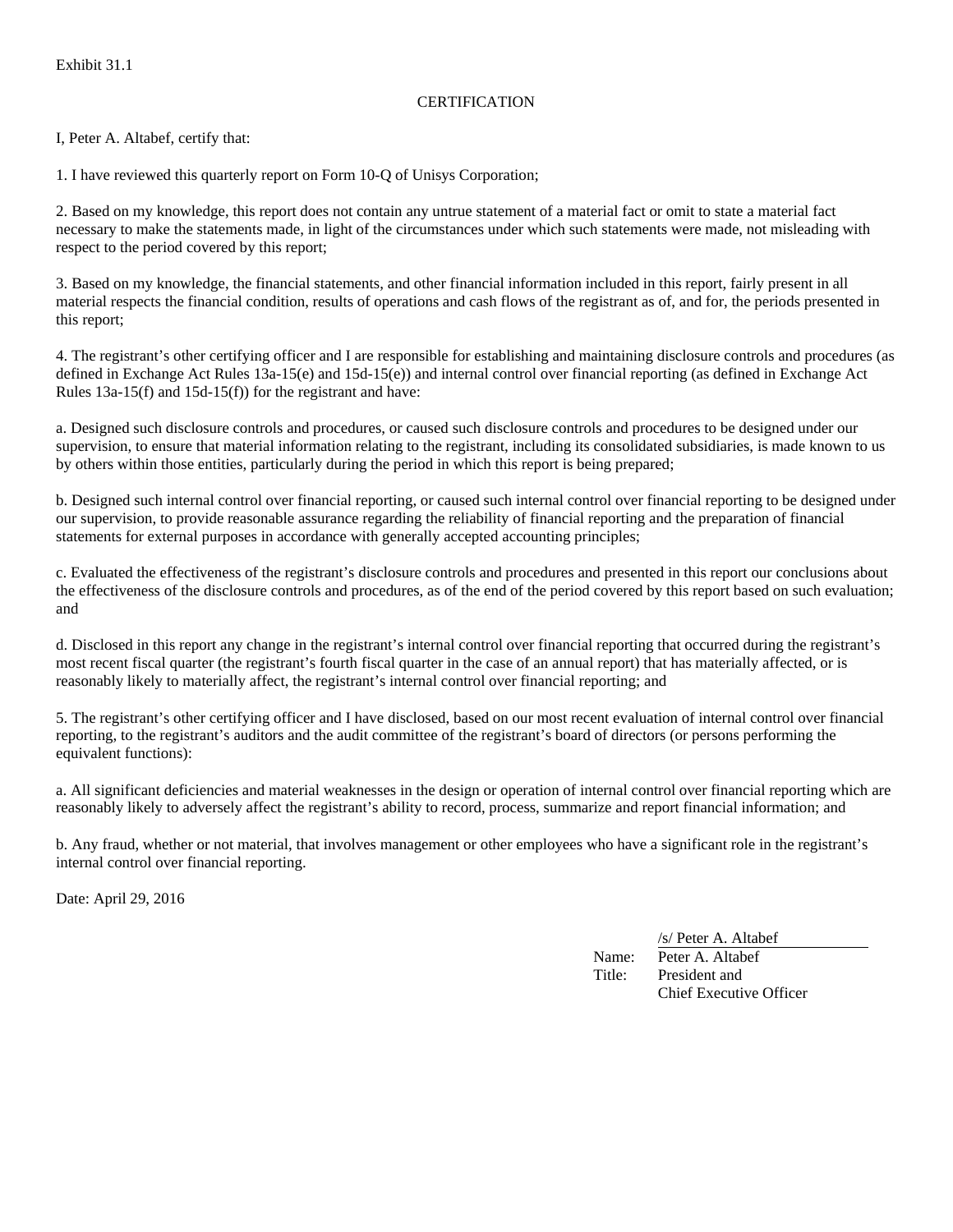## **CERTIFICATION**

I, Janet Brutschea Haugen, certify that:

1. I have reviewed this quarterly report on Form 10-Q of Unisys Corporation;

2. Based on my knowledge, this report does not contain any untrue statement of a material fact or omit to state a material fact necessary to make the statements made, in light of the circumstances under which such statements were made, not misleading with respect to the period covered by this report;

3. Based on my knowledge, the financial statements, and other financial information included in this report, fairly present in all material respects the financial condition, results of operations and cash flows of the registrant as of, and for, the periods presented in this report;

4. The registrant's other certifying officer and I are responsible for establishing and maintaining disclosure controls and procedures (as defined in Exchange Act Rules 13a-15(e) and 15d-15(e)) and internal control over financial reporting (as defined in Exchange Act Rules 13a-15(f) and 15d-15(f)) for the registrant and have:

a. Designed such disclosure controls and procedures, or caused such disclosure controls and procedures to be designed under our supervision, to ensure that material information relating to the registrant, including its consolidated subsidiaries, is made known to us by others within those entities, particularly during the period in which this report is being prepared;

b. Designed such internal control over financial reporting, or caused such internal control over financial reporting to be designed under our supervision, to provide reasonable assurance regarding the reliability of financial reporting and the preparation of financial statements for external purposes in accordance with generally accepted accounting principles;

c. Evaluated the effectiveness of the registrant's disclosure controls and procedures and presented in this report our conclusions about the effectiveness of the disclosure controls and procedures, as of the end of the period covered by this report based on such evaluation; and

d. Disclosed in this report any change in the registrant's internal control over financial reporting that occurred during the registrant's most recent fiscal quarter (the registrant's fourth fiscal quarter in the case of an annual report) that has materially affected, or is reasonably likely to materially affect, the registrant's internal control over financial reporting; and

5. The registrant's other certifying officer and I have disclosed, based on our most recent evaluation of internal control over financial reporting, to the registrant's auditors and the audit committee of the registrant's board of directors (or persons performing the equivalent functions):

a. All significant deficiencies and material weaknesses in the design or operation of internal control over financial reporting which are reasonably likely to adversely affect the registrant's ability to record, process, summarize and report financial information; and

b. Any fraud, whether or not material, that involves management or other employees who have a significant role in the registrant's internal control over financial reporting.

Date: April 29, 2016

/s/ Janet Brutschea Haugen Name: Janet Brutschea Haugen Title: Senior Vice President and Chief Financial Officer